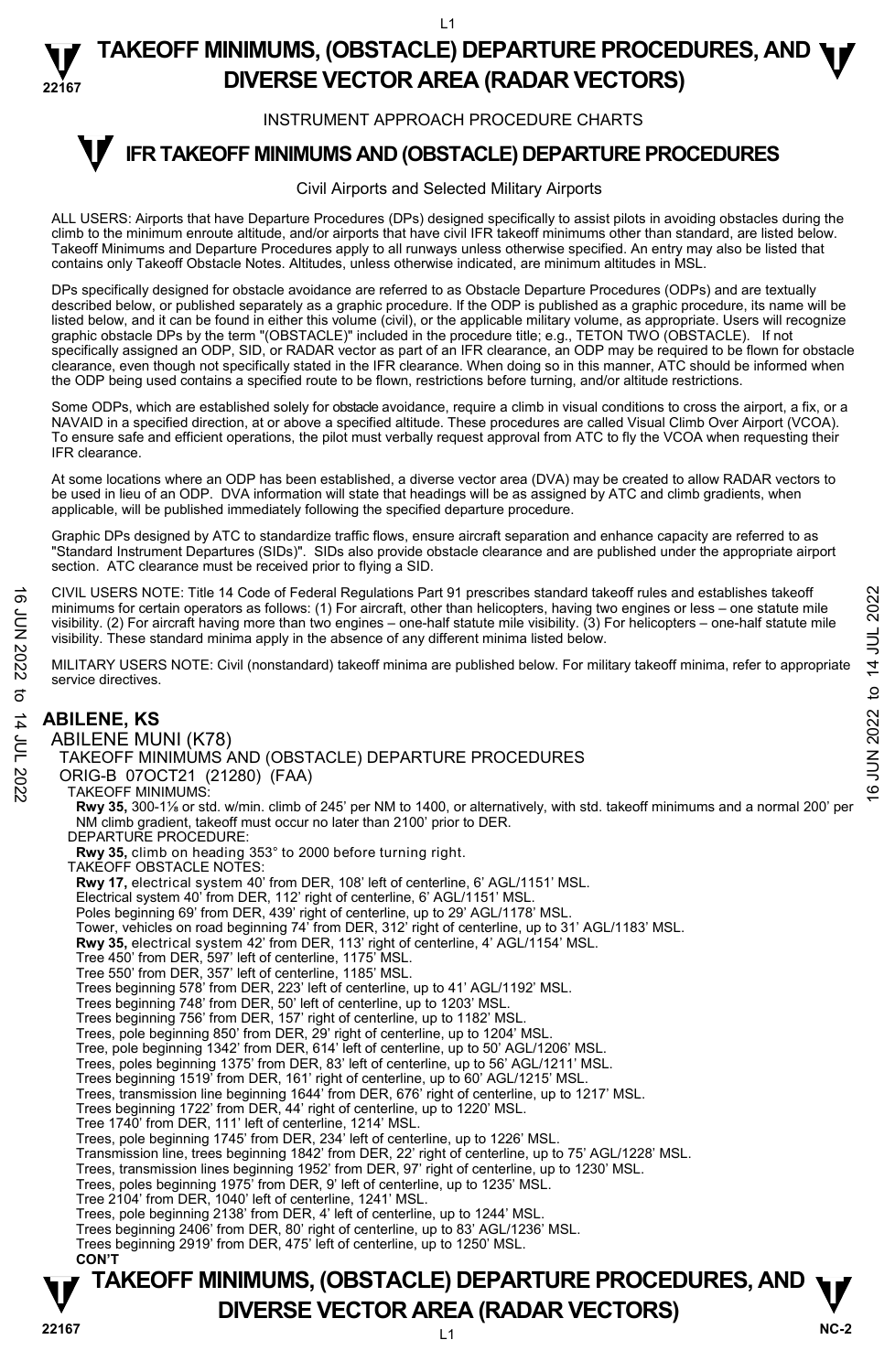### **ABILENE, KS (CON'T)**

ABILENE MUNI (K78) (CON'T)  **Rwy 35 (CON'T),** trees beginning 3321' from DER, 1351' left of centerline, up to 1256' MSL. Tree 4193' from DER, 1392' left of centerline, 1262' MSL. Building 5585' from DER, 160' right of centerline, 148' AGL/1323' MSL.

### **AINSWORTH, NE**

AINSWORTH RGNL (ANW) TAKEOFF MINIMUMS AND (OBSTACLE) DEPARTURE PROCEDURES ORIG 05JUN08 (08157) (FAA) TAKEOFF OBSTACLE NOTES: **Rwy 31,** fence 81' from DER, 374' right of centerline, 3' AGL/2589' MSL.

### **ALBION, NE**

ALBION MUNI (BVN)

TAKEOFF MINIMUMS AND (OBSTACLE) DEPARTURE PROCEDURES

AMDT 1 25SEP08 (08269) (FAA)

TAKEOFF OBSTACLE NOTES:

**Rwy 15,** trees beginning 370' from DER, 72' left of centerline up to 98' AGL/1868' MSL.

Fence and trees beginning 4' from DER, 114' right of centerline, up to 61' AGL/1831' MSL.

**Rwy 33,** trees vehicles, terrain, and equipment beginning 93' from DER, 24' right of centerline, up to 52' AGL/1871' MSL.

Trees, building, and equipment 175' from DER, 12' left of centerline, up to 57' AGL/1863' MSL.

### **ALMA, NE**

#### ALMA MUNI (4D9)

TAKEOFF MINIMUMS AND (OBSTACLE) DEPARTURE PROCEDURES ORIG 20AUG15 (15232) (FAA)

TAKEOFF MINIMUMS:

**Rwy 35,** 300-2 or std. w min. climb of 224' per NM to 2500, or alternatively with standard takeoff minimums and a normal 200' per NM climb gradient, takeoff must occur no later than 2000' prior to DER. TAKEOFF OBSTACLE NOTES: 16 HAKEOHF MINIMUMS:<br>
LATE AND 35, 300-2 or std. w min. climb of 224' per NM to 2500, or alternatively with standard takeoff minimums and a normal<br>
200' per NM climb gradient, takeoff must occur no later than 2000' prior

**Rwy 17,** trees and poles beginning 399' from DER, 318' right of centerline, up to 50' AGL/2099' MSL.

Tree 678ft from DER, 317' left of centerline, up to 50' AGL/2089' MSL. **Rwy 35,** tree 4' from DER, 312' right of centerline, 50' AGL/2109' MSL.

Vehicles on roads beginning 51' from DER, 161' right of centerline, up to 15' AGL/2082' MSL.

Terrain beginning 58' from DER, 403' left of centerline, 2079' MSL.

Vehicles on roads beginning 414' from DER, 250' left of centerline, up to 15' AGL/2095' MSL.

Poles and trees beginning 523' from DER, 547' left of centerline, up to 50' AGL/2119' MSL.

Irrigation arm 705' from DER, 459' left of centerline, 12' AGL/2091' MSL.

## **ANTHONY, KS**

ANTHONY MUNI (ANY) TAKEOFF MINIMUMS AND (OBSTACLE) DEPARTURE PROCEDURES AMDT 1 02DEC21 (21336) (FAA) TAKEOFF MINIMUMS: **Rwys 10, 28,** NA-Environmental. TAKEOFF OBSTACLE NOTES: **Rwy 18**, traverse way 11' from DER, 145' right of centerline, 1346' MSL. Tree, traverse way beginning 15' from DER, 153' right of centerline, up to 1379' MSL. Tree 157' from DER, 472' right of centerline, 1382' MSL. Trees, poles, antenna beginning 291' from DER, 19' right of centerline, up to 1407' MSL. Lighting, tower, trees beginning 696' from DER, 15' left of centerline, up to 56' AGL/1377' MSL. **Rwy 36,** tree 2477' from DER, 884' right of centerline, 66' AGL/1406' MSL.

### **ATCHISON, KS**

AMELIA EARHART (K59) TAKEOFF MINIMUMS AND (OBSTACLE) DEPARTURE PROCEDURES ORIG 20OCT11 (11293) (FAA) TAKEOFF OBSTACLE NOTES: **Rwy 16,** trees beginning 135' from DER, 291' left of centerline, up to 100' AGL/1177' MSL. Trees beginning 301' from DER, 230' right of centerline, up to 100' AGL/1161' MSL. Vehicle on road, 25' from DER, crossing centerline, 15' AGL/1093' MSL.<br>**Rwy 34,** trees beginning 974' from DER, 639' left of centerline, up to 100' AGL/11 05' MSL. Trees beginning 85' from DER, 308' right of centerline, up to 100' AGL/1105' MSL. Vehicle on road, 25' from DER, crossing centerline, 15' AGL/1043' MSL.

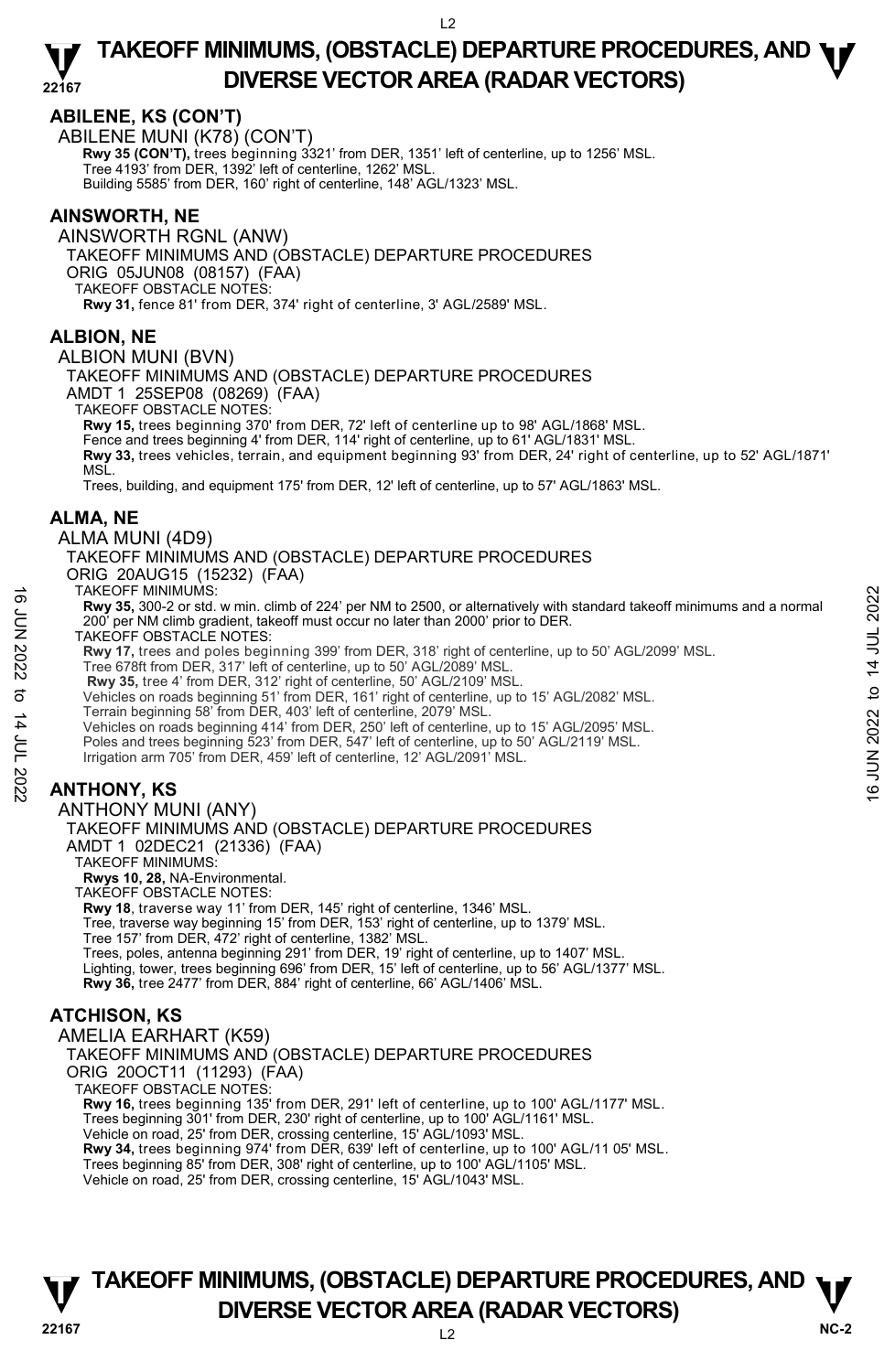### **ATKINSON, NE**

STUART-ATKINSON MUNI (8V2) TAKEOFF MINIMUMS AND (OBSTACLE) DEPARTURE PROCEDURES AMDT 1 03MAY12 (12124) (FAA) TAKEOFF MINIMUMS: **Rwys 5, 23,** NA - Environmental. TAKEOFF OBSTACLE NOTES: **Rwy 29,** pole 585' from DER, 466 left of centerline, 36' AGL/2162' MSL.

### **ATWOOD, KS**

ATWOOD-RAWLINS COUNTY CITY-COUNTY (ADT)

TAKEOFF MINIMUMS AND (OBSTACLE) DEPARTURE PROCEDURES

ORIG-B 16JUN22 (22167) (FAA)

TAKEOFF MINIMUMS:

**Rwys 4, 22,** NA–Environmental.<br>**Rwy 17,** 300-1½ or std. w/min. climb of 285' per NM to 3300.

TAKEOFF OBSTACLE NOTES:

**Rwy 17,** electrical system 10' from DER, 17' left of centerline, 1' AGL/2928' MSL. Trees beginning 470' from DER, 160' right of centerline, up to 38' AGL/2952' MSL. Tower 1.2 NM from DER, 352' left of centerline, 255' AGL/3125' MSL. **Rwy 35,** electrical system 11' from DER, 18' left of centerline, 2' AGL/2992' MSL. Poles, vehicle on road, beginning 400' from DER, 95' left of centerline, up to 30' AGL/3020' MSL.<br>Poles, beginning 697' from DER, 483' left of centerline, up to 35' AGL/3027' MSL. Pole 1417' from DER, 437' left of centerline, 33' AGL/3029' MSL.

Pole 1418' from DER, 437' left of centerline, 34' AGL/3030' MSL.

### **AUBURN, NE**

FARINGTON FLD (K01) TAKEOFF MINIMUMS AND (OBSTACLE) DEPARTURE PROCEDURES ORIG 25APR19 (21224) (FAA) TAKEOFF OBSTACLE NOTES: **Rwy 34,** pole 1167' from DER, 620' right of centerline, 20' AGL/955' MSL.

### **AUGUSTA, KS**

AUGUSTA MUNI (3AU) TAKEOFF MINIMUMS AND (OBSTACLE) DEPARTURE PROCEDURES AMDT 1 09FEB12 (12040) (FAA) TAKEOFF OBSTACLE NOTES: **Rwy 18,** terrain, 51' from DER, 463' right of centerline, 1309' MSL. Vehicle on road, 102' from DER, left to right of centerline, up to 15' AGL/1324' MSL. Trees beginning 301' from DER, 489' left of centerline, up to 35' AGL/1344' MSL. **Rwy 36,** terrain and trees 21' from DER, 51' left of centerline, up to 35' AGL/1374' MSL. Terrain and trees 56' from DER, 155' right of centerline, up to 35' AGL/1374' MSL. Vehicle on road, 744' from DER, left to right of centerline, up to 17' AGL/1356' MSL. ORIG 25APR19 (21224) (FAA)<br>
TAKEOFF OBSTACLE NOTES:<br>
TAKEOFF MINIMUMS AND (OBSTACLE) DEPARTURE PROCEDURES<br>
AUGUSTA MUNI (3AU)<br>
TAKEOFF MINIMUMS AND (OBSTACLE) DEPARTURE PROCEDURES<br>
AMDT 1 09FEB12 (12040) (FAA)<br>
TAKEOFF

### **AURORA, NE**

AURORA MUNI - AL POTTER FIELD (AUH)

TAKEOFF MINIMUMS AND (OBSTACLE) DEPARTURE PROCEDURES ORIG 25SEP08 (08269) (FAA)

TAKEOFF OBSTACLE NOTES:

**Rwy 16,** trees beginning 74' from DER, 436' left of centerline, up to 70' AGL/1876' MSL.

Vehicles on roadway beginning 396' from DER, left and right of centerline, up to 15' AGL/1814' MSL.

Tree 614' from DER, 577' right of centerline, 50' AGL/1859' MSL. **Rwy 34,** fence 9' from DER, 470' left of centerline, 4' AGL/1806' MSL.

Vehicles on roadway beginning 93' from DER, 511' left of centerline, up to 15' AGL/1824' MSL.

Tree 135' from DER, 417' right of centerline, 12' AGL/1812' MSL.

Wood power poles beginning 320' from DER, 289' left of centerline, up to 61' AGL/1863' MSL.

Vehicles on roadway beginning 480' from DER, left and right of centerline, up to 15' AGL/1824' MSL.

Trees beginning 722' from DER, 376' left of centerline, up to 46' AGL/1847' MSL.

Chimney 770' from DER, 500' left of centerline, 24' AGL/1827' MSL. Antennas beginning 802' from DER, 479' left of centerline, up to 35' AGL/1835' MSL.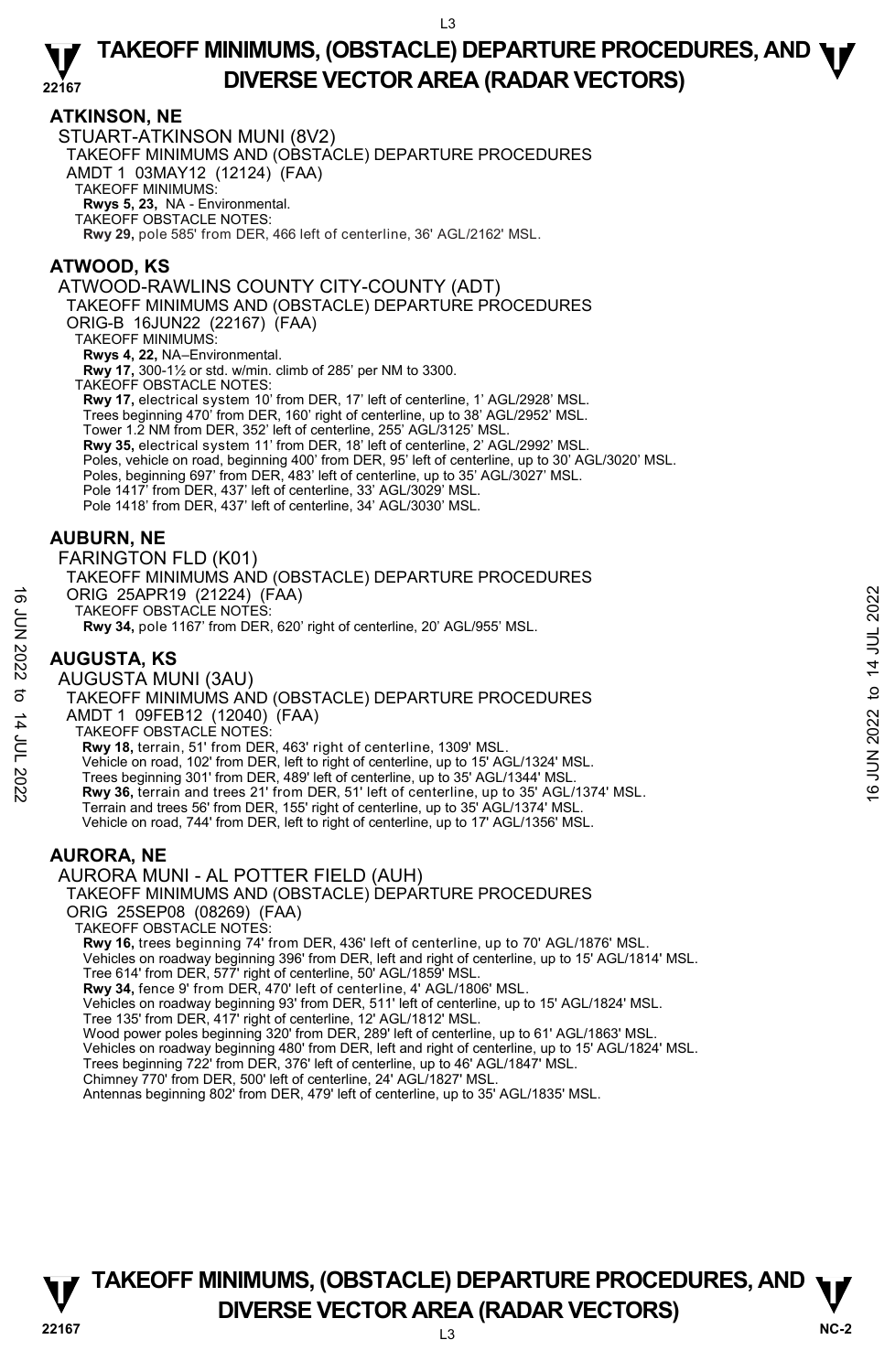**BASSETT, NE** 

ROCK COUNTY (RBE) TAKEOFF MINIMUMS AND (OBSTACLE) DEPARTURE PROCEDURES AMDT2 08APR10 (10098) (FAA) TAKEOFF MINIMUMS: **Rwys 2, 20,** NA-Environmental. TAKEOFF OBSTACLE NOTES: **Rwy 13,** fence and trees beginning 12' from DER, 298' left of centerline, up to 60' AGL/2449' MSL. Fence and trees beginning 16' from DER, 320' right of centerline, up to 60' AGL/2459' MSL. **Rwy 31,** rising terrain, trees, and train on railroad tracks beginning 2' from DER, 155' left of centerline, up to 60'<br>AGL/2409' MSL. Sign, obstruction light on airport beacon and multiple vehicles, towers, trees, fences, and fuel farms beginning 31' from DER, 330' right of centerline, up to 58' AGL/2403' MSL. Train on railroad tracks, multiple buildings, vehicles and trees beginning 353' from DER, 322' right of centerline, up to 80' AGL/2416' MSL. **BEATRICE, NE**  BEATRICE MUNI (BIE) TAKEOFF MINIMUMS AND (OBSTACLE) DEPARTURE PROCEDURES AMDT 1 15DEC11 (11349) (FAA) DEPARTURE PROCEDURE: **Rwy 18,** Climb heading 176° to 1900 before turning right. TAKEOFF OBSTACLE NOTES: **Rwy 14,** trees beginning 696' from DER, 438' left of centerline, up to 51' AGL/1360' MSL. Light pole 1208' from DER, 212' left of centerline, 35' AGL/1344' MSL. **Rwy 32,** tree 859' from DER, 320' left of centerline, 27' AGL/1346' MSL. **Rwy 36,** trees beginning 779' from DER, 349' right of centerline, up to 58' AGL/1367' MSL. Tree 1193' from DER, 50' left of centerline, 48' AGL/1357' MSL.

### **BELLEVILLE, KS**

BELLEVILLE MUNI (RPB) TAKEOFF MINIMUMS AND (OBSTACLE) DEPARTURE PROCEDURES ORIG 20OCT11 (11293) (FAA) TAKEOFF MINIMUMS: **Rwys 14, 32,** NA - Environmental. TAKEOFF OBSTACLE NOTES: **Rwy 18,** power pole 16' from DER, 394' left of centerline, 37' AGL/1557' MSL. Wind sock and buildings 33' from DER, 374' left of centerline, 60' AGL/1570' MSL. Beacon 136' from DER, 488' left of centerline, 69' AGL/1579' MSL. Trees and power pole beginning 129' from DER, 397' left of centerline 66' AGL/1576' MSL. Tree row 371' from DER, 162' left of centerline, 48' AGL/1558' MSL. Trees 354' from DER, 464' left of centerline, 62' AGL/1572' MSL. **Rwy 36,** train 693' from DER, right and left of centerline, 23' AGL/1552' MSL. Trees beginning 240' from DER, 285' right of centerline, 36' AGL/1546' MSL. Tree line 710' from DER, right and left of centerline, 45' AGL/1545' MSL. **BELOIT, KS**  MORITZ MEML (K61) TAKEOFF MINIMUMS AND (OBSTACLE) DEPARTURE PROCEDURES AMDT 1A 11OCT18 (21112) (FAA) TAKEOFF MINIMUMS: **Rwys 4, 22, 8, 26,** NA - Environmental. DEPARTURE PROCEDURE: **Rwy 17,** climb on heading 174° to 2400 before turning east on course. **Rwy 35,** climb on heading 354° to 2400 before turning east on course. TAKEOFF OBSTACLE NOTES: **Rwy 17,** tree, building, pole, tank beginning 194' from DER, 293' left of centerline, up to 1449' MSL. Tree, tank, pole, vehicle on road beginning 411' from DER, 131' right of centerline, up to 1455' MSL.<br>Trees, poles, building beginning 628' from DER, 308' right of centerline, up to 1456' MSL. Trees, poles beginning 842' from DER, 358' left of centerline, up to 1460' MSL. Tree, pole beginning 1130' from DER, 694' left of centerline, up to 1466' MSL. Pole 2188' from DER, 549' left of centerline, 65' AGL/1480' MSL. **Rwy 35,** tree 1003' from DER, 313' right of centerline, 1442' MSL. Pole 1127' from DER, 624' right of centerline, 25' AGL/1450' MSL. Poles beginning 1129' from DER, 5' right of centerline, up to 30' AGL/1452' MSL. Poles beginning 1133' from DER, 349<sup>Y</sup> left of centerline, up to 32' AGL/1465' MSL. Trees beginning 1364' from DER, 253' left of centerline, up to 1472' MSL. 16 DELLEVILLE MUNI (RPB)<br>
TAKEOFF MINIMUMS AND (OBSTACLE) DEPARTURE PROCEDURES<br>
ORIG 200CT11 (11293) (FAA)<br>
TAKEOFF MINIMUMS:<br>
TAKEOFF MINIMUMS:<br>
TAKEOFF MINIMUMS:<br>
TAKEOFF MINIMUMS:<br>
TAKEOFF MINIMUMS:<br>
TAKEOFF MINIMUMS:<br>

Antenna, poles beginning 1796' from DER, 160' left of centerline, up to 37' AGL/1480' MSL.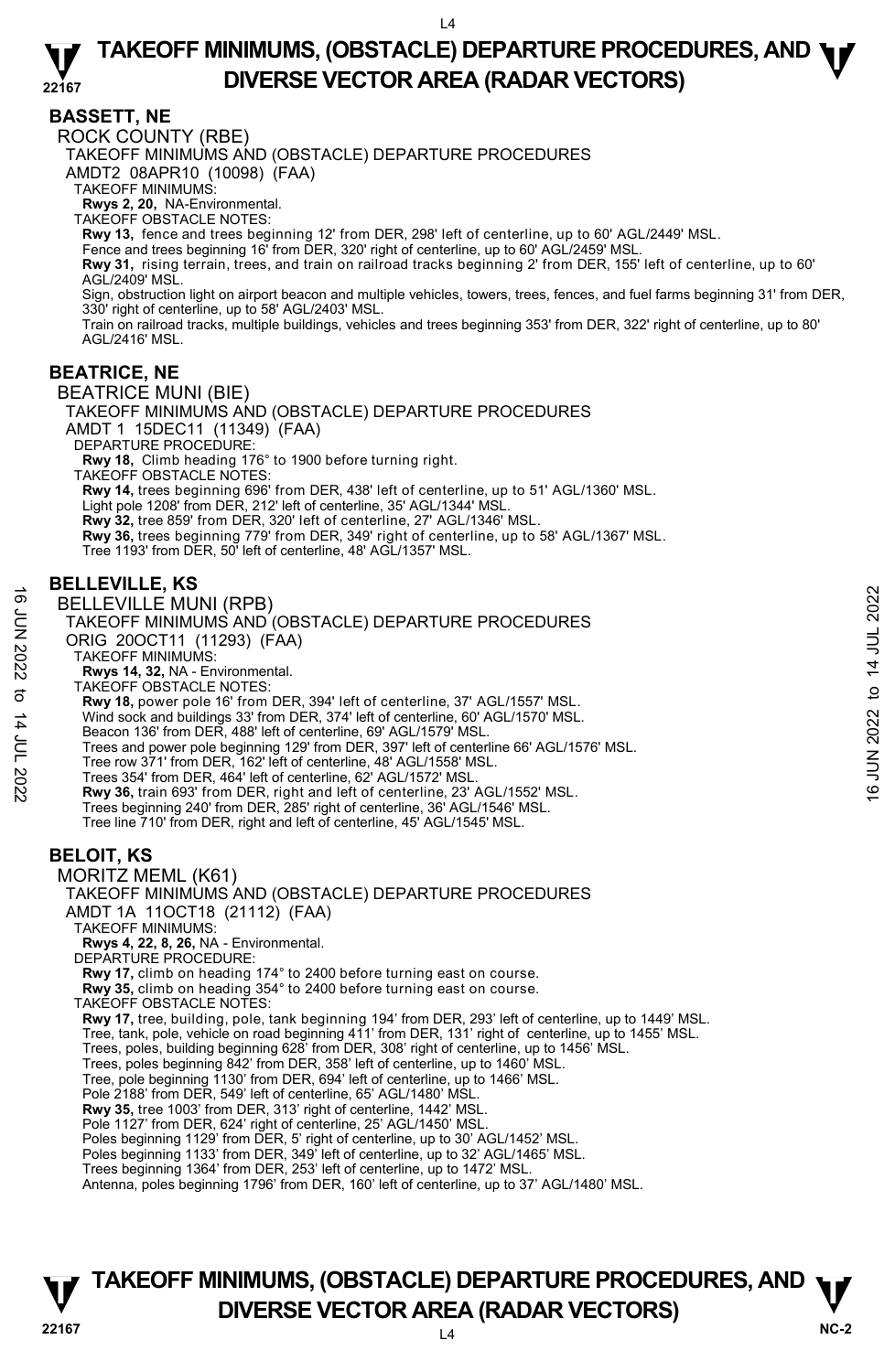### **BENTON, KS**

LLOYD STEARMAN FLD (1K1)

TAKEOFF MINIMUMS AND (OBSTACLE) DEPARTURE PROCEDURES

ORIG 29JUL10 (21112) (FAA)

TAKEOFF OBSTACLE NOTES:

**Rwy 35,** vehicle on road beginning 20' from DER, left and right of centerline, up to 15' AGL/1384' MSL. Tree 2689' from DER, 1125' left of centerline, 100' AGL/1489' MSL.

#### **BLAIR, NE**

BLAIR MUNI (BTA)

TAKEOFF MINIMUMS AND (OBSTACLE) DEPARTURE PROCEDURES

ORIG 02JUL09 (09183) (FAA)

DEPARTURE PROCEDURE:

**Rwy 13,** climb on a heading between 124° CCW to 314° from DER or minimum climb of 239' per NM to 3000 for all other courses.

TAKEOFF OBSTACLE NOTES:

**Rwy 13,** rising terrain beginning at DER, 183' right of centerline, up to 1319' MSL.

**Rwy 31,** trees beginning 434' from DER, 1' right of centerline, up to 35' AGL/1364' MSL.

#### **BROKEN BOW, NE**

BROKEN BOW MUNI/KEITH GLAZE FLD (BBW) TAKEOFF MINIMUMS AND (OBSTACLE) DEPARTURE PROCEDURES AMDT 4 05DEC19 (19339) (FAA) TAKEOFF MINIMUMS: **Rwy 14,** 400-2¾ or std. w/min. climb of 240' per NM to 3100. **Rwy 32,** std. w/min. climb of 310' per NM to 3000 or 1100-3 for VCOA. VCOA: **Rwy 32,** obtain ATC approval for VCOA when requesting IFR clearance. Climb in visual conditions to cross Broken<br>Bow Muni/Keith Glaze Field at or above 3500' before proceeding on course. TAKEOFF OBSTACLE NOTES: **Rwy 14**, vehicle on road 10' from DER, 487' right of centerline, 2532' MSL. Buildings beginning 12' from DER, 463' left of centerline, up to 19' AGL/2544' MSL. Building 56' from DER, 512' left of centerline, 24' AGL/2549' MSL. Building, general utility pole, pole, tree beginning 202' from DER, 170' left of centerline, up to 43' AGL/2572' MSL. Tree 1568' from DER, 20' left of centerline, 2575' MSL. Tree 1606' from DER, 90' right of centerline, 2573' MSL. Tree 1628' from DER, 107' left of centerline, 2576' MSL. Tree 1659' from DER, 21' left of centerline, 2579' MSL. Building 2574' from DER, 567' right of centerline, 66' AGL/2599' MSL. Tree 2831' from DER, 1243' right of centerline, 2605' MSL. Tower 2.2 NM from DER, 1858' right of centerline, 305' AGL/2931' MSL. TAKEOFF OBSTACLE NOTES:<br>
Evaluation road 10' from DER, 487' right of centerline, 2532' MSL.<br>
Evaluating 56' from DER, 163' left of centerline, up to 19' AGL/2544' MSL.<br>
Building 56' from DER, 512' left of centerline, up t Pole, fences, tree beginning 46' from DER, 325' right of centerline, up to 12' AGL/2559' MSL. Vehicle on road 191' from DER, 341' left of centerline, 2556' MSL. Trees, vehicle on road beginning 760' from DER, 253' left of centerline, up to 2634' MSL. Trees beginning 1256' from DER, 780' right of centerline, up to 2627' MSL. Tree 2562' from DER, 1073' right of centerline, 2654' MSL. Tree, terrain beginning 2707' from DER, 1216' left of centerline, up to 2642' MSL. Terrain 3558' from DER, 1398' left of centerline, 2651' MSL. Terrain 3790' from DER, 1358' left of centerline, 2655' MSL. Terrain 4015' from DER, 1337' left of centerline, 2661' MSL. Tree, terrain beginning 4061' from DER, 1335' left of centerline, up to 2690' MSL. Terrain 4440' from DER, 1498' left of centerline, 2693' MSL. Terrain, tree beginning 4444' from DER, 1375' left of centerline, up to 2714' MSL. Terrain beginning 5541' from DER, 1579' left of centerline, up to 2723' MSL. Terrain, tree beginning 5601' from DER, 1487' left of centerline, up to 2760' MSL. Terrain beginning 1 NM from DER, 1760' left of centerline, up to 2764' MSL. Tree 1.4 NM from DER, 1375' right of centerline, 2778' MSL. Trees beginning 1.4 NM from DER, 1253' right of centerline, up to 2788' MSL. Tree 1.4 NM from DER, 692' left of centerline, 2778' MSL. Terrain, trees beginning 1.4 NM from DER, 1525' right of centerline, up to 2804' MSL. Terrain 1.5 NM from DER, 1354' left of centerline, 2794' MSL. Terrain beginning 1.5 NM from DER, 1203' left of centerline, up to 2798' MSL. Building, terrain beginning 1.5 NM from DER, 1476' left of centerline, up to 16' AGL/2816' MSL. Trees, terrain beginning 1.5 NM from DER, 948' left of centerline, up to 2827' MSL. Tree 1.6 NM from DER, 1173' left of centerline, 2830' MSL.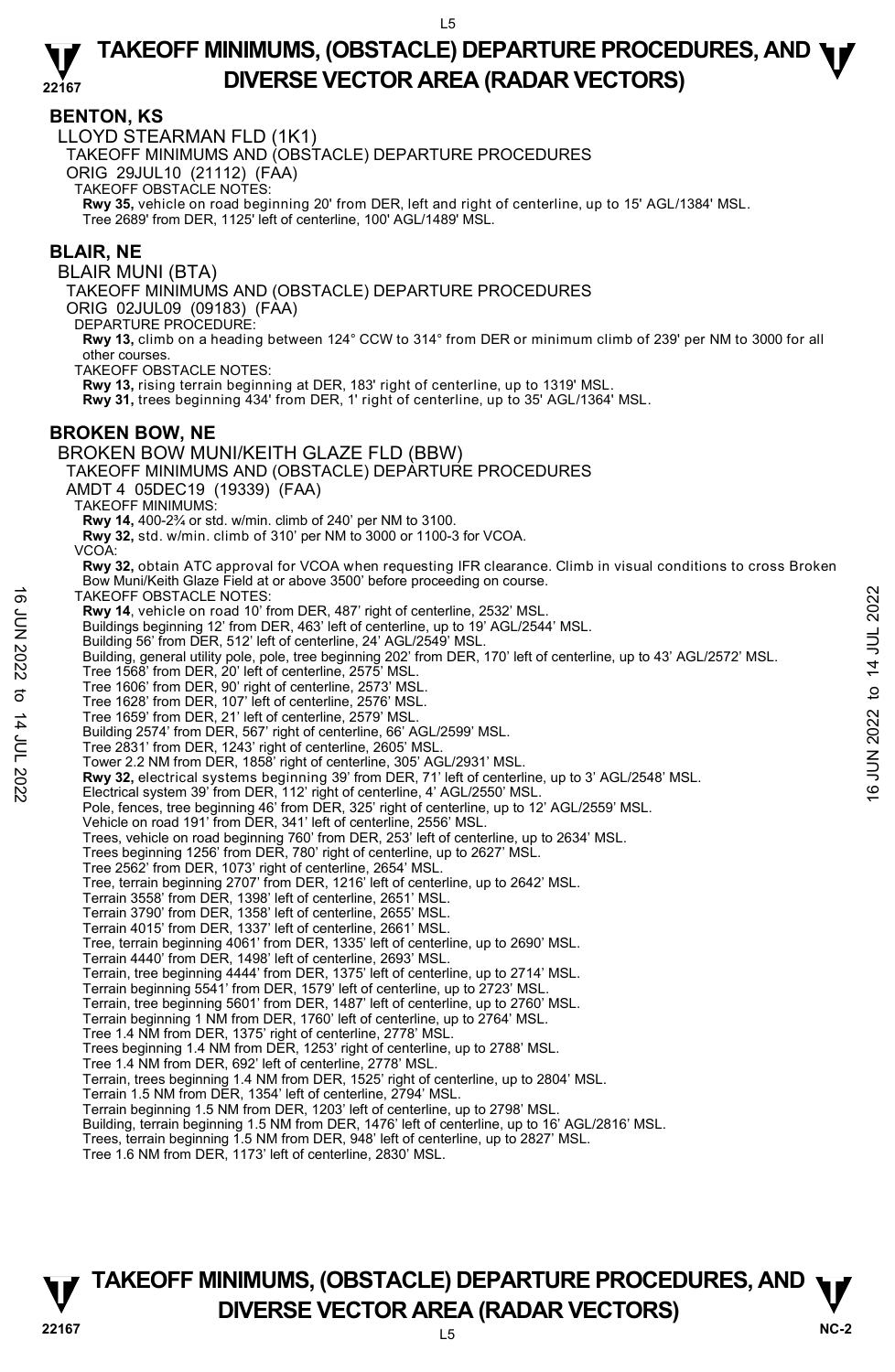### **BURLINGTON, KS**

COFFEY COUNTY (UKL)

TAKEOFF MINIMUMS AND (OBSTACLE) DEPARTURE PROCEDURES

ORIG 30JUN11 (11181) (FAA)

TAKEOFF OBSTACLE NOTES:

**Rwy 18,** vehicles on road beginning 291' from DER, 4' right of centerline, up to 10' AGL/1188' MSL.<br>Vehicles on road beginning 105' from DER, 103' left of centerline, up to 10' AGL/1178' MSL.

Terrain, 53' from DER, 434' right of centerline, 1175' MSL.

**Rwy 36,** vehicles on road beginning 187' from DER, 238' left of centerline, up to 10' AGL/1186' MSL. Terrain, 77' from DER, 44' left of centerline, 1175' MSL.

### **BURWELL, NE**

CRAM FLD (BUB)

TAKEOFF MINIMUMS AND (OBSTACLE) DEPARTURE PROCEDURES ORIG 22AUG13 (21112) (FAA)

TAKEOFF OBSTACLE NOTES:

**Rwy 15,** tree 3651' from DER, 81' right of centerline, 78' AGL/2278' MSL.

Poles beginning 1011' from DER, 21' right of centerline, up to 47' AGL/2241' MSL.

Trees and poles beginning 691' from DER, 104' left of centerline, up to 54' AGL/2241' MSL.

**Rwy 33,** trees and pole beginning 366' from DER, 8' right of centerline, up to 105' AGL/2269' MSL.<br>Trees beginning 759' from DER, 25' left of centerline, up to 93' AGL/2255' MSL.

### **CAMBRIDGE, NE**

CAMBRIDGE MUNI (CSB) TAKEOFF MINIMUMS AND (OBSTACLE) DEPARTURE PROCEDURES ORIG 26MAY16 (16147) (FAA) TAKEOFF OBSTACLE NOTES: **Rwy 15,** pole 444' from DER, 362' right of centerline, 30' AGL/2419' MSL.<br>Tree 837' from DER, 35' right of centerline, 42' AGL/2422' MSL. **Rwy 33,** fence beginning 70' from DER, 292' right of centerline, up to 7' AGL/2428' MSL. Terrain beginning 187' from DER, 449' right of centerline, up to 2429' MSL.

### **CENTRAL CITY, NE**

CENTRAL CITY MUNI-LARRY REINEKE FIELD (07K) TAKEOFF MINIMUMS AND (OBSTACLE) DEPARTURE PROCEDURES ORIG 30JUN11 (11181) (FAA) TAKEOFF OBSTACLE NOTES: **Rwy 16,** multiple power poles beginning 740' from DER, 57' right of centerline, up to 30' AGL/1746' MSL. Multiple power poles beginning 901' from DER,64' left of centerline, up to 30' AGL/1746' MSL. Trees beginning 1765' from DER, 467' right of centerline, up to 59' AGL/1773' MSL **Rwy 34,** trees beginning 1002' from DER, 260' right of centerline, up to 61' AGL/1773' MSL. Revy 33, fence beginning 70' from DER, 292' right of centerline, up to 7' AGL/2428' MSL.<br>
Terrain beginning 187' from DER, 449' right of centerline, up to 2429' MSL.<br>
CENTRAL CITY, NE<br>
CENTRAL CITY MUNI-LARRY REINEKE FIEL

### **CHADRON, NE**

CHADRON MUNI (CDR)

TAKEOFF MINIMUMS AND (OBSTACLE) DEPARTURE PROCEDURES

AMDT 1 04FEB16 (16035) (FAA)

TAKEOFF MINIMUMS:

**Rwy 12,** std. w/min. climb of 240' per NM to 4800 or 1200-3 for climb in visual conditions.

**Rwy 21,** 300-1½ or std. w/min. climb of 220' per NM to 3600, or alternatively, with standard takeoff minimums and a normal 200' per NM climb gradient, takeoff must occur no later than 1500' prior to DER. DEPARTURE PROCEDURE:

**Rwy 21,** climb heading 208° to 3900 before proceeding on course.

TAKEOFF OBSTACLE NOTES:

**Rwy 3,** antenna on building 269' from DER, 225' right of centerline, 13' AGL/3276' MSL.

Tree 346' from DER, 503' right of centerline, 40' AGL/3299' MSL.

**Rwy 12,** fence beginning 163' from DER, 255' left of centerline, up to 10' AGL/3299' MSL.

Pole 947' from DER, 591' right of centerline, 20' AGL/3322' MSL.

Vehicles on road 1101' from DER, 445' right of centerline, up to 15' AGL/3315' MSL.

**Rwy 21,** pole 1.2 NM from DER, 1669' left of centerline, 48' AGL/3495' MSL.

**Rwy 30,** trees beginning 54' from DER, 455' right of centerline, up to 50' AGL/3323' MSL.<br>Tree 1024' from DER, 756' left of centerline, 50' AGL/3332' MSL.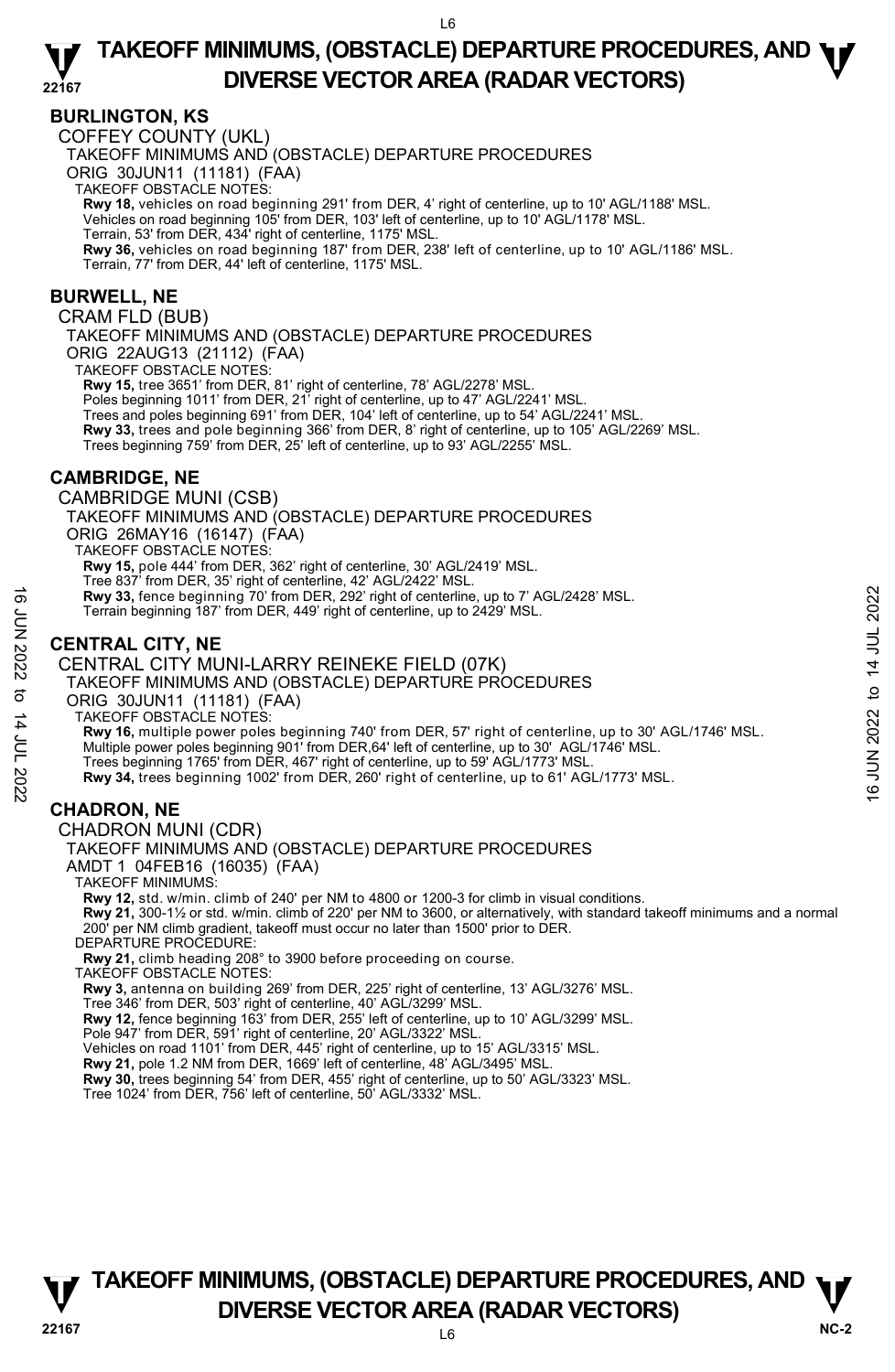### **CHANUTE, KS**

CHANUTE MARTIN JOHNSON (CNU)

TAKEOFF MINIMUMS AND (OBSTACLE) DEPARTURE PROCEDURES

ORIG 03JUN10 (10154) (FAA)

DEPARTURE PROCEDURE:

**Rwy 36,** climb heading 002° to 1500 before turning right. TAKEOFF OBSTACLE NOTES:

**Rwy 18,** trains on railroad beginning 210' from DER, from left to right of centerline, up to 23' AGL/1022' MSL. Trees beginning 2437' from DER, from left to right of centerline, up to 100' AGL/1079' MSL.

**Rwy 36,** vehicles on road beginning 316' from DER, from left to right of centerline, up to 15' AGL/994' MSL.<br>Trees beginning 447' from DER, 522' left of centerline, up to 100' AGL/1079' MSL.

Trees beginning 519' from DER, 619' right of centerline, up to 100' AGL/1079' MSL.

### **CHAPPELL, NE**

BILLY G RAY FLD (CNP)

TAKEOFF MINIMUMS AND (OBSTACLE) DEPARTURE PROCEDURES ORIG 07MAR13 (22083) (FAA)

TAKEOFF OBSTACLE NOTES:

**Rwy 12,** vehicles on road 514' from DER, left and right of centerline, up to 15' AGL/3694' MSL. Vehicles on road 11' from DER, 461' right of centerline, up to 17' AGL/3706' MSL. Trees beginning 3059' from DER, 658' left of centerline, up to 100' AGL/3756' MSL. **Rwy 30,** trees beginning 764' from DER, 333' left of centerline, up to 100' AGL/3789' MSL. Trees beginning 1287' from DER, 658' right of centerline, up to 100' AGL/3779' MSL. Vehicles on road beginning 97' from DER, 505' left of centerline, up to 17' AGL/3696' MSL. Vehicles on road beginning 953' from DER, left and right of centerline, up to 17' AGL/3706' MSL.

### **CLAY CENTER, KS**

CLAY CENTER MUNI (CYW) TAKEOFF MINIMUMS AND (OBSTACLE) DEPARTURE PROCEDURES AMDT 1 13JAN11 (11013) (FAA) TAKEOFF OBSTACLE NOTES: **Rwy 17,** vehicle on road 450' from DER, left and right of centerline, 15' AGL/1221' MSL.

### **COFFEYVILLE, KS**

COFFEYVILLE MUNI (CFV) TAKEOFF MINIMUMS AND (OBSTACLE) DEPARTURE PROCEDURES AMDT 1 29JUL10 (10210) (FAA) TAKEOFF OBSTACLE NOTES: **Rwy 17,** trees beginning 3041' from DER, left and right of centerline, up to 100' AGL/849' MSL. **Rwy 35,** trees beginning 2442' from DER, left and right of centerline, up to 100' AGL/859' MSL. AMDT 1 13JAN11 (11013) (FAA)<br>
TAKEOFF OBSTACLE NOTES:<br>
TAKEOFF OBSTACLE MOT DER, left and right of centerline, 15' AGL/1221' MSL.<br>
COFFEYVILLE, KS<br>
COFFEYVILLE MUNI (CFV)<br>
TAKEOFF MINIMUMS AND (OBSTACLE) DEPARTURE PROCE

### **COLBY, KS**

SHALZ FLD (CBK) TAKEOFF MINIMUMS AND (OBSTACLE) DEPARTURE PROCEDURES ORIG 25SEP08 (21168) (FAA) TAKEOFF MINIMUMS: **Rwys 4, 12, 22, 30,** N/A-Environmental. TAKEOFF OBSTACLE NOTES:

**Rwy 17,** terrain beginning 7' from DER, 193' right of centerline, up to 3156' MSL. Trees beginning 3708' from DER, 1072' right of centerline, up to 100' AGL/3249' MSL.<br>Vehicle and road beginning 550' from DER, 35' left to right of centerline, 15' AGL/3174' MSL. **Rwy 35,** terrain beginning 205' from DER, 248' left of centerline, up to 3196' MSL.

### **COLDWATER, KS**

COMANCHE COUNTY (3K8) TAKEOFF MINIMUMS AND (OBSTACLE) DEPARTURE PROCEDURES ORIG 21JUL16 (16203) (FAA) DEPARTURE PROCEDURE: **Rwy 35,** climb heading 350° to 2600 before turning right. TAKEOFF OBSTACLE NOTES: **Rwy 17,** vehicles on road, beginning 46' from DER, 412' right of centerline, up to 15' AGL/2082' MSL. Vehicle on road 625' from DER, 235' left of centerline, 2090' MSL. Vehicle on road 635' from DER, 350' left of centerline, 2092' MSL. Vehicle on road 641' from DER, 466' left of centerline, 2094' MSL. Tree 713' from DER, 559' left of centerline, 34' AGL/2116' MSL. Trees, beginning 808' from DER, 506' left of centerline, up to 54' AGL/2136' MSL. **Rwy 35,** fence, grd, beginning 46' from DER, 124' right of centerline, up to 7' AGL/2100' MSL. Fence 126' from DER, 304' left of centerline, 10' AGL/2093' MSL.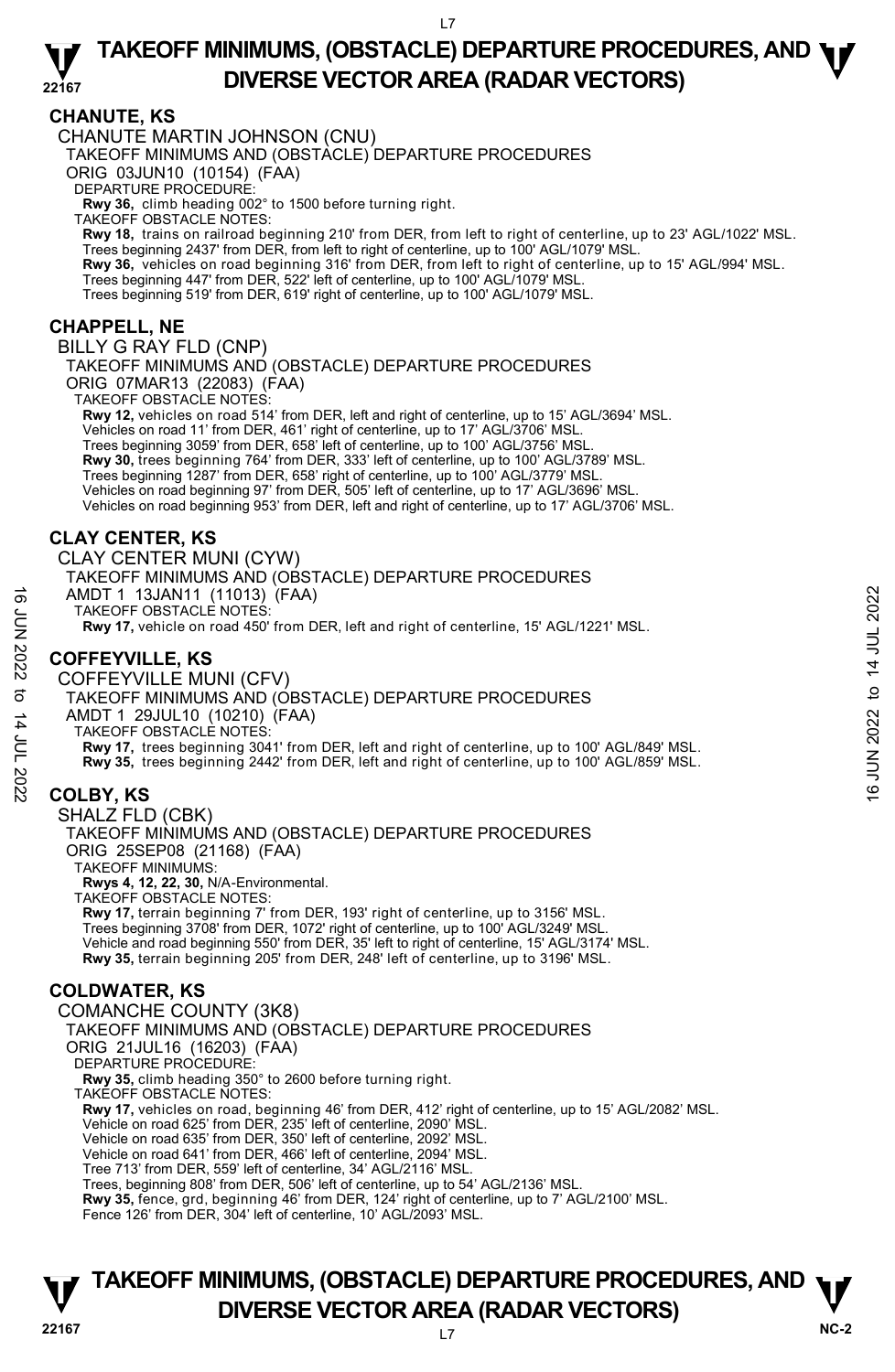#### **COLUMBUS, NE**  COLUMBUS MUNI (OLU) TAKEOFF MINIMUMS AND (OBSTACLE) DEPARTURE PROCEDURES AMDT 5A 02MAY13 (13122) (FAA) TAKEOFF MINIMUMS: **Rwys 2, 20** NA-Environmental. TAKEOFF OBSTACLE NOTES: **Rwy 14,** multiple trees and antenna beginning 2378' from DER, 934' left of centerline, up to 71' AGL/1508' MSL. **Rwy 32,** multiple tree and towers beginning 2976' from DER, 284' right of centerline, 65' AGL/1525' MSL. Tower 3157' from DER, 254' left of centerline, 73' AGL/1527' MSL. **CONCORDIA, KS**  BLOSSER MUNI (CNK) TAKEOFF MINIMUMS AND (OBSTACLE) DEPARTURE PROCEDURES ORIG 27JAN22 (22027) (FAA) TAKEOFF MINIMUMS: **Rwys 12, 30,** NA-Environmental. **Rwy 36,** 300-1 or std. w/min. climb of 463' per NM to 1700. TAKEOFF OBSTACLE NOTES: **Rwy 18,** tree 485' from DER, 73' right of centerline, 1514' MSL. Tree 503' from DER, 535' left of centerline, 1511' MSL. Trees beginning 506' from DER, 14' left of centerline, up to 38' AGL/1518' MSL. Trees beginning 534' from DER, 18' left of centerline, up to 1525' MSL. Tree, terrain beginning 585' from DER, 21' right of centerline, up to 1515' MSL. Tree, terrain beginning 668' from DER, 3' right of centerline, up to 1522' MSL. Trees beginning 798' from DER, 2' left of centerline, up to 41' AGL/1529' MSL. Trees, terrain beginning 823' from DER, 1' right of centerline, up to 1524' MSL. Trees, terrain beginning 927' from DER, 6' right of centerline, up to 1529' MSL. Tree, terrain beginning 1057' from DER, 8' right of centerline, up to 1536' MSL. Terrain 1404' from DER, 751' right of centerline, 1537' MSL. Terrain beginning 1457' from DER, 593' right of centerline, up to 1541' MSL. Tree 1740' from DER, 204' left of centerline, 44' AGL/1532' MSL. Trees beginning 1798' from DER, 77' left of centerline, up to 49' AGL/1546' MSL. Tree 1799' from DER, 463' right of centerline, 1545' MSL. Pole, trees, building beginning 1800' from DER, 25' right of centerline, up to 29' AGL/1573' MSL. Trees beginning 1820' from DER, 5' left of centerline, up to 52' AGL/1548' MSL. Trees, terrain beginning 1912' from DER, 5' right of centerline, up to 1600' MSL. Trees beginning 2014' from DER, 3' right of centerline, up to 54' AGL/1603' MSL. Trees, terrain beginning 2081' from DER, 1' right of centerline, up to 1604' MSL. Tree 2189' from DER, 5' left of centerline, 45' AGL/1549' MSL. Trees, terrain beginning 2191' from DER, on centerline, up to 1605' MSL. Trees beginning 2232' from DER, 67' left of centerline, up to 44' AGL/1552' MSL. Trees beginning 2352' from DER, 14' left of centerline, up to 45' AGL/1559' MSL. Trees beginning 2514' from DER, 27' left of centerline, up to 36' AGL/1560' MSL. Trees, terrain beginning 2670' from DER, 235' right of centerline, up to 1613' MSL. Trees, terrain, poles, bush beginning 2686' from DER, on centerline, up to 1618' MSL. Trees beginning 2992' from DER, 6' left of centerline, up to 58' AGL/1564' MSL. Tree 3014' from DER, 27' left of centerline, 62' AGL/1567' MSL. Tree 3016' from DER, 16' left of centerline, 64' AGL/1571' MSL. Tree 3300' from DER, 185' left of centerline, 64' AGL/1572' MSL. Tree 3338' from DER, 186' left of centerline, 67' AGL/1573' MSL. Tree 3766' from DER, 29' left of centerline, 38' AGL/1583' MSL. Tree 3792' from DER, 19' left of centerline, 40' AGL/1588' MSL. Trees beginning 3804' from DER, 5' left of centerline, up to 41' AGL/1592' MSL. Trees beginning 3873' from DER, 49' left of centerline, up to 38' AGL/1593' MSL. Tree 3900' from DER, 32' left of centerline, 39' AGL/1594' MSL.<br>Trees beginning 3905' from DER, 21' left of centerline, up to 39' AGL/1595' MSL.<br>Trees beginning 3928' from DER, 12' left of centerline, up to 40' AGL/1597' M Trees beginning 3934' from DER, 24' left of centerline, up to 37' AGL/1598' MSL. Trees beginning 3967' from DER, 3' left of centerline, up to 39' AGL/1600' MSL. Tree 4465' from DER, 387' left of centerline, 30' AGL/1601' MSL. **Rwy 36,** tree 788' from DER, 438' right of centerline, 1498' MSL. Tree 952' from DER, 688' right of centerline, 1504' MSL. Pole 1339' from DER, 479' right of centerline, 1517' MSL. Water tower, tank beginning 1654' from DER, 703' right of centerline, up to 121' AGL/1585' MSL. Tower 2741' from DER, 1217' right of centerline, 172' AGL/1634' MSL. Terrain beginning 1457' from DER, 593' right of centerline, up to 1541' MSL.<br>
Tree 1740' from DER, 202<sup>1</sup> left of centerline, 44 AGL/1532' MSL.<br>
Tree heginning 1798' from DER, 7<sup>7</sup> left of centerline, up to 49' AGL/1546'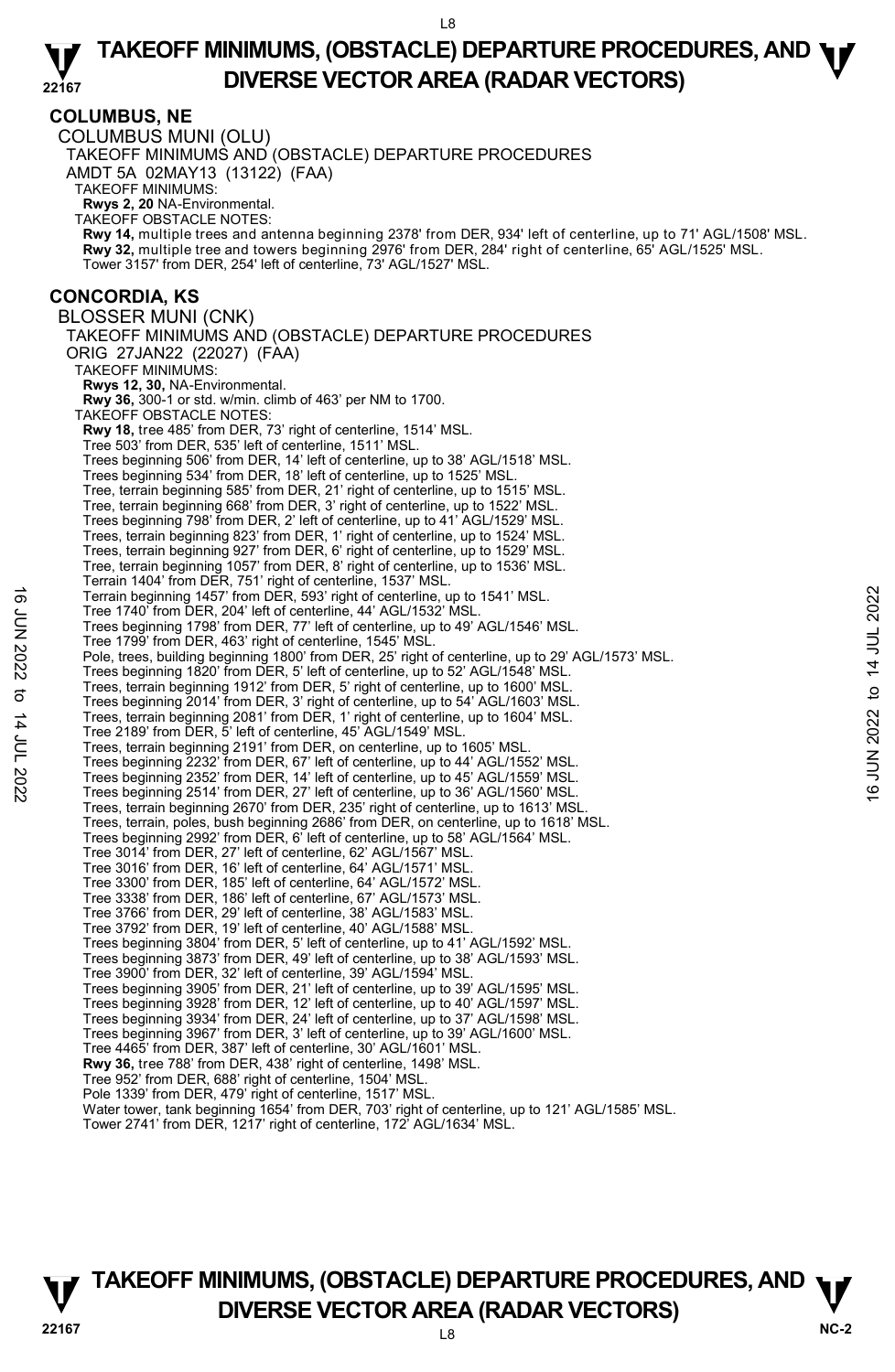### **COZAD, NE**

COZAD MUNI (CZD)

TAKEOFF MINIMUMS AND (OBSTACLE) DEPARTURE PROCEDURES

AMDT 1A 20AUG15 (15232) (FAA)

TAKEOFF MINIMUMS:

**Rwys 18, 36,** NA - Environmental.<br>**Rwy 13**, 200-1 or std. w/min. climb of 372' per NM to 2800.

TAKEOFF OBSTACLE NOTES:

**Rwy 13,** grain elevators 3968' from DER, 103' right of centerline, 157' AGL/2678' MSL.

- Multiple poles beginning 13' from DER, 372' right of centerline, up to 43' AGL/2540' MSL. Multiple buildings beginning 97' from DER, 356' right of centerline, up to 18' AGL/2515' MSL.
- 
- Fuel tank 22' from DER, 372' right of centerline, 13' AGL/ 2509' MSL.

Elevator 3671' from DER, 392' left of centerline, 192' AGL/2668' MSL

Multiple trees beginning 222' from DER, 24' left of centerline, up to 68' AGL/2562' MSL.

Grain elevator 5482' from DER, 1120' from DER, 170' AGL/ 2660' MSL.

Building light 5439' from DER, 1086' left of centerline, 167' AGL/2657' MSI

Multiple light poles beginning 290' from DER, 370' left of centerline, up to 57' AGL/ 2551' MSL.

Multiple satellite dishes beginning 870' from DER, 432' left of centerline, up to 54' AGL/ 2549' MSL.

Multiple buildings beginning 141' from DER, 88' left of centerline, up to 56' AGL/ 2550' MSL.

Fence 1' from DER, 369' left of centerline, 4' AGL/2500' MSL .Diving board 575' from DER, 572' left of centerline, 13' AGL/2513' MSL.

**Rwy 31,** multiple trees and buildings beginning 136' from DER, 450' right of centerline, up to 100' AGL/2604' MSL. Building 608' from DER, 547' left of centerline, up to 50' AGL/2554' MSL.

### **CREIGHTON, NE**

CREIGHTON MUNI (6K3)

TAKEOFF MINIMUMS AND (OBSTACLE) DEPARTURE PROCEDURES ORIG-A 17SEP15 (15260) (FAA) TAKEOFF MINIMUMS: **Rwy 18, 36,** NA-Environmental.

TAKEOFF OBSTACLE NOTES:

**Rwy 13,** trees beginning 400' from DER, 328' left of centerline, up to 40' AGL/1689' MSL.<br>Vehicle on road 421' from DER, 554' left of centerline,15' AGL/1656' MSL.

- 
- Building 663' from DER, 469' left of centerline,25' AGL/1661' MSL.
- **Rwy 31,** trees beginning 766' from DER, 545' right of centerline, up to 40' AGL/1664' MSL.

## **CRETE, NE**

CRETE MUNI (CEK) TAKEOFF MINIMUMS AND (OBSTACLE) DEPARTURE PROCEDURES AMDT 1 31JUL08 (08213) (FAA) TAKEOFF MINIMUMS: **Rwys 13, 31,** NA - Environmental. TAKEOFF OBSTACLE NOTES: **Rwy 17,** numerous trees 193' from DER, 164' left of centerline, 42' AGL/1509' MSL. Numerous trees 18' from DER, 298' right of centerline, 20' AGL/1486' MSL. **Rwy 35,** numerous trees and building 201' from DER, 259' right of centerline, 62' AGL/1580' MSL. Buildings 72' from DER, 400' left of centerline, 20' AGL/1514' MSL. TAKÉOFF OBSTACLE NOTES:<br>
Ruy 13, trees beginning 400' from DER, 328' left of centerline, up to 40' AGL/1689' MSL.<br>
Vehicle on road 421' from DER, 554' left of centerline, 15' AGL/1656' MSL.<br>
Building 663' from DER, 469' l

### **CURTIS, NE**

CURTIS MUNI (47V) TAKEOFF MINIMUMS AND (OBSTACLE) DEPARTURE PROCEDURES ORIG 30APR15 (15120) (FAA) TAKEOFF MINIMUMS: **Rwy 17, 35,** NA-Environmental. TAKEOFF OBSTACLE NOTES:

**Rwy 12,** pole and light support structure 10' from DER, 9' left of centerline, 2' AGL/2663' MSL.

Tree 90' from DER, 215' left of centerline, 60ft AGL/2687' MSL.

Vehicle on road 277' from DER, 566' right of centerline, 17' AGL/2676' MSL. Trees, building and pole beginning 289ft from DER, 303' right of centerline, up to 60' AGL/2694' MSL.

**Rwy 30,** vehicles on roads beginning 6' from DER, 409' left of centerline, up to 15' AGL/2685' MSL.

Trees beginning 310' from DER, 399' left of centerline, up to 60' AGL/2708' MSL. Electrical system and light support structure 10' from DER, 9' right of centerline, 2' AGL/2663' MSL.

Vehicles on roads beginning 21' from DER, 277' right of centerline, up to 15' AGL/2694' MSL.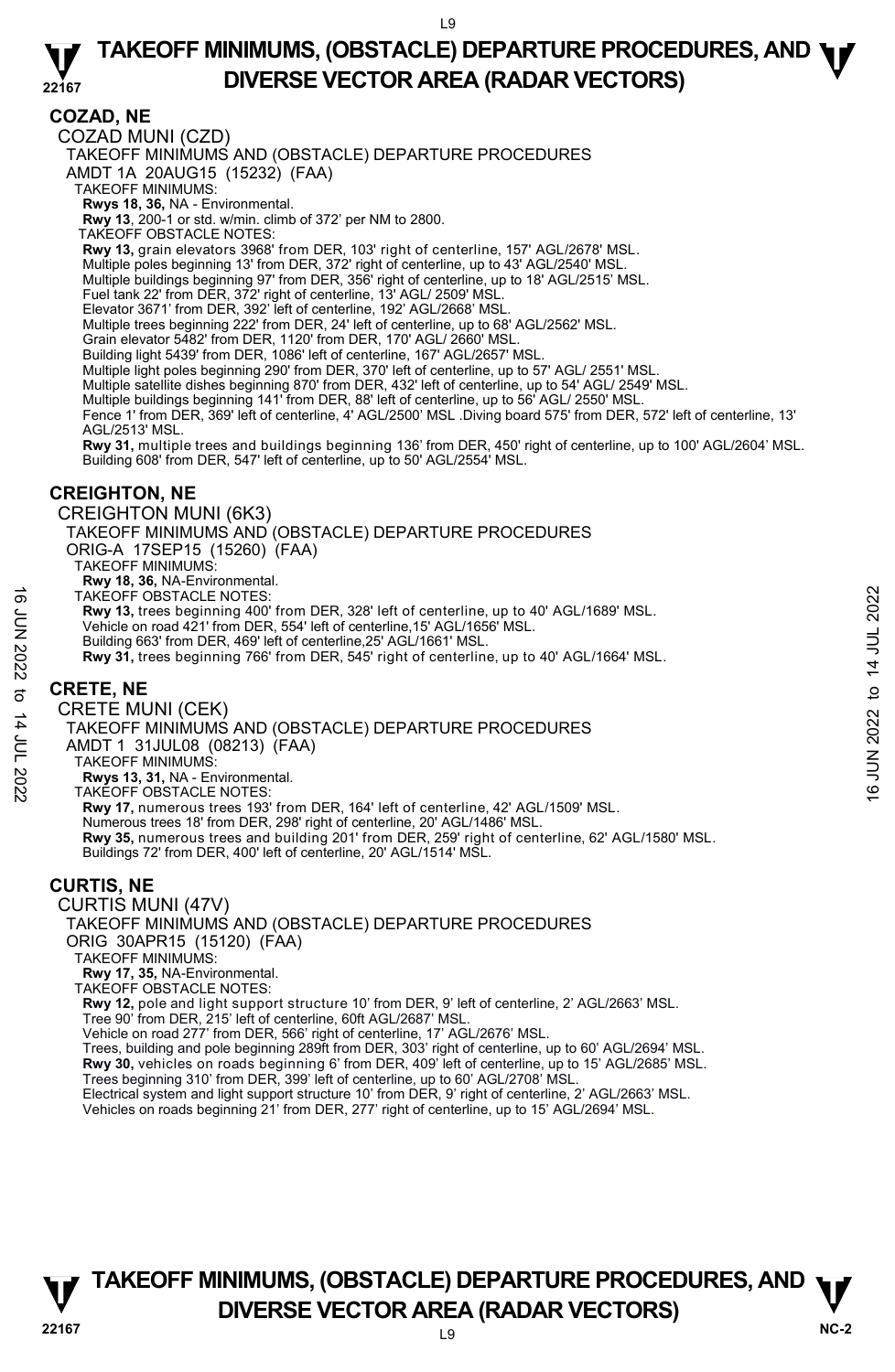### **DAVID CITY, NE**

DAVID CITY MUNI (93Y) TAKEOFF MINIMUMS AND (OBSTACLE) DEPARTURE PROCEDURES AMDT 1 17DEC09 (09351) (FAA) TAKEOFF MINIMUMS: **Rwys 1, 19,** NA-turf runway. TAKEOFF OBSTACLE NOTES: **Rwy 32,** trees beginning at DER, 327' left of centerline, up to 29' AGL/1642' MSL. Trees beginning 1864' from DER, 99' left of centerline, up to 58' AGL/1671' MSL.

Vehicle on highway 886' from DER, 711' left of centerline, 15' AGL/1636' MSL.

### **EL DORADO, KS**

EL DORADO/CAPTAIN JACK THOMAS MEML (EQA)

TAKEOFF MINIMUMS AND (OBSTACLE) DEPARTURE PROCEDURES

ORIG 10MAR11 (21112) (FAA)

TAKEOFF OBSTACLE NOTES:

**Rwy 4,** tree 1819' from DER, 561' right of centerline, 100' AGL/1499' MSL.

Vehicle on road 806' from DER, crossing centerline left to right, 15' AGL/1404' MSL.

**Rwy 15,** trees beginning 963' from DER, 613' left of centerline, up to 100' AGL/1459' MSL.<br>Tree 536' from DER, 507' right of centerline, 29' AGL/1399' MSL.

Vehicle on road 556' from DER, crossing centerline right to left, 15' AGL/1394' MSL.

**Rwy 22,** vehicle on road 267' from DER, crossing centerline right to left, 15' AGL/1394' MSL.<br>Tree 1470' from DER, 538' left of centerline, 100' AGL/1469' MSL.

**Rwy 33,** multiple trees beginning 43' from DER, 61' left of centerline, up to 100' AGL/ 1469' MSL.

Vehicle on road 488' from DER, crossing centerline right to left, 15' AGL/1394' MSL.

### **ELKHART, KS**

#### ELKHART-MORTON COUNTY (EHA)

TAKEOFF MINIMUMS AND (OBSTACLE) DEPARTURE PROCEDURES

AMDT 1 03JUN10 (10154) (FAA)

DEPARTURE PROCEDURE:

**Rwy 22,** climb heading 221° to 4100 before turning right.

TAKEOFF OBSTACLE NOTES:

**Rwy 4,** tree 181' from DER, 425' left of centerline, 100' AGL/3689' MSL.

**Rwy 17,** multiple mobiles beginning 576' from DER, 79' left of centerline, up to 18' AGL/3635' MSL.<br>Vehicles on road beginning 503' from DER, 202' right of centerline, up to 15' AGL/3633' MSL.<br>Vehicles on road beginning 5 AMDT 1 03JUN10 (10154) (FAA)<br>
DEPARTURE PROCEDURE:<br>
Rwy 22, climb heading 221° to 4100 before turning right.<br>
TAKEOFF OBSTACLE NOTES:<br>
TAKEOFF OBSTACLE NOTES:<br>
Rwy 4, the 181' from DER, 229' left of centerline, 100' AGL

Post 8' from DER, 306' left of centerline, 3' AGL/3619' MSL.

**Rwy 22,** vehicle on road 255' from DER, 485' left of centerline, 15' AGL/3633' MSL.

**Rwy 35,** Post 5' from DER, 321' left of centerline, 6' AGL/3609' MSL.

Tree 337' from DER, 463' left of centerline, 100' AGL/3709' MSL.

### **EMPORIA, KS**

#### EMPORIA MUNI (EMP) TAKEOFF MINIMUMS AND (OBSTACLE) DEPARTURE PROCEDURES ORIG-A 21JUL16 (16203) (FAA) TAKEOFF MINIMUMS: **Rwy 6, 24,** NA-Environmental. **Rwy 19**, 400-3 or std. w/min. climb of 225' per NM to 1800. TAKEOFF OBSTACLE NOTES: **Rwy 1,** tree 70' from DER, 394' left of centerline, 1205' MSL. Vehicle on roads beginning 199' from DER, 417' left of centerline, up to 15' AGL/1208' MSL. Tree 490' from DER, 388' left of centerline, 1209' MSL. **Rwy 19,** tree and bush 66' from DER, 283' left of centerline, up to 40' AGL/1226' MSL. Tower 2.4 NM from DER, 3901' right of centerline, 300' AGL/1565' MSL.

#### **EUREKA, KS**

LT WILLIAM M MILLIKEN (13K) TAKEOFF MINIMUMS AND (OBSTACLE) DEPARTURE PROCEDURES ORIG-A 26APR18 (18116) (FAA) TAKEOFF MINIMUMS: **Rwy 18**, 600-3 or std. with a min. climb 345' per NM to 2000. **Rwys 8, 26,** NA - Environmental.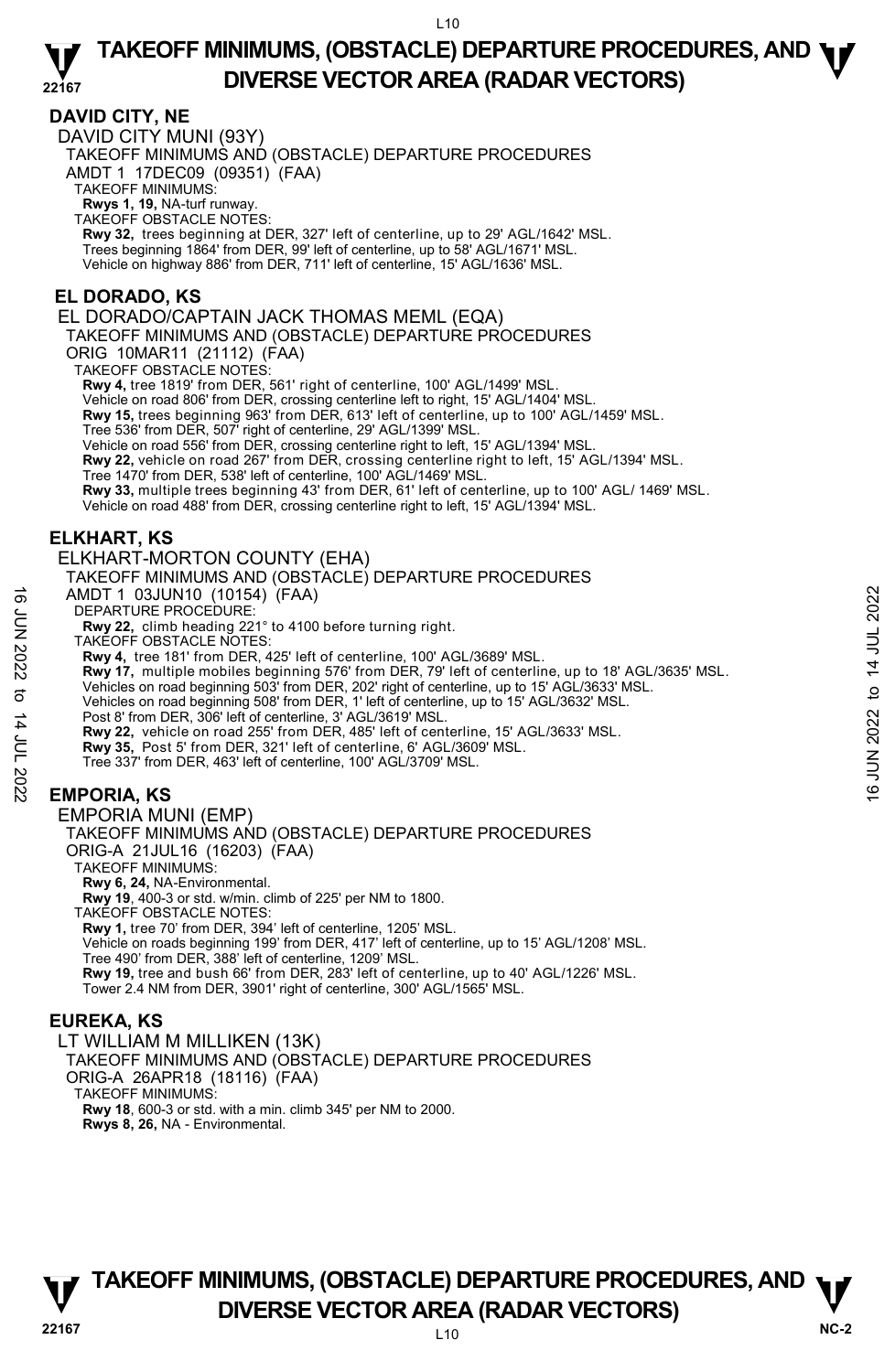### **FAIRBURY, NE**

FAIRBURY MUNI (FBY) TAKEOFF MINIMUMS AND (OBSTACLE) DEPARTURE PROCEDURES ORIG 31JUL08 (08213) (FAA) TAKEOFF MINIMUMS: **Rwys 11,29,** NA-VFR/Turf Rwy. TAKEOFF OBSTACLE NOTES: **Rwy 17,** multiple trees beginning 7' from DER, 463' right of centerline, up to 53' AGL/1507' MSL. Multiple poles beginning 587' from DER, 481' right of centerline, up to 38' AGL/1492' MSL. Light tower 573' from DER, 612' right of centerline, 46' AGL/1501' MSL. Satellite dish 531' from DER, 571' right of centerline, up to 38' AGL/1494' MSL. **Rwy 35,** multiple poles beginning 93' from DER, 319' left of centerline, up to 29' AGL/1508' MSL. Poles beginning 849' from DER, 415' right of centerline, up to 26' AGL/1503' MSL. Fence 79' from DER, 417' left of centerline, 4' AGL/1483' MSL.

### **FAIRMONT, NE**

FAIRMONT STATE AIRFIELD (FMZ) TAKEOFF MINIMUMS AND (OBSTACLE) DEPARTURE PROCEDURES AMDT 1 31JAN19 (19031) (FAA) DEPARTURE PROCEDURE: **Rwy 30,** climb heading 308° to 2300 before turning right. TAKEOFF OBSTACLE NOTES: **Rwy 30,** trees beginning 2683' from DER, 143' right of centerline, up to 100' AGL/1739' MSL.

### **FALLS CITY, NE**

BRENNER FLD (FNB) TAKEOFF MINIMUMS AND (OBSTACLE) DEPARTURE PROCEDURES AMDT 4 11DEC14 (21224) (FAA) DEPARTURE PROCEDURE **Rwy 15,** climb heading 146° to 1500 before turning right. TAKEOFF OBSTACLE NOTES: **Rwy 15,** trees beginning 197' from DER, right and left of centerline, up to 120' AGL/1005' MSL.

Trees beginning 2604' from DER, 582' right of centerline, up to 120' AGL/1064' MSL. Poles beginning 256' from DER, left and right of centerline, up to 34' AGL/992' MSL. Catenary 293' from DER, 401' right of centerline, 31' AGL/989' MSL.<br>**Rwy 33,** fence beginning 43' from DER, 300' right of centerline, up to 5' AGL/992' MSL. Trees beginning 70' from DER, 244' left of centerline, up to 120' AGL/1055' MSL. Note TAKEOFF OBSTACLE ON THE PROCEDURES<br>
TAKEOFF OBSTACLE NOTES:<br>
THE MAN 15, trees beginning 197 from DER, right and left of centerline, up to 120' AGL/1005' MSL.<br>
Trees beginning 2604' from DER, 582' right of centerlin

Trees beginning 696' from DER, 196' left of centerline, up to 120' AGL/1042' MSL.

### **FORT LEAVENWORTH, KS**

#### SHERMAN AAF (FLV)

TAKEOFF MINIMUMS AND (OBSTACLE) DEPARTURE PROCEDURES ORIG 27OCT05 (05300) (FAA) DEPARTURE PROCEDURE: **Rwy 16,** Climb via heading 155° to 1700 before turning southwest. TAKEOFF OBSTACLE NOTES:

**Rwy 16,** road 79' from DER, across departure course, up to 15' AGL/779' MSL. Building 400' from DER, 580' left of centerline, 28' AGL/788' MSL. Pump house 444' from DER, 564' left of centerline, 23' AGL/783' MSL. Boats 1063' from DER, across departure course, up to 45' AGL/800' MSL. Trees 2165' from DER, across departure course, up to 75' AGL/838' MSL.<br>**Rwy 34,** multiple trees and poles beginning 117' from DER on centerline, up to 100' AGL/879' MSL. Levee 187' from DER, on centerline, 35' AGL/782' MSL.

### **FORT SCOTT, KS**

FORT SCOTT MUNI (FSK) TAKEOFF MINIMUMS AND (OBSTACLE) DEPARTURE PROCEDURES ORIG 30AUG07 (07242) (FAA) TAKEOFF OBSTACLE NOTES: **Rwy 18,** multiple trees beginning 673' from DER, 275' left of centerline, up to 43' AGL/962' MSL.<br>Vehicle on road 621' from DER, 25' left of centerline, 15' AGL/935' MSL. Tree 654' from DER, 214' right of centerline, 28' AGL/947' MSL. Fence 193' from DER, 370' right of centerline, 8' AGL/926' MSL. **Rwy 36,** multiple trees beginning 137' from DER, 305' left of centerline, up to 43' AGL/952' MSL. Fence 204' from DER, 284' left of centerline, 8' AGL/911' MSL. Multiple trees beginning 359' from DER, 399' right of centerline, up to 44' AGL/933' MSL.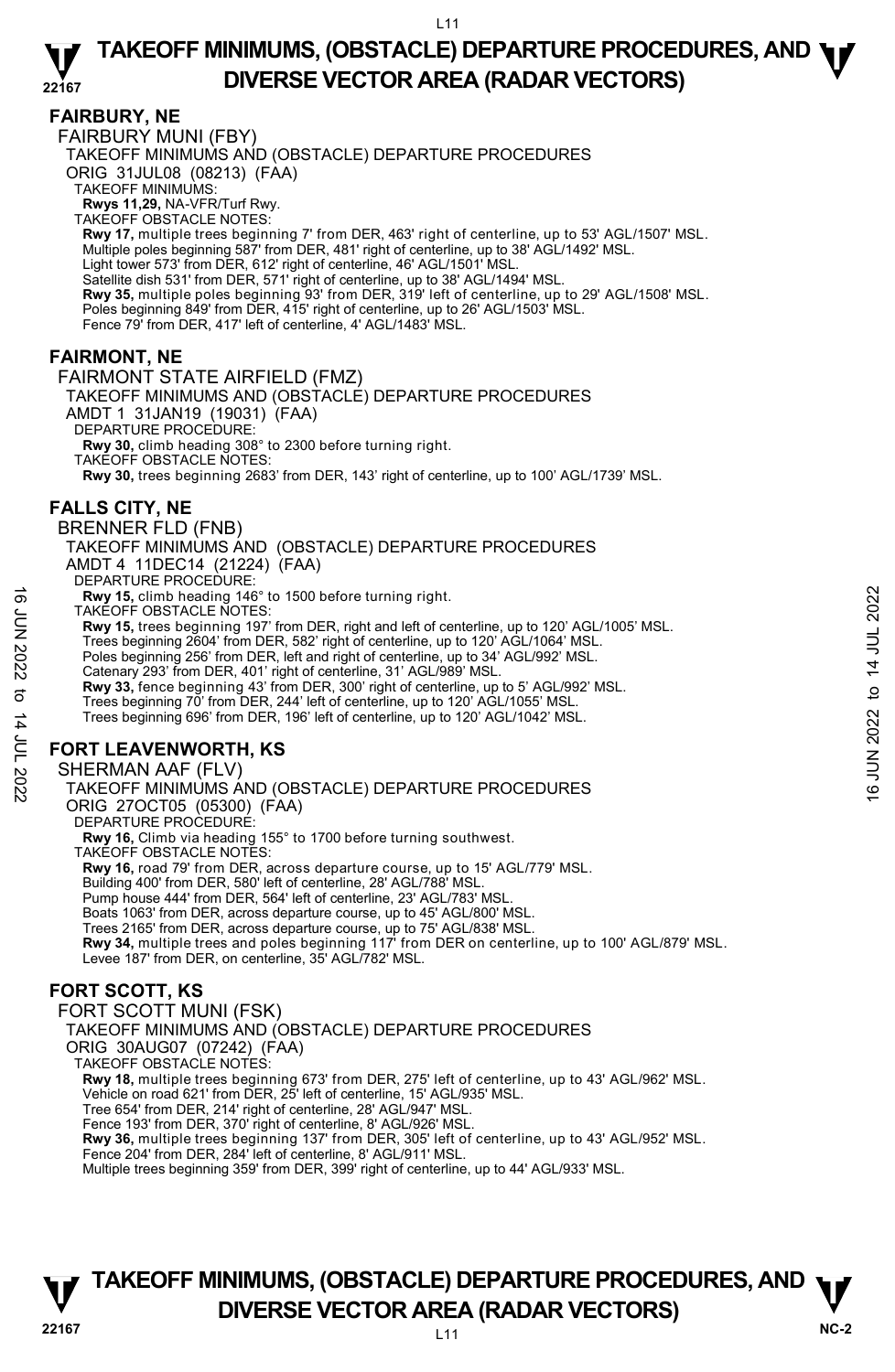### **FREMONT, NE**

FREMONT MUNI (FET)

TAKEOFF MINIMUMS AND (OBSTACLE) DEPARTURE PROCEDURES

AMDT 6A 12DEC13 (13346) (FAA)

TAKEOFF MINIMUMS:

**Rwy 14,** 300-1½ or std. w/min. climb of 255' per NM to 1500. **Rwy 19,** 600-2½ or std. w/min. climb of 370' per NM to 2000.

DEPARTURE PROCEDURE:

**Rwy 19,** climb heading 188° to 1800 before turning right.

TAKEOFF OBSTACLE NOTES:

**Rwy 1**, vehicles on roads beginning 176' from DER, left and right of centerline, up to 15' AGL/ 1224' MSL. Trees beginning 848' from DER, left and right of centerline, up to 100' AGL/ 1299' MSL. Trees beginning 3317' from DER, left and right of centerline, up to 100' AGL/ 1299' MSL. **Rwy 14**, vegetation located 16' from DER, left and right of centerline, up to 5' AGL/1205' MSL. Multiple trees beginning 691' from DER, left and right of centerline, up to 100' AGL/1275' MSL. Tower located 1548' from DER, 674' left of centerline, 50' AGL/1250' MSL. Building located 1.1 NM from DER, 53' left of centerline, 216' AGL/1413' MSL. **Rwy 19**, vehicles on roads beginning 717' from DER, left and right of centerline, up to 15' AGL/1224' MSL. Multiple trees beginning 816' from DER, left and right of centerline, up to 100' AGL/1282' MSL. Antenna and tower located 2.1 NM from DER, 2098' right of centerline, up to 369' AGL/1719' MSL.<br>**Rwy 32**, vegetation beginning 104' from DER, 483' left of centerline, up to 9' AGL/1209' MSL. Vehicles on road and poles beginning 422' from DER, left and right of centerline, up to 25' AGL/1230' MSL. Street lights beginning 584' from DER, 460' right of centerline, up to 41' AGL/1246' MSL. Multiple trees beginning 1060' from DER, 176' left of centerline, up to 100' AGL/1273' MSL. **GARDEN CITY, KS** 

GARDEN CITY RGNL (GCK) TAKEOFF MINIMUMS AND (OBSTACLE) DEPARTURE PROCEDURES ORIG 05JUL07 (07186) (FAA)

TAKEOFF OBSTACLE NOTES:

**Rwy 12,** multiple trees beginning 585' from DER, 431' left of centerline, up to 52' AGL/2926' MSL.

### **GOODLAND, KS**

RENNER FLD/GOODLAND MUNI (GLD)

- TAKEOFF MINIMUMS AND (OBSTACLE) DÉPARTURE PROCEDURES AMDT 5 10MAR11 (21112) (FAA) TAKEOFF MINIMUMS: **EXECUTE 15 AVE AND SET ON THE SET ON THE SET ON SET ON THE SET OF A SET OF A SET OF A SET ON THE SET OF A SET OF A SET OF A SET OF A SET OF A SET OF A SET OF A SET OF A SET OF A SET OF A SET OF A SET OF A SET OF A SET O** 
	- **Rwys 17, 35,** NA Environmental. DEPARTURE PROCEDURE:
	- **Rwy 23**, climb heading 234° to 4300 before turning left.

TAKEOFF OBSTACLE NOTES:

**Rwy 12,** vehicle on road 510' from DER, 544' left of centerline, 15' AGL/3665' MSL.

**Rwy 23,** vehicle on road 683' from DER, 167' right of centerline, 15' AGL/3679' MSL. **Rwy 30,** trees beginning 153' from DER, 241' left of centerline, 15' AGL/3659' MSL. Silo 721' from DER, 567' left of centerline, 36' AGL/3675' MSL.

Tree 1096' from DER, 641' right of centerline, 35' AGL/3674' MSL.

### **GORDON, NE**

#### GORDON MUNI (GRN) TAKEOFF MINIMUMS AND (OBSTACLE) DEPARTURE PROCEDURES AMDT 2A 07APR11 (11097) (FAA) TAKEOFF MINIMUMS: **Rwy 29**, 300-1. DEPARTURE PROCEDURE: **Rwys 22, 29**, climb runway heading to 4400 before turning. TAKEOFF OBSTACLE NOTES: **Rwy 22,** trees beginning 909' from DER, 24' right of centerline, up to 56' AGL/3594' MSL. Trees beginning 555' from DER, 109' left of centerline, up to 73' AGL/3622' MSL. Tree 1515' from DER, on centerline, up to 43' AGL/3593' MSL.

#### **GOTHENBURG, NE**

GOTHENBURG MUNI (GTE) TAKEOFF MINIMUMS AND (OBSTACLE) DEPARTURE PROCEDURES AMDT 1B 24MAY18 (18144) (FAA) TAKEOFF MINIMUMS: **Rwys 14, 32,** NA-Environmental.

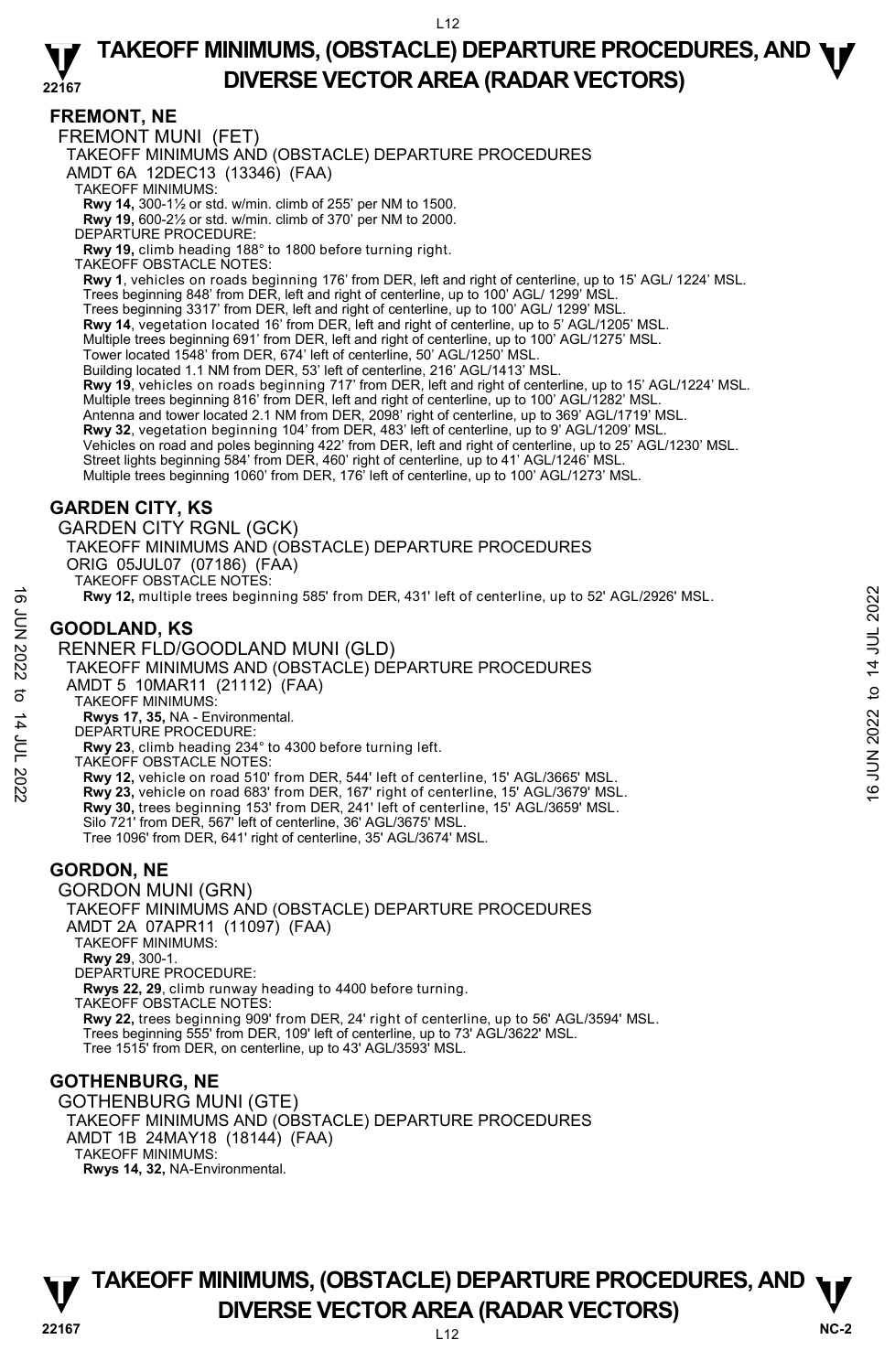### **GRAND ISLAND, NE**

CENTRAL NEBRASKA RGNL (GRI) TAKEOFF MINIMUMS AND (OBSTACLE) DEPARTURE PROCEDURES ORIG 20DEC07 (07354) (FAA) TAKEOFF OBSTACLE NOTES: **Rwy 13,** tree 1334' from DER, 730' left of centerline, 39' AGL/1881' MSL.

### **GRANT, NE**

GRANT MUNI (GGF) TAKEOFF MINIMUMS AND (OBSTACLE) DEPARTURE PROCEDURES ORIG 31JUL08 (08213) (FAA) TAKEOFF OBSTACLE NOTES: **Rwy 15,** post 7' from DER, 297' left of centerline, 4' AGL/3424' MSL. Post 5' from DER, 300' left of centerline, 5' AGL/3424' MSL. Road with vehicle 524' from DER, 525' left of centerline, 17' AGL/3442' MSL. Trees beginning 128' from DER, 304' left of centerline, up to 100' AGL/3442' MSL. **Rwy 33,** terrain 107' from DER, 352' left of centerline, 0' AGL/3426' MSL. Fence 226' from DER, 505' left of centerline, 8' AGL/3430' MSL. Terrain beginning 102' from DER, 199' right of centerline, up to 0' AGL/3429' MSL. Fence 3' from DER, 496' right of centerline, 4' AGL/3426' MSL.

### **GREAT BEND, KS**

GREAT BEND MUNI (GBD) TAKEOFF MINIMUMS AND (OBSTACLE) DEPARTURE PROCEDURES ORIG 20NOV08 (08325) (FAA) DEPARTURE PROCEDURE: **Rwy 35,** climb heading 352° to 3200 before turning eastbound. TAKEOFF OBSTACLE NOTES: **Rwy 35,** tree 1312' from DER, 826' left of centerline, 62' AGL/1946' MSL.

### **HARPER, KS**

HARPER MUNI (8K2) TAKEOFF MINIMUMS AND (OBSTACLE) DEPARTURE PROCEDURES AMDT 1 10SEP20 (20254) (FAA) TAKEOFF MINIMUMS: **Rwys 12, 30,** NA - Environmental TAKEOFF OBSTACLE NOTES: **Rwy 17,** trees 136' from DER, 491' right of centerline, 100' AGL/1518' MSL. Trees beginning 159' from DER, 8'right of centerline, up to 100' AGL/1524' MSL. Trees beginning 205' from DER, 2' left of centerline, up to 100' AGL/1524' MSL. Trees beginning 3364' from DER, 128' left of centerline, up to 100' AGL/1528' MSL.<br>**Rwy 35,** trees beginning 174' from DER, 95' right of centerline, up to 100' AGL/1528' MSL. Trees, vehicles on road beginning 220' from DER, 34' left of centerline, up to 100' AGL/1524' MSL. Trees, transmission line beginning 377' from DER, 26' right of centerline, up to 100' AGL/1531' MSL.<br>Trees beginning 438' from DER, 1' left of centerline, up to 100' AGL/1531' MSL. Trees beginning 2265' from DER, 55' right of centerline, up to 100' AGL/1534' MSL. Trees, transmission line beginning 2357' from DER, 128' left of centerline, up to 100' AGL/1534' MSL. Trees beginning 3264' from DER, 12' left of centerline, up to 100' AGL/1538' MSL. Trees, transmission line beginning 3450' from DER, 170' right of centerline, up to 100' AGL/1538' MSL. **HARPER, KS**<br>  $\frac{1}{2}$ <br> **HARPER MUNI (8K2)**<br>
TAKEOFF MINIMUMS AND (OBSTACLE) DEPARTURE PROCEDURES<br>
NOT 1 10SEP20 (20254) (FAA)<br>
TAKEOFF MINIMUMS:<br>
TAKEOFF MINIMUMS:<br>
TAKEOFF OBSTACLE NOTES:<br> **EVALUATION 202216 PROCEDURE** 

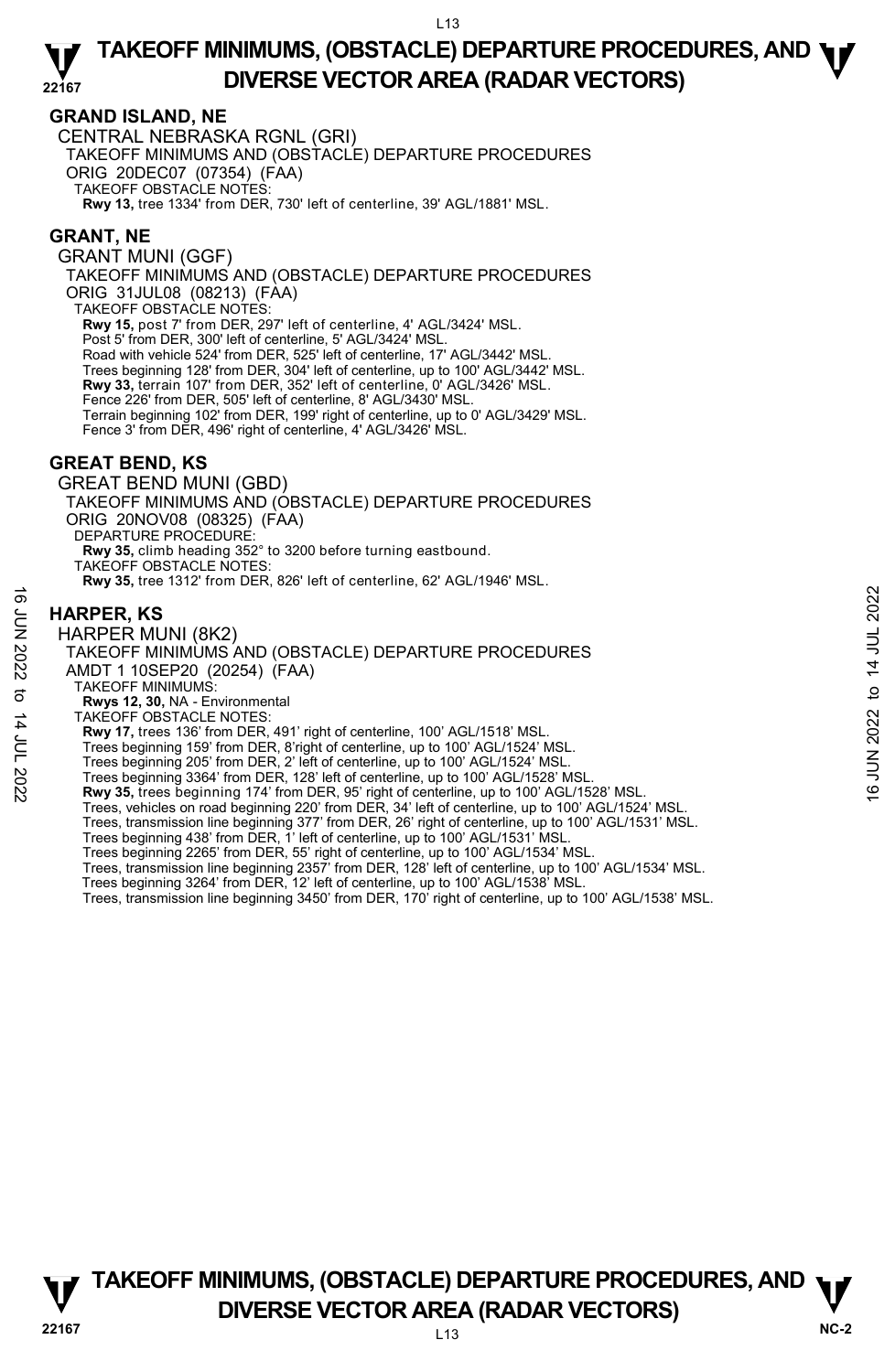### **HARTINGTON, NE**

HARTINGTON MUNI/BUD BECKER FLD (0B4)

TAKEOFF MINIMUMS AND (OBSTACLE) DEPARTURE PROCEDURES

ORIG-A 04FEB16 (21140) (FAA) TAKEOFF MINIMUMS:

**Rwys 3, 21,** NA-Environmental. DEPARTURE PROCEDURE:

**Rwy 31,** climb heading 315° to 1900 before turning right.

TAKEOFF OBSTACLE NOTES:

**Rwy 13,** vehicles on road beginning 21' from DER, left and right of centerline, up to 15' AGL/1425' MSL. Terrain 137' from DER, 493' right of centerline 1424' MSL.

Trees beginning 48' from DER, 269' left of centerline, up to 50' AGL/1415' MSL.

**Rwy 31,** trees beginning 1064' from DER, 742' left of centerline, up to 50' AGL/1495' MSL.<br>Antenna towers beginning 2581' from DER, 346' left of centerline, 90' AGL/1489' MSL.

Utility poles and signs beginning 3029' from DER, 929' left of centerline, 85' AGL/1484' MSL.

Building peaks beginning 3173' from DER, 35' left of centerline, 90' AGL/1513' MSL.

Light pole 3776' from DER, 1117' left of centerline, 85' AGL/1512' MSL.

Utility pole 3518' from DER, 1144' left of centerline, 98' AGL/1513' MSL.

Smokestack 3791' from DER. 1042' left of centerline, 80' AGL/1489' MSL.

Trees and building peaks beginning 3257' from DER, 250' right of centerline, up to 100' AGL/1475' MSL.

### **HARVARD, NE**

HARVARD STATE (08K)

TAKEOFF MINIMUMS AND (OBSTACLE) DEPARTURE PROCEDURES ORIG 13JAN11 (11013) (FAA) TAKEOFF MINIMUMS: **Rwys 4, 32,** NA-Environmental. **Rwy 35,** std. w/ min. climb of 232' per NM to 3500 or 1100-3 for climb in visual conditions. DEPARTURE PROCEDURE: **Rwy 35,** For climb in visual conditions: cross Harvard State Airport at or above 2800 before proceeding on course. TAKEOFF OBSTACLE NOTES: **Rwy 35,** terrain 39' from DER, 451' left of centerline, 1818' MSL. **HASTINGS, NE**  HASTINGS MUNI (HSI) TAKEOFF MINIMUMS AND (OBSTACLE) DEPARTURE PROCEDURES AMDT 3 12MAR09 (09071) (FAA) DEPARTURE PROCEDURE: **Rwy 4**, climb heading 090° to 3000 before proceeding on course. **Rwy 32**, climb heading 323° to 2500 before turning right. TAKEOFF OBSTACLE NOTES: **Rwy 14,** vehicle on road 202' from DER, 386' left of centerline, 15' AGL/1952' MSL. Tree 625' from DER, 498' right of centerline, 17' AGL/1961' MSL. Light pole 620' from DER, 657' right of centerline, 35' AGL/1977' MSL. Multiple trees beginning 835' from DER, 558' left of centerline, up to 61' AGL/2010' MSL. TAKEOFF OBSTACLE NOTES:<br> **HASTINGS, NE**<br>
HASTINGS MUNI (HSI)<br>
HASTINGS MUNI (HSI)<br>
HASTINGS MUNI (HSI)<br>
TAKEOFF MINIMUMINS AND (OBSTACLE) DEPARTURE PROCEDURES<br>
TANGT 3 12MAR09 (09071) (FAA)<br>
DEPARTURE PROCEDURE:<br> **EVALUAT** 

#### **HAYS, KS**

HAYS RGNL (HYS) TAKEOFF MINIMUMS AND (OBSTACLE) DEPARTURE PROCEDURES AMDT 2 28JUN92 (92180) (FAA) DEPARTURE PROCEDURE: **Rwy 34**, westbound departures (160° CW 340°) climb runway heading 3100 before proceeding on course.

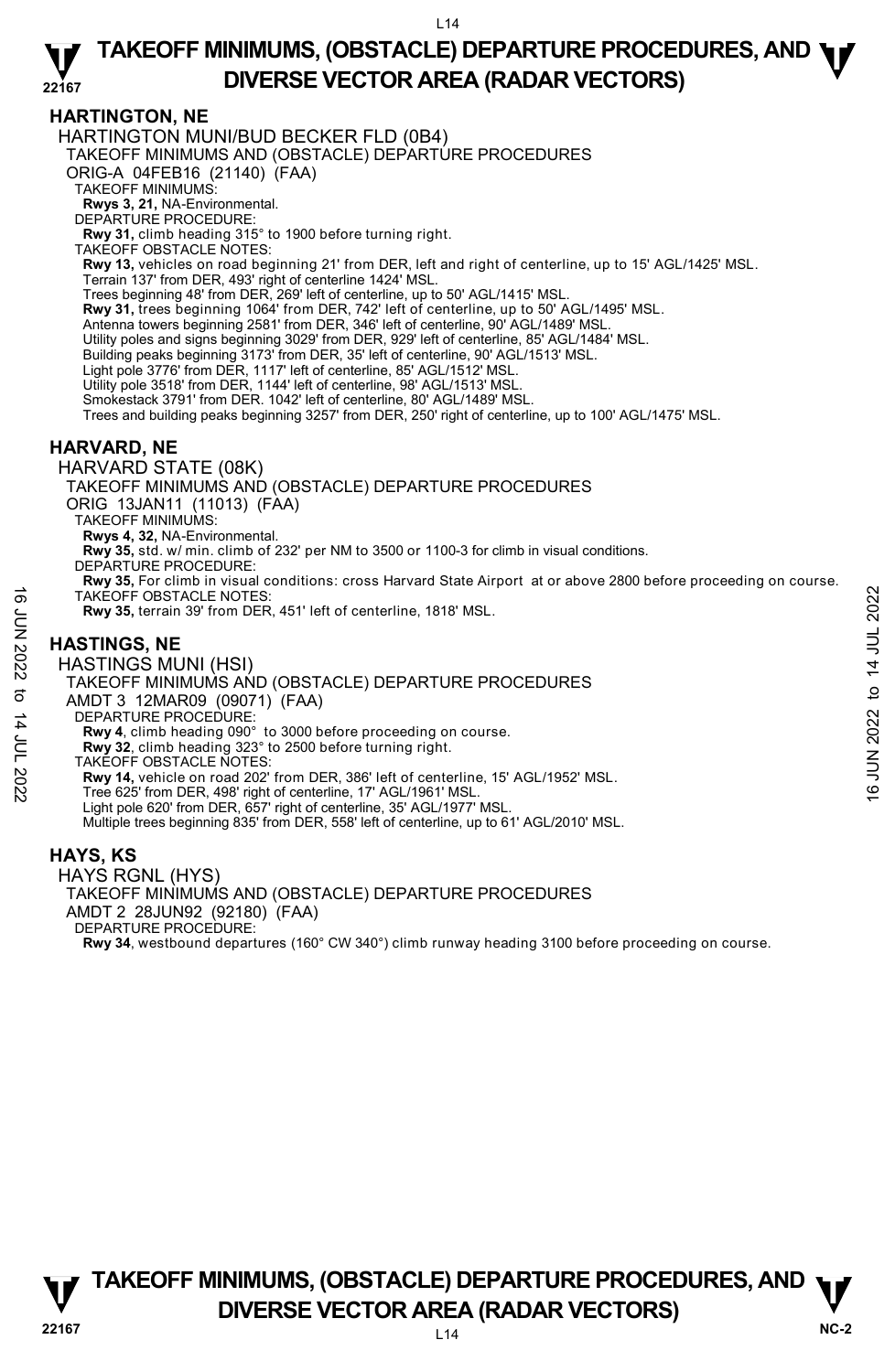### **HEBRON, NE**

HEBRON MUNI (HJH) TAKEOFF MINIMUMS AND (OBSTACLE) DEPARTURE PROCEDURES ORIG-A 24MAY18 (18144) (FAA) TAKEOFF MINIMUMS: **Rwys 3, 21,** NA-Environmental. TAKEOFF OBSTACLE NOTES: **Rwy 12,** terrain 30' from DER, 407' right of centerline, 1467' MSL. Tree 158' from DER, 233' left of centerline, 30' AGL/1487' MSL. Trees beginning 368' from DER, 505' left of centerline, up to 1498' MSL. Tree 386' from DER, 472' right of centerline, 59' AGL/1528' MSL. Tree, traverse way beginning 412' from DER, 442' right of centerline, up to 61' AGL/1529' MSL. Tree, terrain beginning 495' from DER, 320' right of centerline, up to 70' AGL/1539' MSL. Tree, pole beginning 609' from DER, 76' left of centerline, up to 1519' MSL. Tree, traverse way, terrain, windmill beginning 682' from DER, 9' right of centerline, up to 65' AGL/1543' MSL. Tree 2261' from DER, 391' left of centerline, 1523' MSL. Tree 2279' from DER, 104' left of centerline, 1527' MSL. Tree 2407' from DER, 628' left of centerline, 1530' MSL. **Rwy 30,** tree, terrain beginning 2' from DER, 188' left of centerline, up to 1476' MSL. Trees beginning 52' from DER, 171' right of centerline, up to 59' AGL/1511' MSL. Tree, terrain beginning 112' from DER, 313' left of centerline, up to 1506' MSL. Trees beginning 446' from DER, 286' right of centerline, up to 1513' MSL. Trees beginning 516' from DER, 333' left of centerline, up to 1512' MSL. Trees beginning 624' from DER, 179' left of centerline, up to 1520' MSL. Tree, transmission line, pole beginning 695' from DER, 16' left of centerline, up to 1522' MSL. Tree, building beginning 876' from DER, 68' right of centerline, up to 1526' MSL. Trees beginning 1321' from DER, 289' left of centerline, up to 1525' MSL. Trees beginning 1340' from DER, 99' right of centerline, up to 1528' MSL. Trees beginning 1453' from DER, 46' right of centerline, up to 1530' MSL. Tree, pole, transmission line beginning 1584' from DER, 0' right of centerline, up to 1541' MSL. **HERINGTON, KS**  HERINGTON RGNL (HRU) TAKEOFF MINIMUMS AND (OBSTACLE) DEPARTURE PROCEDURES ORIG 13JAN11 (11013) (FAA) TAKEOFF MINIMUMS: **Rwy 17,** 400-2½ or std. w/min. climb of 215' per NM to 2000, or alternatively, with std. takeoff minimums and a normal 200' per NM climb gradient. Takeoff must occur no later than 1800' prior to DER. TAKEOFF OBSTACLE NOTES: **Rwy 17,** tower 2 NM from DER, 3564' right of centerline, 318' AGL/1808' MSL. **HILL CITY, KS**  HILL CITY MUNI (HLC) TAKEOFF MINIMUMS AND (OBSTACLE) DEPARTURE PROCEDURES AMDT 1 27JUN13 (13178) (FAA) DEPARTURE PROCEDURE: **Rwy 36,** climb heading 356° to 3000 before turning left. TAKEOFF OBSTACLE NOTES: **Rwy 18,** vehicles on road beginning 429' from DER, left and right of centerline, up to 15' AGL/2204' MSL. Trees beginning 359' from DER, left and right of centerline, up to 70' AGL/2217' MSL. **Rwy 36,** rising terrain beginning 117' from DER, 305' right of centerline, up to 2252' MSL. Bushes beginning 158' from DER, 196' right of centerline, up to 5' AGL/2255' MSL. Poles beginning 2432' from DER, 785' right of centerline, up to 50' AGL/2311' MSL. Tree 3476' from DER, 1223' right of centerline, up to 20' AGL/2329' MSL. **HOLDREGE, NE**  BREWSTER FLD (HDE) TAKEOFF MINIMUMS AND (OBSTACLE) DEPARTURE PROCEDURES AMDT 3 20JUN19 (21140) (FAA) TAKEOFF MINIMUMS: **HERINGTON, KS**<br>  $\frac{1}{2}$  HERINGTON RGNL (HRU)<br>  $\frac{1}{2}$  TAKEOFF MINIMUMS AND (OBSTACLE) DEPARTURE PROCEDURES<br>
ORIG 13JAN11 (11013) (FAA)<br>  $\frac{1}{2}$  ORIG 13JAN11 (11013) (FAA)<br>
TAKEOFF MINIMUMS:<br>
TAKEOFF MINIMUMS:<br>
TAK

## **TAKEOFF MINIMUMS, (OBSTACLE) DEPARTURE PROCEDURES, AND**  $\Psi$ **DIVERSE VECTOR AREA (RADAR VECTORS)** WE-2

**Rwys 11, 29,** NA-Environmental. DEPARTURE PROCEDURE:

TAKEOFF OBSTACLE NOTES:

**Rwy 18,** climb heading 183° to 3800 before turning right.

**Rwy 36,** tree 207' from DER, 439' right of centerline, 16' AGL/2317' MSL.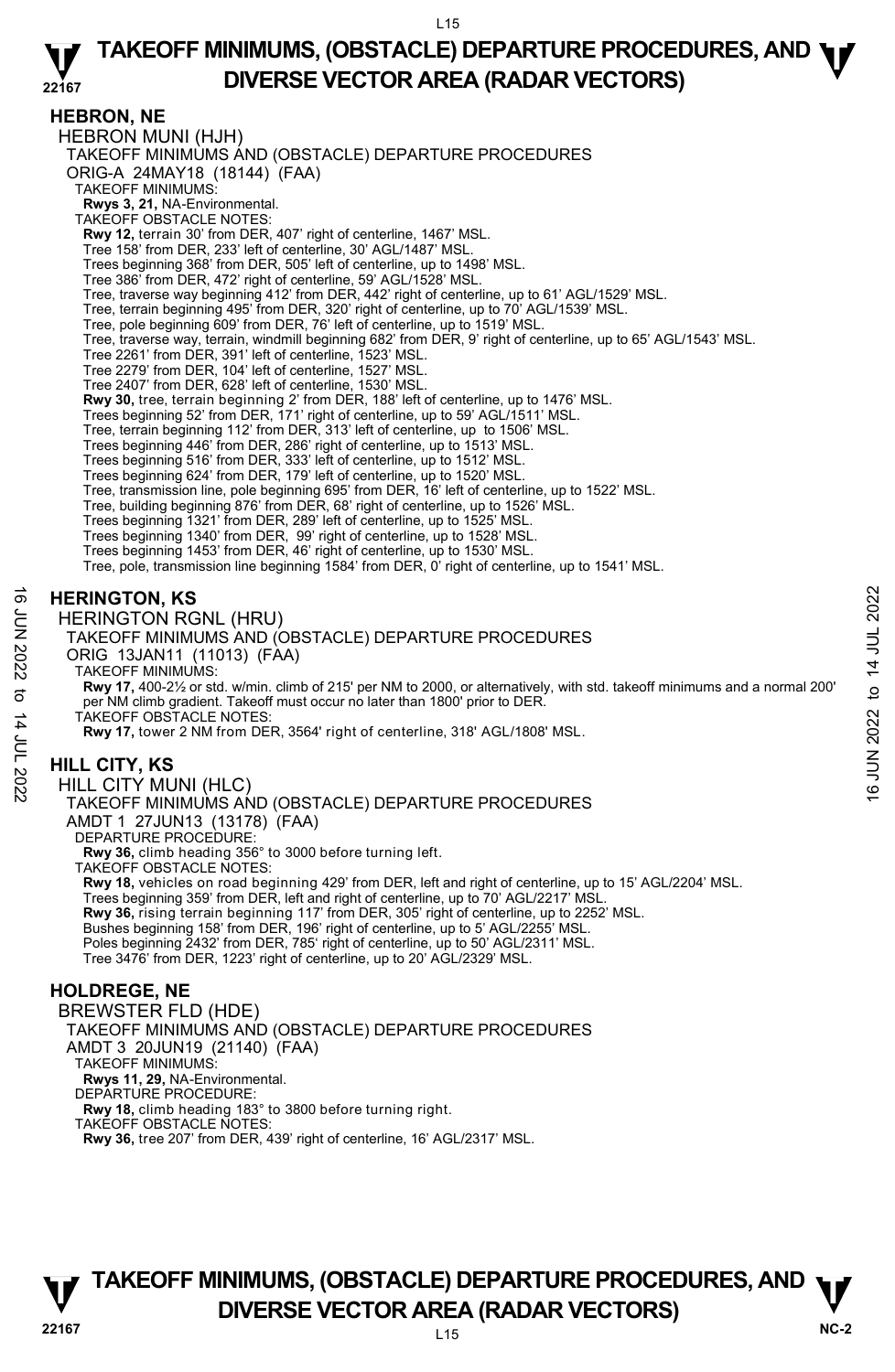**HUGOTON, KS** 

HUGOTON MUNI (HQG) TAKEOFF MINIMUMS AND (OBSTACLE) DEPARTURE PROCEDURES AMDT 1 05JUL07 (07186) (FAA) TAKEOFF MINIMUMS: **Rwy 31,** NA-obstacles. DEPARTURE PROCEDURE: **Rwy 2**, climb heading 016° to 3800 before turning right. TAKEOFF OBSTACLE NOTES: **Rwy 2,** multiple poles, hangars, and vehicle on road beginning 25' from DER, 334' left of centerline, up to 43'<br>AGL/3167' MSL. Pole and fence beginning 19' from DER, 304' right of centerline, up to 33' AGL/3157' MSL. **Rwy 20,** vehicle on road 1' from DER, 371' right of centerline, 15' AGL/3153' MSL. Vehicle on road 203' from DER, 369' left of centerline, 15' AGL/3148' MSL. **HUTCHINSON, KS**  HUTCHINSON RGNL (HUT) TAKEOFF MINIMUMS AND (OBSTACLE) DEPARTURE PROCEDURES AMDT 6 07DEC17 (17341) (FAA) TAKEOFF MINIMUMS: **Rwy 35,** 200-1⅝ SM or std. w/ min. climb gradient of 245' per NM to 1800. DEPARTURE PROCEDURE: **Rwy 4,** climb heading 038° to 3000 before proceeding east. **Rwy 13,** climb heading 134° to 3100 before proceeding east. **Rwy 17,** climb heading 173° to 2600 before proceeding east. **Rwy 22,** climb heading 218° to 2400 before proceeding east. **Rwy 31,** climb heading 314° to 2400 before proceeding east. **Rwy 35,** climb heading 353° to 2300 before proceeding east. TAKEOFF OBSTACLE NOTES: **Rwy 4,** tree, fence beginning 10' from DER, 230' right of centerline, up to 1575' MSL. NAVAID 40' from DER, 150' left of centerline, 5' AGL/1547' MSL. Tree 49' from DER, 417' left of centerline, 1551' MSL. Tree, traverse way, terrain, fence beginning 66' from DER, 4' right of centerline, up to 1581' MSL. Tree 166' from DER, 349' left of centerline, 1594' MSL. Tree 248' from DER, 466' left of centerline, 1605' MSL. Tree, terrain beginning 381' from DER, 31' left of centerline, up to 1627' MSL. Tree, terrain, traverse way beginning 810' from DER, 4' left of centerline, up to 1633' MSL. Traverse way, terrain beginning 1094' from DER, 99' right of centerline, up to 1585' MSL. Tree, terrain, traverse way beginning 1227' from DER, 275' right of centerline, up to 1587' MSL. Traverse way 1296' from DER, 678' right of centerline, 1589' MSL. Tree, traverse way beginning 1361' from DER, 50' right of centerline, up to 1619' MSL. Trees beginning 1520' from DER, 102' right of centerline, up to 1638' MSL. Tree, terrain, fence beginning 1711' from DER, 1' right of centerline, up to 1649' MSL. Tree, terrain beginning 2346' from DER, 42' left of centerline, up to 1642' MSL. Trees beginning 2997' from DER, 25' left of centerline, up to 1653' MSL. Trees beginning 3118' from DER, 63' right of centerline, up to 1666' MSL. Trees beginning 3365' from DER, 147' left of centerline, up to 1664' MSL. Trees beginning 4577' from DER, 471' right of centerline, up to 1670' MSL. Tree 4740' from DER, 1397' left of centerline,1687' MSL. Trees beginning 4751' from DER, 559' right of centerline, up to 1676' MSL. Trees beginning 4812' from DER, 27' left of centerline, up to 1688' MSL. Tree 4897' from DER, 690' right of centerline, 1677' MSL. Tree 5475' from DER, 548' right of centerline, 1693' MSL. **Rwy 13,** traverse way 0' from DER, 202' right of centerline, 1529' MSL. Tree 4' from DER, 225' left of centerline, 1524' MSL. Building and trees beginning 19' from DER, 308' right of centerline, up to 75' AGL/1594' MSL.<br>Tower and trees beginning 24' from DER, 251' left of centerline, up to 75' AGL/1594' MSL.<br>**Rwy 17,** traverse way 507' from DER, **Rwy 22,** sign 33' from DER, 264' left of centerline, 2' AGL/1518' MSL. Wind indicator 127' from DER, 462' right of centerline, 10' AGL/1527' MSL. Traverse way 479' from DER, 146' right of centerline, 1531' MSL. Tree 2174' from DER, 673' right of centerline, 1580' MSL. Antenna 5094' from DER, 1216' left of centerline, 128' AGL/1645' MSL. Tower 5103' from DER, 1228' left of centerline, 134' AGL/1646' MSL. **Rwy 31,** traverse way beginning 39' from DER, 111' left of centerline, up to 1539' MSL. Tree 216' from DER, 545' right of centerline, 75' AGL/1614' MSL. Tree 1439' from DER, 839' left of centerline, 1570' MSL. Tree 1463' from DER, 689' left of centerline, 1572' MSL. Trees beginning 1575' from DER, 809' right of centerline, up to 75' AGL/1624' MSL. Tree 2160' from DER, 652' left of centerline, 1581' MSL. NAVAID 40' from DER, 150' left of centerline, 5' AGL1/1547' MSL.<br>
Tree 48' from DER, 47' left of centerline, 1551' MSL.<br>
Tree traverse way, terrain, fence beginning 66' from DER, 4' right of centerline, up to 1581' MSL.<br>

 **CON'T**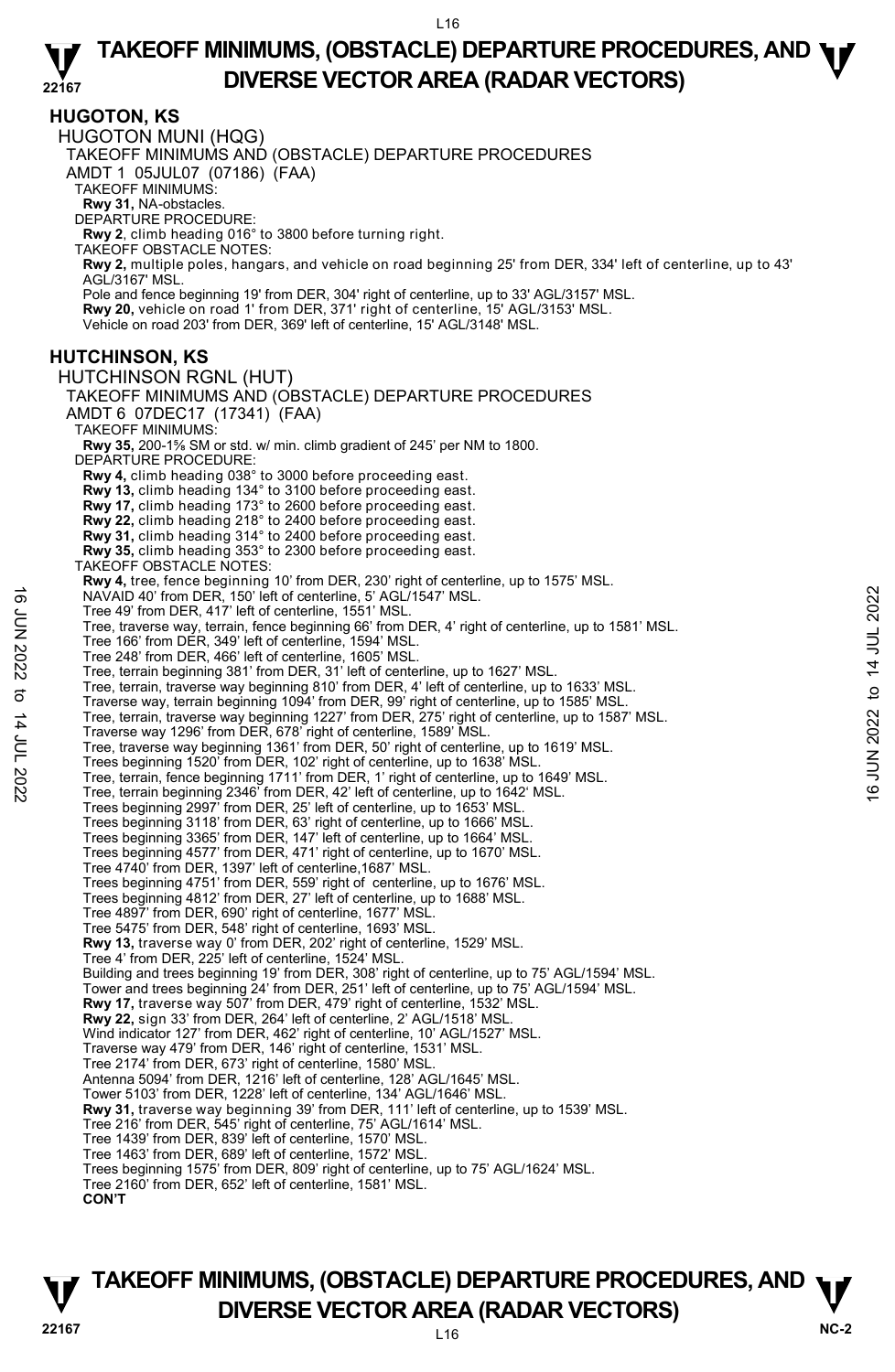L17

#### **22167 TAKEOFF MINIMUMS, (OBSTACLE) DEPARTURE PROCEDURES, AND <b>W**<br>DIVERSE VECTOR AREA (RADAR VECTORS) **DIVERSE VECTOR AREA (RADAR VECTORS)**

## **HUTCHINSON, KS (CON'T)**

HUTCHINSON RGNL (HUT) (CON'T) **Rwy 35,** lighting 7' from DER, 26' left of centerline, 1' AGL/1524' MSL. Lighting 8' from DER, 27' right of centerline, 2' AGL/1524' MSL. Sign 15' from DER, 200' left of centerline, 3' AGL/1525' MSL. Trees, and vegetation beginning 74' from DER, 250' right of centerline, up to 1546' MSL. Terrain 89' from DER, 510' left of centerline, 1529' MSL Tree 110' from DER, 486' left of centerline, 1550' MSL. Tree 796' from DER, 544' right of centerline, 1564' MSL. Tree 1422' from DER, 723' right of centerline, 1586' MSL. Tree 1574' from DER, 751' right of centerline, 1595' MSL. Trees beginning 1743' from DER, 458' right of centerline, up to 1606' MSL. Trees beginning 2025' from DER, 431' right of centerline, up to 1608' MSL. Trees beginning 2216' from DER, 642' right of centerline, up to 1616' MSL. Trees beginning 2424' from DER, 929' right of centerline, up to 1617' MSL. Tree 2773' from DER, 979' right of centerline,1621' MSL. Trees beginning 2828' from DER, 4' right of centerline, up to 1635' MSL. Tree 3499' from DER, 211' left of centerline, 1613' MSL. Tree 3615' from DER, 248' left of centerline, 1624' MSL. Tree 3789' from DER, 883' right of centerline, 1638' MSL. Trees beginning 3791' from DER, 515' right of centerline, up to 1644' MSL. Trees beginning 3830' from DER, 301' right of centerline, up to 1645' MSL.<br>Trees beginning 3862' from DER, 392' right of centerline, up to 1649' MSL.<br>Trees beginning 3905' from DER, 36' right of centerline, up to 1651' MSL Trees beginning 3933' from DER, 66' left of centerline, up to 1636' MSL. Trees beginning 4028' from DER, 28' right of centerline, up to 1657' MSL. Tree 4092' from DER, 265' left of centerline, 1651' MSL. Tree 4121' from DER, 346' left of centerline, 1654' MSL. Trees beginning 4165' from DER, 287' right of centerline, up to 1663' MSL. Trees beginning 4225' from DER, 168' left of centerline, up to 1656' MSL.<br>Trees beginning 4261' from DER, 387' right of centerline, up to 1665' MSL.<br>Trees beginning 4609' from DER, 352' right of centerline, up to 1668' MSL Trees beginning 5235' from DER, 986' right of centerline, up to 1672' MSL. Trees beginning 5393' from DER, 1480' right of centerline, up to 1676' MSL. Trees beginning 5668' from DER, 1519' right of centerline, up to 1695' MSL. Transmission line 1.2 NM from DER, 2295' left of centerline, 116' AGL/1726' MSL. Trees beginning 4609' from DER, 362' right of centerline, up to 1672' MSL.<br>
Trees beginning 5295' from DER, 986' right of centerline, up to 1678' MSL.<br>
Trees beginning 5393' from DER, 1480' right of centerline, up to 1676

### **IMPERIAL, NE**

IMPERIAL MUNI (IML)

### TAKEOFF MINIMUMS AND (OBSTACLE) DEPARTURE PROCEDURES

AMDT 2A 03MAY16 (16063) (FAA)

TAKEOFF MINIMUMS:

**Rwys 3,21,** NA-Environmental. DEPARTURE PROCEDURE:

**Rwy 31,** climb heading 315° to 3700 before turning left.

TAKEOFF OBSTACLE NOTES:

**Rwy 13,** fence 58' from DER, 249' left of centerline, 4' AGL/3272' MSL.

Vehicles on road and railroad beginning 251' from DER, 558' right of centerline, up to 23' AGL/3293' MSL.

**Rwy 31,** signs beginning 777' from DER, 292' left of centerline, up to 23' AGL/3298' MSL.

Light poles and power poles beginning 876' from DER, 326' left of centerline to 1476' from DER, 75' right of centerline, up to 41' AGL/3316' MSL.

### **INDEPENDENCE, KS**

INDEPENDENCE MUNI (IDP) TAKEOFF MINIMUMS AND (OBSTACLE) DEPARTURE PROCEDURES ORIG 20NOV08 (08325) (FAA) TAKEOFF OBSTACLE NOTES: **Rwy 4,** trees beginning 2911' from DER, 1236' left of centerline, up to 100' AGL/929' MSL. Tree 1878' from DER, 236' right of centerline, 52' AGL/871' MSL. **Rwy 17,** trees beginning 1402' from DER, 696' left of centerline, up to 31' AGL/860' MSL. **Rwy 35,** obstruction light on DME 1002' from DER, 256' right of centerline, 20' AGL/849' MSL. Trees beginning 2515' from DER, 994' right of centerline, up to 100' AGL/929' MSL.

### **IOLA, KS**

ALLEN COUNTY (K88) TAKEOFF MINIMUMS AND (OBSTACLE) DEPARTURE PROCEDURES ORIG 12MAR09 (09071) (FAA) TAKEOFF OBSTACLE NOTES: **Rwy 1,** trees 1280' from DER, 485' right of centerline, 100' AGL/1109' MSL. **Rwy 19,** vehicle on road 28' from DER, 501' right of centerline, 15' AGL/1024' MSL. Terrain beginning 69' from DER, 229' right of centerline, up to 1014' MSL. Trees 2240' from DER, 1068' right of centerline, 100' AGL/1109' MSL. Trees 2381' from DER, 621' left of centerline, 100' AGL/1089' MSL.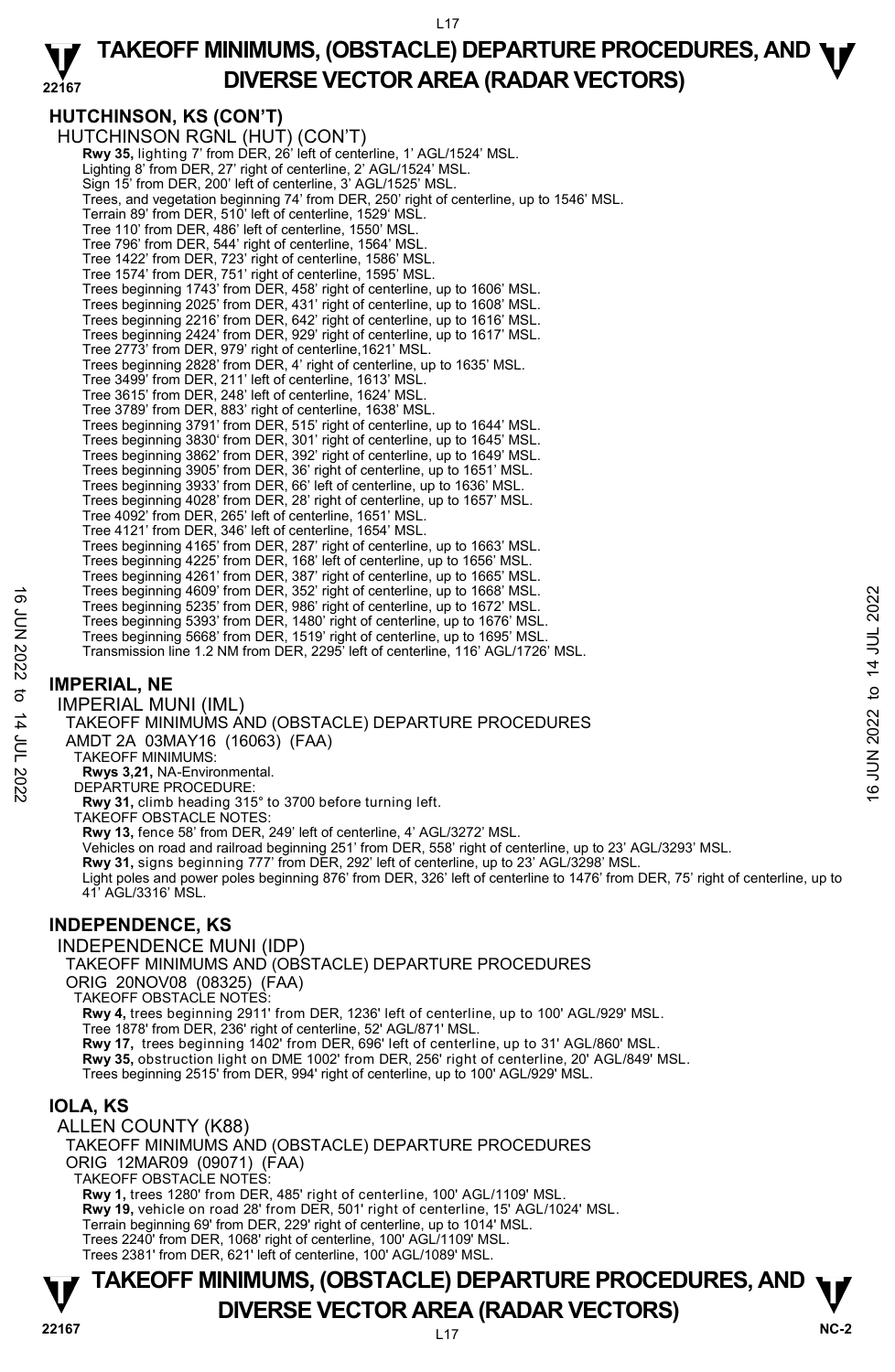#### **JETMORE, KS**

JETMORE MUNI (K79) TAKEOFF MINIMUMS AND (OBSTACLE) DEPARTURE PROCEDURES ORIG 27APR17 (17117) (FAA) TAKEOFF OBSTACLE NOTES: **Rwy 17,** electric sys, light support structure beginning 8' from DER, 38' left of centerline, up to 3' AGL/2468' MSL. Electric sys, light support structure beginning 10' from DER, 38' right of centerline, up to 3' AGL/2468' MSL. Trees beginning 394' from DER, 524' left of centerline, up to 2506' MSL. **Rwy 35,** electric sys, light support structure beginning 10' from DER, 39' left of centerline, up to 2' AGL/2465' MSL.<br>Road beginning 103' from DER, 170' right of centerline, up to 2478' MSL. Trees beginning 372' from DER, 294' right of centerline, up to 2508' MSL.

### **JOHNSON, KS**

STANTON COUNTY MUNI (JHN)

TAKEOFF MINIMUMS AND (OBSTACLE) DEPARTURE PROCEDURES ORIG 18NOV10 (10322) (FAA) TAKEOFF OBSTACLE NOTES:

**Rwy 17,** hangar 517' from DER, 539' right of centerline, 18' AGL/3342' MSL. **Rwy 26,**hangar 373' from DER, 315' left of centerline, 18' AGL/3342' MSL. Vehicle on road beginning 529' from DER, on centerline, 15' AGL/3339' MSL. Trees beginning 704' from DER, 66' left of centerline, up to 40' AGL/3364' MSL.

### **JUNCTION CITY, KS**

FREEMAN FLD (3JC)

TAKEOFF MINIMUMS AND (OBSTACLE) DEPARTURE PROCEDURES

AMDT 2A 10DEC15 (21336) (FAA)

TAKEOFF MINIMUMS: **Rwys 5, 13, 23, 31,** NA-Environmental.

**Rwy 18,** 500-2¾ or std. w/min. climb of 420' per NM to 1700.

**Rwy 36,** 300-2 or std. w/min. climb of 234' per NM to 1500.

DEPARTURE PROCEDURE:

**Rwy 18,** climb heading 189° to 2200 before turning right.

**Rwy 36,** climb heading 009° to 2000 before proceeding on course.

TAKEOFF OBSTACLE NOTES:

**Rwy 18,** numerous towers and poles beginning 909' from DER, 389' left of centerline, up to 135' AGL/1432' MSL. Tank 1.1 NM from DER, 1895' left of centerline, 148' AGL/1410' MSL. Noted that Solo-2% or std. w/min. climb of 420' per NM to 1700.<br>
Revy 36, 300-2 or std. w/min. climb of 234' per NM to 1500.<br>
DEPARTURE PROCEDURE:<br>
RWY 18, climb heading 189° to 2200 before turning right.<br>
RWY 18, climb

Antenna 1.9 NM from DER, 478' left of centerline, 75' AGL/1426' MSL.

Numerous towers and trees beginning 28' from DER, 437' right of centerline, up to 320' AGL/1540' MSL. **Rwy 36,** tree 540' from DER, 6' left of centerline, 100' AGL/1164' MSL.

Trees beginning 2531' from DER, 397' right of centerline, up to 100' AGL/1164' MSL.

Building 54' from DER, 435' left of centerline, 30' AGL/1165' MSL.

### **KEARNEY, NE**

KEARNEY RGNL (EAR)

TAKEOFF MINIMUMS AND (OBSTACLE) DEPARTURE PROCEDURES

AMDT 2 15AUG19 (22027) (FAA)

DEPARTURE PROCEDURE:

**Rwy 13,** climb heading 136° to 3600 before turning left.

TAKEOFF OBSTACLE NOTES:

**Rwy 13,** fence 12' from DER, 320' left of centerline, 6' AGL/2133' MSL.

Tree 2730' from DER, 1042' left of centerline, 2200' MSL.

**Rwy 31,** terrain 11' from DER, 227' right of centerline, 2130' MSL.

**Rwy 36,** terrain 14' from DER, 494' left of centerline, 2129' MSL.

Lighting 39' from DER, 147' right of centerline, 5' AGL/2132' MSL. Lighting 40' from DER, 150' left of centerline, 4' AGL/2131' MSL.

**KIMBALL, NE** 

KIMBALL MUNI/ROBERT E ARRAJ FLD (IBM)

TAKEOFF MINIMUMS AND (OBSTACLE) DEPARTURE PROCEDURES

ORIG 18JAN07 (22083) (FAA) TAKEOFF OBSTACLE NOTES:

**Rwy 10,** fence 218' from DER, 273' right of centerline, 4' AGL/4905' MSL.

Wind cone 256' from DER, 222' left of centerline, 14' AGL/4914' MSL.

Multiple stop signs beginning 830' from DER, 555' left of centerline, up to 17' AGL/4926' MSL.

**Rwy 28,** terrain beginning 75' from DER, 262' right of centerline, up to 4939' MSL.

Terrain beginning 141' from DER, 435' left of centerline, up to 4932' MSL.

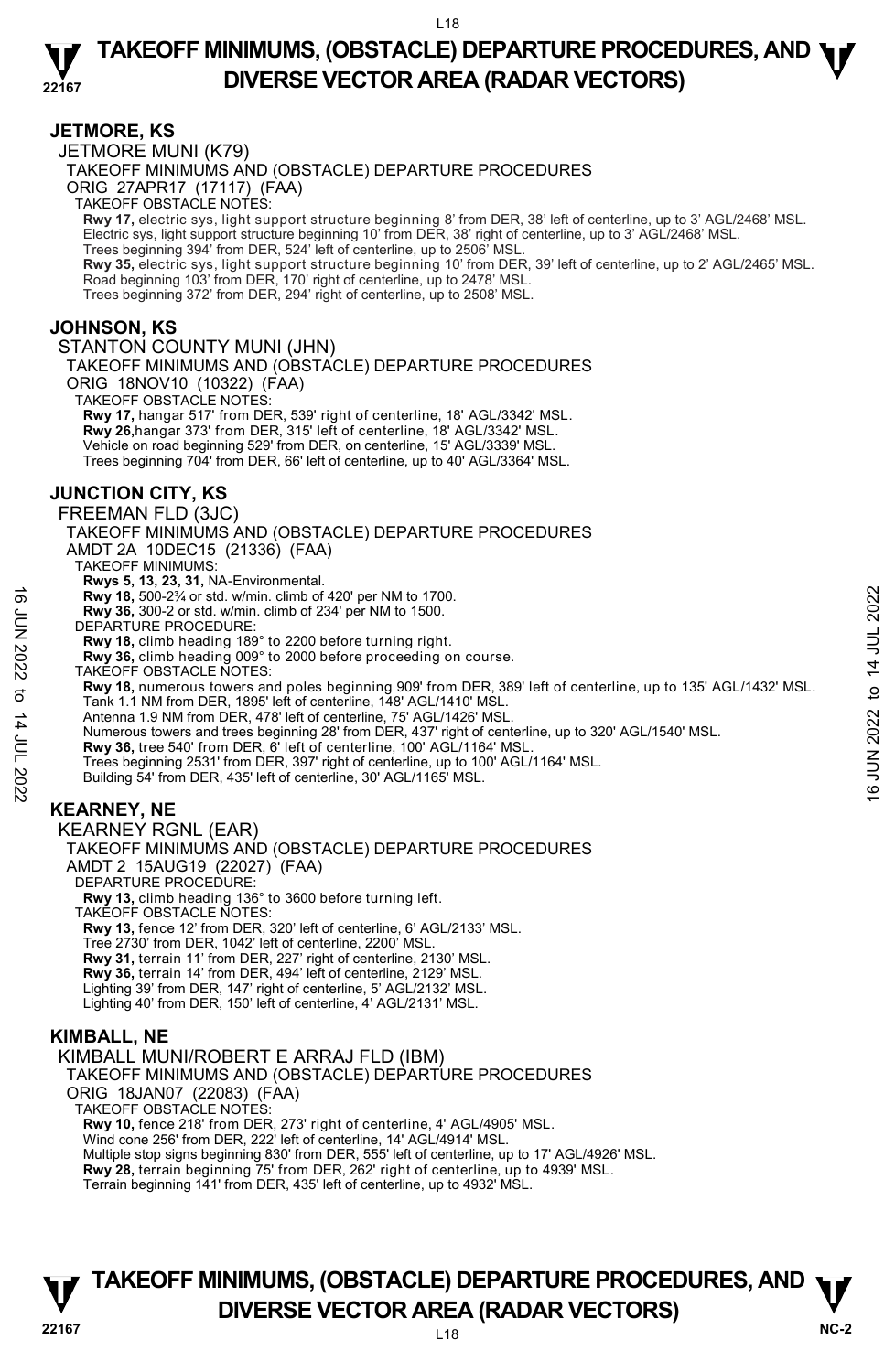### **KINGMAN, KS**

KINGMAN/CLYDE CESSNA FLD (9K8) TAKEOFF MINIMUMS AND (OBSTACLE) DEPARTURE PROCEDURES ORIG-B 21MAY20 (21224) (FAA) TAKEOFF OBSTACLE NOTES: **Rwy 11,** trees beginning 13' from DER, 136' left of centerline, up to 1616' MSL. Tree 55' from DER, 193' right of centerline, 15' AGL/1602' MSL. Tree 71' from DER, 503' left of centerline, 1623' MSL. Trees, vegetation beginning 78' from DER, 243' left of centerline, up to 1628' MSL. Tree 127' from DER, 521' right of centerline, 35' AGL/1624' MSL. Trees beginning 157' from DER, 363' right of centerline, up to 47' AGL/1633' MSL. Trees beginning 273' from DER, 7' right of centerline, up to 1652' MSL. Trees beginning 279' from DER, 104' left of centerline, up to 1632' MSL. Trees beginning 385' from DER, 25' left of centerline, up to 51' AGL/1636' MSL. Trees beginning 443' from DER, 7' left of centerline, up to 54' AGL/1645' MSL. Trees, pole, catenary beginning 531' from DER, 5' right of centerline, up to 90' AGL/1675' MSL. Trees, pole, catenary beginning 603' from DER, 3' left of centerline, up to 64' AGL/1647' MSL. Trees, poles beginning 1015' from DER, 587' left of centerline, up to 1650' MSL. Tree 1206' from DER, 329' right of centerline, 1679' MSL. Trees beginning 1206' from DER, 237' right of centerline, up to 96' AGL/1680' MSL. Trees, poles beginning 1304' from DER, 701' left of centerline, up to 1657' MSL. Trees beginning 1308' from DER, 297' right of centerline, up to 1681' MSL. Trees, pole beginning 1483' from DER, 302' right of centerline, up to 98' AGL/1683' MSL. Tower, trees beginning 2038' from DER, 25' right of centerline, up to 117' AGL/1700' MSL. Tree 2587' from DER, 921' left of centerline, 1660' MSL. **Rwy 18,** poles, general utility, lighting, traverse way, buildings beginning 26' from DER, 72' left of centerline, up to 1624' MSL. Lighting 37' from DER, 74' right of centerline, 1599' MSL. Tree 451' from DER, 555' right of centerline, 1624' MSL. Pole 469' from DER, 494' left of centerline, 39' AGL/1626' MSL Trees beginning 485' from DER, 500' left of centerline, up to 1639' MSL. Trees beginning 631' from DER, 666' left of centerline, up to 1645' MSL. Trees beginning 685' from DER, 17' right of centerline, up to 85' AGL/1661' MSL. Tree 1076' from DER, 596' left of centerline, 1648' MSL. Trees beginning 1131' from DER, 16' left of centerline, up to 80' AGL/1658' MSL. **Rwy 29,** tree 166' from DER, 400' right of centerline, 12' AGL/1614' MSL. Poles beginning 881' from DER, 608' right of centerline, up to 1635' MSL. Trees beginning 1047' from DER, 86' left of centerline, up to 1647' MSL. Tree 1383' from DER, 25' right of centerline, 35' AGL/1642' MSL. **Rwy 36,** lighting, terrain beginning 36' from DER, 72' left of centerline, up to 1602' MSL.<br>Lighting 37' from DER, 74' right of centerline, 1600' MSL. Tree 100' from DER, 501' right of centerline, 10' AGL/1602' MSL. Tree 123' from DER, 496' right of centerline, 1604' MSL. Trees beginning 308' from DER, 385' left of centerline, up to 1612' MSL. Traverse way beginning 486' from DER, 56' left of centerline, up to 1618' MSL. Traverse way beginning 560' from DER, 12' right of centerline, up to 1613' MSL. **LARNED, KS**  LARNED-PAWNEE COUNTY (LQR) TAKEOFF MINIMUMS AND (OBSTACLE) DEPARTURE PROCEDURES AMDT 3 13JAN11 (11013) (FAA) TAKEOFF MINIMUMS: **Rwys 4, 12, 22, 30,** NA- Environmental. TAKEOFF OBSTACLE NOTES: **Rwy 17,** runway light 9' from DER, 50' left of centerline, 1' AGL/2009' MSL. Trees beginning 631' from DER, 666' left of centerline, up to 1645' MSL.<br>
Tree 1076' from DER, 596' left of centerline, 1648' MSL.<br>
Tree 1076' from DER, 596' left of centerline, 1648' MSL.<br>
Trees beginning 1131' from DER,

Light 100' from DER, 486' right of centerline, 37' AGL/2047' MSL. Tank 117' from DER, 313' right of centerline, 17' AGL/2027' MSL.

Vehicles on road 493' from DER, crossing right to left, 15' AGL/2029' MSL.

Trees 536' from DER, 54' AGL/2068' MSL.

**Rwy 35,** runway light 10' from DER, 13' right of centerline, 2' AGL/2008' MSL.<br>Vehicles on road 548' from DER, crossing right to left, 15' AGL/2021' MSL.

Power poles 573' from DER, 614' left of centerline, 38' AGL/2031' MSL.

Power poles beginning 577' from DER, 364' right of centerline, up to 38' AGL/2039' MSL. Trees beginning 597' from DER, 204' right of centerline. Up to 54' AGL/2050' MSL.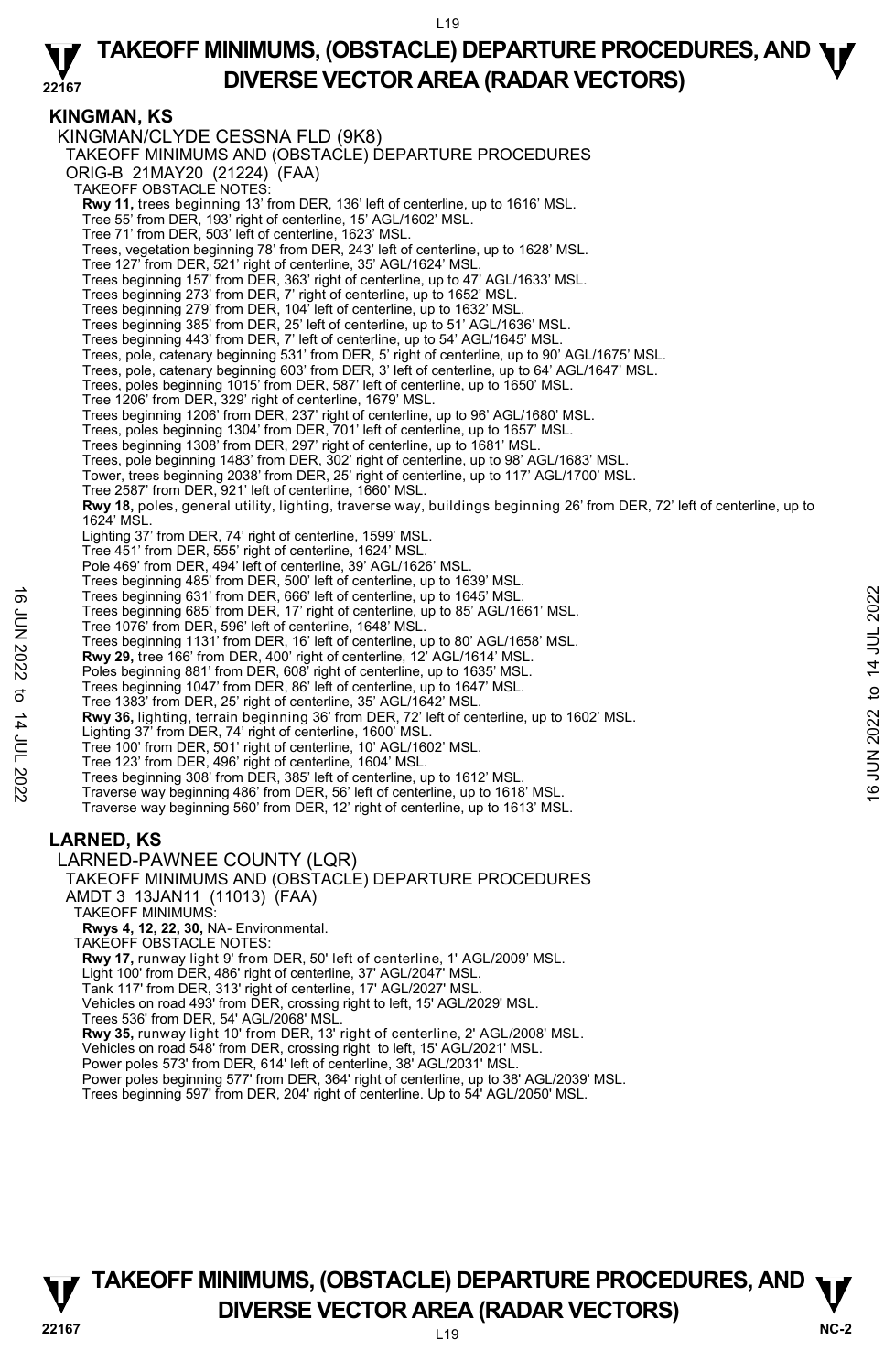### **LAWRENCE, KS**

LAWRENCE RGNL (LWC) TAKEOFF MINIMUMS AND (OBSTACLE) DEPARTURE PROCEDURES AMDT 4 04SEP03 (21224) (FAA) TAKEOFF MINIMUMS: **Rwy 1,** 400-1½ or std. w/min. climb of 387' per NM to 1300. **Rwy 33,** 300-1 or std. w/min. climb of 327' per NM to 1100. DEPARTURE PROCEDURE: **Rwy 15**, south and west departures (140° CW 360°), climb via heading 130° to 2400 before turning right on course. **Rwy 19**, climb via heading 180° to 2400 before turning on course. TAKEOFF OBSTACLE NOTES: **Rwy 1,** bush 297' from DER, 192' right of centerline, 9' AGL/842' MSL. Tree 2864' from DER, 759' right of centerline, 90' AGL/969' MSL. Tree 4151' from DER, 1466' left of centerline, 79' AGL/958' MSL. Tree 7024' from DER, 2180' right of centerline, 45' AGL/1104' MSL. Tree 7285' from DER, 1781' right of centerline, 100' AGL/1179' MSL Tree 7406' from DER, 349' right of centerline, 49' AGL/1088' MSL. Tree 7980' from DER, 2613' right of centerline, 46' AGL/1105' MSL. Tree 10,211' from DER, 2539' left of centerline, 49' AGL/1108' MSL. Tree 11,544' from DER, 1866' left of centerline, 70'AGL/1129' MSL. **Rwy 15,** tree 543' from DER,561' left of centerline, 28' AGL/857' MSL. Tree 1361' from DER, 714' right of centerline, 50' AGL/879' MSL. **Rwy 19,** tree 1797' from DER, 558' right of centerline, 79' AGL/918' MSL. Tree 1896' from DER, 317' right of centerline, 71'AGL/910' MSL. **Rwy 33,** tree 1323' from DER, 623' right of centerline, 59' AGL/898' MSL. Tree 1622' from DER, 353' right of centerline, 48' AGL/887' MSL. Tree 1768' from DER, 201' right of centerline, 49' AGL/888' MSL. Tree 1945' from DER, 17' left of centerline, 66' AGL/905' MSL. Tree 4357' from DER, 1563' right of centerline, 100' AGL/1009' MSL. **LEOTI, KS**  MARK HOARD MEML (3K7) TAKEOFF MINIMUMS AND (OBSTACLE) DEPARTURE PROCEDURES ORIG 02DEC21 (21336) (FAA) DEPARTURE PROCEDURE: **Rwy 35,** climb on heading 355° to 3800 before proceeding on course.. TAKEOFF OBSTACLE NOTES: **Rwy 35,** vehicles on road beginning 175' from DER, 539' right of centerline, up to 3314' MSL. Pole 844' from DER, 681' right of centerline, 31' AGL/3330' MSL. Power lines beginning 902' from DER, 683' right of centerline, up to 33' AGL/3332' MSL. Power lines beginning 904' from DER, 597' left of centerline, up to 32' AGL/3335' MSL. **LEXINGTON, NE**  JIM KELLY FLD (LXN) TAKEOFF MINIMUMS AND (OBSTACLE) DEPARTURE PROCEDURES AMDT 2A 20JUN19 (21336) (FAA) TAKEOFF MINIMUMS: **Rwys 1, 19,** NA-Environmental. DEPARTURE PROCEDURE: **Rwy 14,** climb heading 136° to 3500 before turning right. TAKEOFF OBSTACLE NOTES: **Rwy 14,** tree 865' from DER, 593' left of centerline, 28' AGL/2429' MSL. Electrical systems, vehicles on road beginning 896' from DER, 406' right of centerline, up to 24' AGL/2428' MSL. Trees, pole beginning 1067' from DER, 426' left of centerline, up to 50' AGL/2450' MSL. Trees beginning 1140' from DER, 242' left of centerline, up to 59' AGL/2459' MSL. Tree 1996' from DER, 471' right of centerline, 55' AGL/2457' MSL. **Rwy 32,** fence 72' from DER, 498' left of centerline, 10' AGL/2415' MSL. Fence 97' from DER, 497' right of centerline, 3' AGL/2418' MSL. **LIBERAL, KS**  LIBERAL MID-AMERICA RGNL (LBL) TAKEOFF MINIMUMS AND (OBSTACLE) DEPARTURE PROCEDURES AMDT 6 08JAN15 (15008) (FAA) TAKEOFF OBSTACLE NOTES: **Rwy 4,** trees beginning 1021' from DER, 619' right of centerline, up to 67' AGL/2937' MSL. Wind sock 345' from DER, 380' left of centerline, 22' AGL/2896' MSL. Pole 390' from DER, 350' left of centerline, 22' AGL/2896' MSL. **Rwy 17,** REILs 10' from DER, 29 to 30' left and right of centerline, 2' AGL/2877' MSL. **Rwy 22,** REILs 39 to 40' from DER, 113 to 117' right and left of centerline, 2' AGL/up to 2887' MSL. TARE HORD MEML (3K7)<br>
TARE OFF MINIMUMS AND (OBSTACLE) DEPARTURE PROCEDURES<br>
ORIG 02DEC21 (21336) (FAA)<br>
DEPARTURE PROCEDURE:<br>
New 35, climb on heading 355° to 3800 before proceeding on course..<br>
TAKEOFF OBSTACLE NOTES:<br>

**Rwy 35,** trees beginning 1324' from DER, 554' right of centerline, up to 49' AGL/2925' MSL.

Lights 10' from DER, 30' left and 31' right of centerline, 2' AGL/2881' MSL.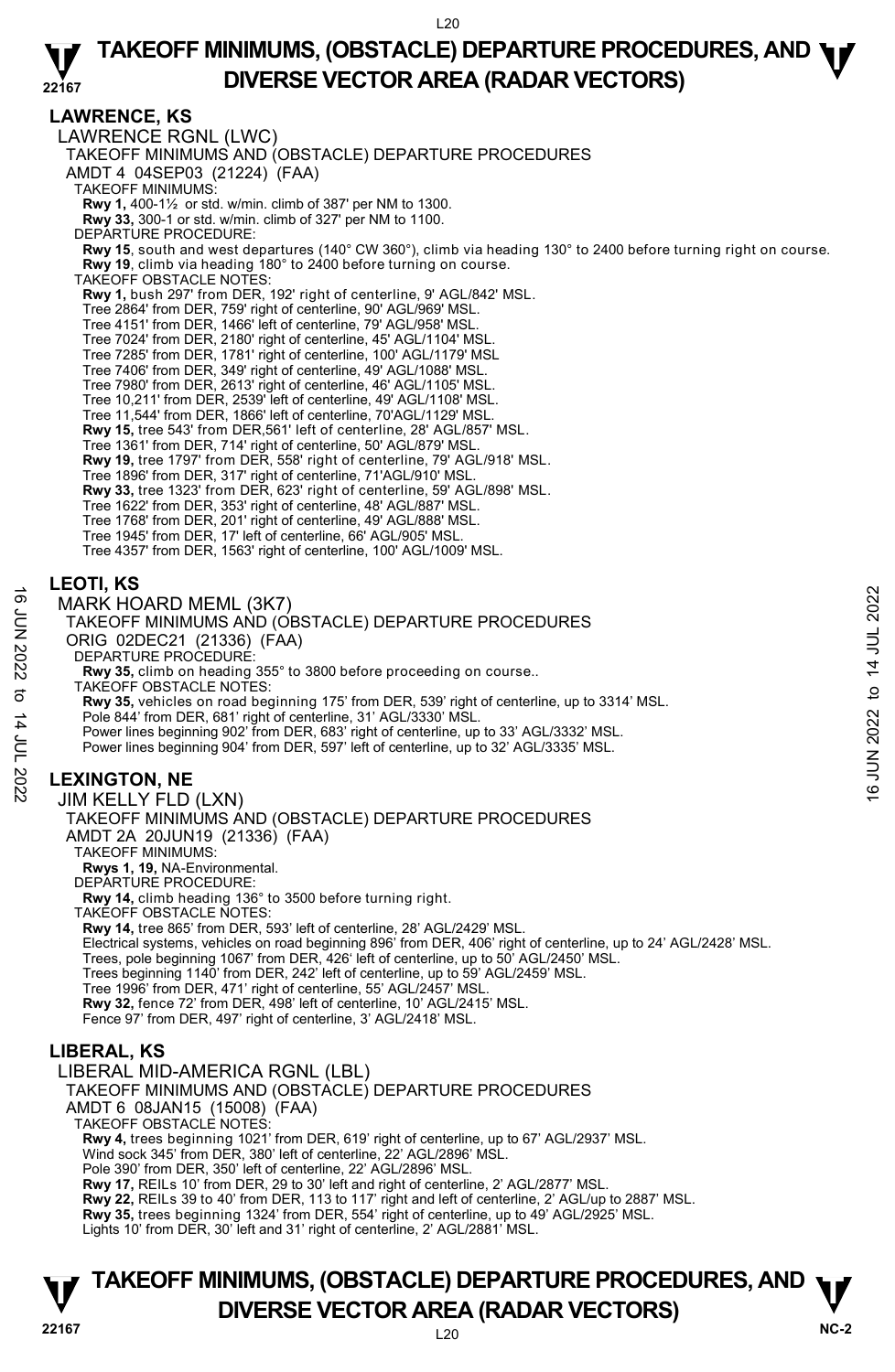### **LINCOLN, NE**

LINCOLN (LNK)

TAKEOFF MINIMUMS AND (OBSTACLE) DEPARTURE PROCEDURES

ORIG-A 01JUL10 (10182) (FAA)

TAKEOFF OBSTACLE NOTES:

**Rwy 14,** windsock 262' from DER, 369' left of centerline, 7' AGL/1187' MSL.

**Rwy 17,** light poles beginning 520' from DER, 505' right of centerline, up to 36' AGL/1198' MSL.<br>**Rwy 18,** rod on obstruction light tower 3858' from DER, 687' left of centerline, 80' AGL/1280' MSL.

**Rwy 35,** warehouse 4463' from DER, 1350' left of centerline, 50' AGL/1369' MSL.

#### **LOUP CITY, NE**

LOUP CITY MUNI (0F4)

TAKEOFF MINIMUMS AND (OBSTACLE) DEPARTURE PROCEDURES

ORIG 15OCT15 (15288) (FAA)

TAKEOFF MINUMUMS:

**Rwys 4, 22,** NA-Environmental.

TAKEOFF OBSTACLE NOTES: **Rwy 16,** vehicles on road beginning 18' from DER, 357' left of centerline, up to 15' AGL/2084' MSL.

Vehicle on road, transmission tower, and pole beginning 555' from DER, 440' right of centerline, up to 37' AGL/2102' MSL.

Trees, transmission tower, and pole beginning 634' from DER, 397' left of centerline, up to 57' AGL/2128' MSL.<br>Trees beginning 1394' from DER, 173' left of centerline, up to 66' AGL/2137' MSL.

Trees beginning 1803' from DER, 787' right of centerline, up to 79' AGL/2150' MSL.

**Rwy 34,** trees beginning 34' from DER, 377' left of centerline, up to 17' AGL/2088' MSL.<br>Trees beginning 440' from DER, 276' right of centerline, up to 22' AGL/2093' MSL.

Trees beginning 759' from DER, 450' left of centerline, up to 75' AGL/2144' MSL.

Tree 1821' from DER, 708' left of centerline, 53' AGL/2123' MSL.

### **LYONS, KS**

#### LYONS-RICE COUNTY MUNI (LYO)

TAKEOFF MINIMUMS AND (OBSTACLE) DEPARTURE PROCEDURES

ORIG-A 08NOV18 (18312) (FAA)

TAKEOFF OBSTACLE NOTES:

**Rwy 17,** trees beginning 262' from DER, 261' left of centerline, up to 1718' MSL.<br>Tree 1115' from DER, 493' right of centerline, 1712' MSL. TAKEOFF MINIMUMS AND (OBSTACLE) DEPARTURE PROCEDURES<br>
ORIG-A 08NOV18 (18312) (FAA)<br>
TRAGEOFF OBSTACLE NOTES:<br>
TRAGEOFF OBSTACLE NOTES:<br>
NOTES, 260 right of centerline, up to 1718' MSL.<br>
Trees beginning 1293' from DER, 366

- 
- Trees beginning 1293' from DER, 366' right of centerline, up to 1726' MSL.

Trees beginning 1518' from DER, 683' right of centerline, up to 1727' MSL.

**Rwy 35,** building 82' from DER, 469' right of centerline, 28' AGL/1722' MSL.

Tree 87' from DER, 398' left of centerline, 1717' MSL.

Pole 475' from DER, 499' right of centerline, 40' AGL/1732' MSL.

Pole 623' from DER, 219' left of centerline, 47' AGL/1740' MSI Poles beginning 623' from DER, 235' left of centerline, up to 50' AGL/1744' MSL.

Pole 1896' from DER, 204' right of centerline, 44' AGL/1741' MSL. Poles and tree beginning 1897' from DER, 14' left of centerline, up to 49' AGL/1746' MSL.

### **MANHATTAN, KS**

MANHATTAN RGNL (MHK)

TAKEOFF MINIMUMS AND (OBSTACLE) DEPARTURE PROCEDURES

AMDT 7A 31MAY12 (12152) (FAA)

TAKEOFF MINIMUMS:

**Rwy 3,** 400-2½ or std. w/ min. climb of 360' per NM to 1600.

**Rwy 13,** 300-1½ or std. w/ min. climb of 219' per NM to 1300.

**Rwy 31,** 400-2¼ or std. w/ min. climb of 277' per NM to 1500. DEPARTURE PROCEDURE:

**All runways,** westbound departures heading 210° through 360° NA.

**Rwy 3,** climb heading 036° to 1700 before turning right.

**Rwy 31,** departure NA when R-3602B active. NOTE: R-3602B restricted area immediately west of airport. TAKEOFF OBSTACLE NOTES:

**Rwy 3,** numerous trees beginning 20' from DER, right and left of centerline, up to 100' AGL/1395' MSL.

**Rwy 13,** numerous trees beginning 1304' from DER, right and left of centerline, up to 100' AGL/1229' MSL.

Light pole, flood light, building, and elevator beginning 33' from DER, 439' left of centerline, up to 50' AGL/1086' MSL. Railroad 905' from DER, 614' right of centerline, 23' AGL/1068' MSL.

**Rwy 21,** numerous trees beginning 2350' from DER, right and left of centerline, up to 100' AGL/1169' MSL.

Pole 4928' from DER, 1006' right of centerline, 41' AGL/1189' MSL.

Pole 3593' from DER, 462' right of centerline, 41' AGL/1189' MSL.

Pole 3993' from DER, 461' right of centerline, 41' AGL/1158' MSL.

**Rwy 31,** numerous trees beginning 164' from DER, right and left of centerline, up to 100' AGL/1358' MSL.<br>Utility pole 1290' from DER, 435' right of centerline, 25' AGL/1124' MSL.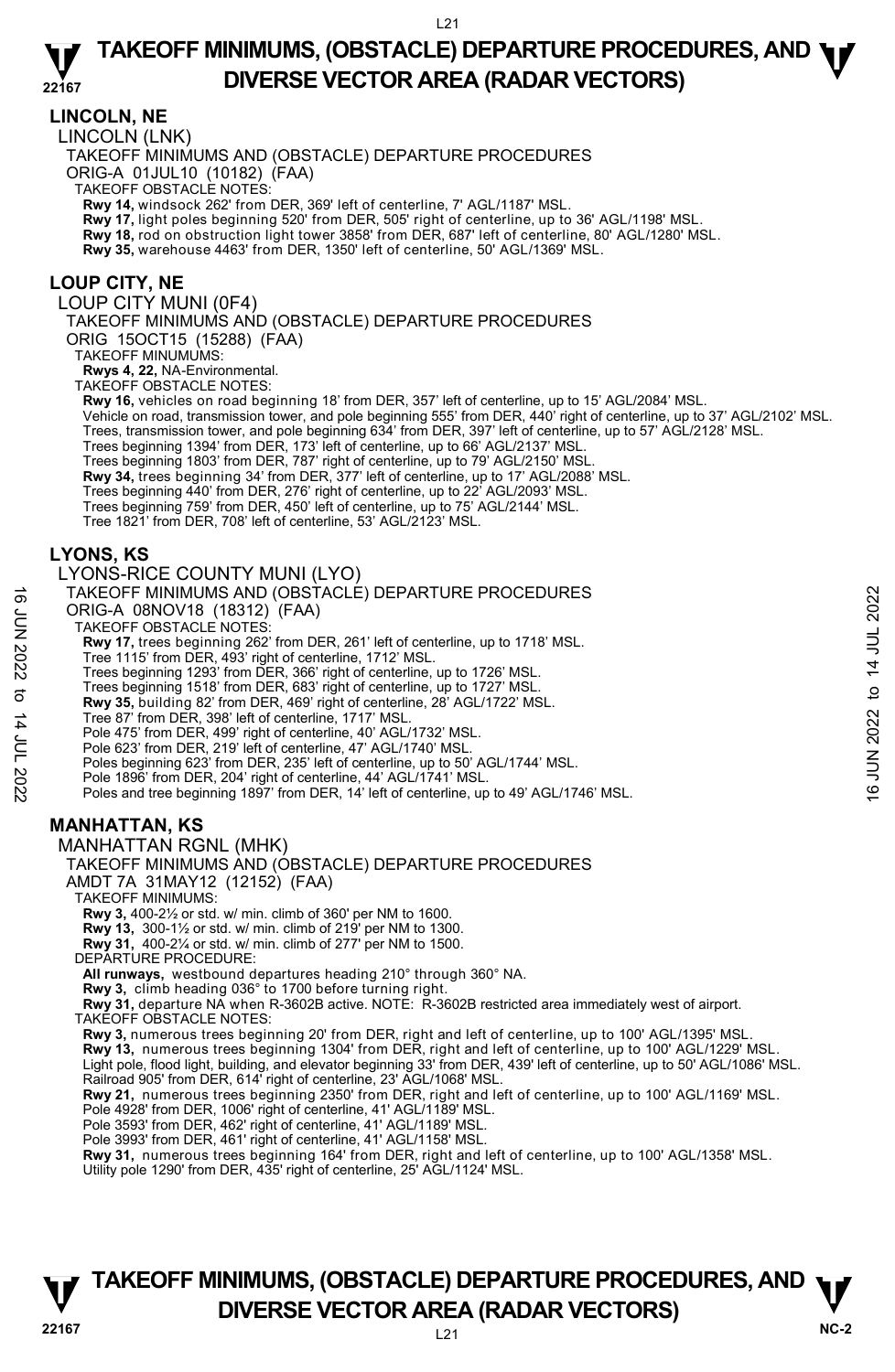### **MARSHALL AAF (KFRI)**

FORT RILEY, KS

TAKEOFF MINIMUMS AND (OBSTACLE) DEPARTURE PROCEDURES 05JUL07 (07186) TAKEOFF MINIMUMS: **Rwy 22**, 400-2¾\* \* Or std. w/min. climb of 273/NM to 1500. DEPARTURE PROCEDURE: **Rwy 22:** Climb on heading 224° to 2200 before proceeding on course. TAKEOFF OBSTACLE NOTES: **Rwy 4:** Ridgeline 1212' MSL, 2721' from DER, 1104' right of centerline. Ridgeline 1198' MSL, 4791' from DER, 151' right of centerline. **Rwy 22**: Antenna 1371' MSL, 8919' from DER, 1292' left of centerline. Antenna 1432' MSL, 14,495' from DER, 2287' left of centerline.

### **MARYSVILLE, KS**

MARYSVILLE MUNI (MYZ) TAKEOFF MINIMUMS AND (OBSTACLE) DEPARTURE PROCEDURES AMDT 1 05MAY11 (11125) (FAA) TAKEOFF MINIMUMS: **Rwy 34**, 500-1. TAKEOFF OBSTACLE NOTES: **Rwy 16,** trees beginning 68' from DER, 480' left of centerline, up to 28' AGL/1287' MSL. Pole 200' from DER, 501' left of centerline, 30' AGL/1285' MSL. Trees beginning 506' from DER, 540' left of centerline, up to 88' AGL/1327' MSL. Trees beginning 1306' from DER, 761' right of centerline, up to 100' AGL/1359' MSL. Trees beginning 4610' from DER, 1170' left of centerline, up to 100' AGL/1409' MSL. **Rwy 34,** trees 1539' from DER, 902' left of centerline, 69' AGL/1327' MSL. Tower 4940' from DER, 1289' right of centerline, 499' AGL/1759' MSL.

### **MC CONNELL AFB (KIAB)**

#### WICHITA, KS

TAKEOFF MINIMUMS AND (OBSTACLE)DEPARTURE PROCEDURES 17AUG17 (17229) TAKEOFF OBSTACLE NOTES: **Rwy 1L,** acft tail, 53' AGL/1421' MSL, 56' from DER, 485' left of cntrln. Acft tail, 53' AGL/1420' MSL, 641' from DER, 471' left of cntrln. **Rwy 1R,** acft tail, 53' AGL/1419' MSL, 705' from DER, 702' right of cntrln.<br>Acft tail, 53' AGL/1421' MSL, 885' from DER, 702' right of cntrln. Acft tail, 53' AGL/1422' MSL, 1066' from DER, 702' right of cntrln. **Rwy 19L,** pylon 89' AGL/1439' MSL, 5201' from DER, 1739' left of cntrln. Pylon, 89' AGL/1444' MSL, 5286' from DER, 1437' left of cntrln. Pylon, 89' AGL/1442' MSL, 5356' from DER, 1120' left of cntrln. **Rwy 19R,** pylon, 89' AGL/1405' MSL, 3451' from DER, 1224' right of cntrln. Pylon, 89' AGL/1404' MSL, 3788' from DER, 1147' right of cntrln. Pylon, 89' AGL/1442' MSL, 5358' from DER, 1947' left of cntrln. **MC CONNELL AFB (KIAB)**<br>  $\frac{1}{2}$  WICHITA, KS<br>
TAKEOFF MINIMUMS AND (OBSTACLE)DEPARTURE PROCEDURES<br>
17AUG17 (17229)<br>
TAKEOFF OBSTACLE NOTES:<br>
TAKEOFF OBSTACLE NOTES:<br> **EVALUATE AND 11, active 14 JULE 2022**<br>
TAKEOFF OBST

### **MC COOK, NE**

MC COOK BEN NELSON RGNL (MCK)

TAKEOFF MINIMUMS AND (OBSTACLE) DEPARTURE PROCEDURES ORIG 17DEC09 (09351) (FAA) TAKEOFF MINIMUMS:

**Rwys 17, 35,** NA-Environmental. TAKEOFF OBSTACLE NOTES: **Rwy 4,** tree 275' from DER, 233' left of centerline, 27' AGL/2566' MSL. **Rwy 12,** multiple trees beginning 71' from DER, 147' right of centerline, up to 40' AGL/2559' MSL. Tree 240' from DER, 142' left of centerline, 40' AGL/2549' MSL. **Rwy 22,** pole 843' from DER, 95' right of centerline, 28' AGL/2587' MSL.

### **MC PHERSON, KS**

MC PHERSON (MPR)

TAKEOFF MINIMUMS AND (OBSTACLE) DEPARTURE PROCEDURES AMDT 2 25OCT07 (07298) (FAA) TAKEOFF MINIMUMS: **Rwys 8, 26,** NA-Environmental.

TAKEOFF OBSTACLE NOTES:

**Rwy 18,** trees beginning 2646' from DER, 1047' left to 1047' right of centerline, up to 100' AGL/1594' MSL.<br>**Rwy 36,** bush 32' from DER, 262' right of centerline, 8' AGL/1495' MSL. Trees beginning 2646' from DER, 1047' left to 1047' right of centerline, up to 100' AGL/1594' MSL.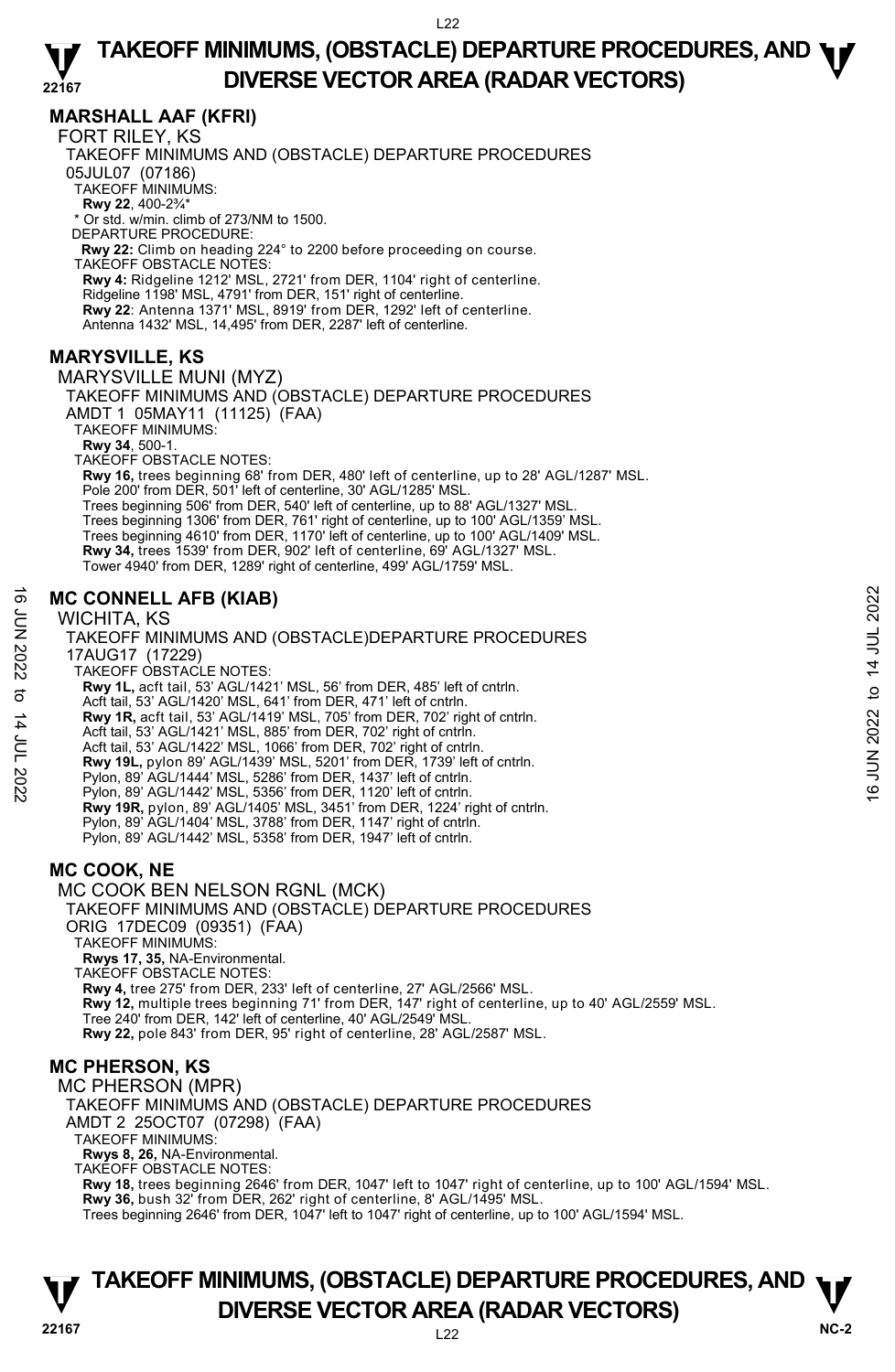#### **MEADE, KS**

MEADE MUNI (MEJ) TAKEOFF MINIMUMS AND (OBSTACLE) DEPARTURE PROCEDURES ORIG 13JAN11 (11013) (FAA) TAKEOFF MINIMUMS: **Rwys 8, 26,** NA-Environmental. TAKEOFF OBSTACLE NOTES: **Rwy 17,** vehicles on roadway at DER, 290' right of centerline, up to 15' AGL/2524' MSL. Trees beginning 768' from DER, left and right of centerline, up to 45' AGL/2554' MSL. **Rwy 35,** hanger 446' from DER, 612' left of centerline, up to 20' AGL/2549' MSL.<br>Vehicles on roadway 641' from DER, left and right of centerline, up to 17' AGL/2546' MSL. Trees beginning 2129' from DER, 530' right of centerline, up to 45' AGL/2574' MSL. **MINDEN, NE**  PIONEER VILLAGE FLD (0V3) TAKEOFF MINIMUMS AND (OBSTACLE) DEPARTURE PROCEDURES AMDT 2 23SEP10 (21280) (FAA) TAKEOFF MINIMUMS: **Rwys 5, 23**, NA-Turf. DEPARTURE PROCEDURE: **Rwy 34,** climb heading 339° to 3000 before turning right. TAKEOFF OBSTACLE NOTES: **Rwy 16,** trees, guard posts, and street lights beginning 32' from DER, 156' right of centerline, up to 75' AGL/2223' MSL. Trees beginning 193' from DER, 167' left of centerline, up to 67' AGL/2204' MSL. Buildings beginning 1656' from DER, 156' right of centerline, up to 70' AGL/2225' MSL. Power poles beginning 528' from DER, 393' right of centerline, up to 37' AGL/2191' MSL. **Rwy 34,** trees beginning 192' from DER, 156' left of centerline, up to 100' AGL/2269' MSL. **MOUNDRIDGE, KS**  MOUNDRIDGE MUNI (47K) TAKEOFF MINIMUMS AND (OBSTACLE) DEPARTURE PROCEDURES ORIG 15DEC11 (11349) (FAA)

TAKEOFF OBSTACLE NOTES: **Rwy 17,** buildings 224' from DER, 125' right and 280' left of centerline, up to 25' AGL/1519' MSL.<br>Vehicles on roadway across centerline 508' from DER, up to 15' AGL/1504' MSL. Power poles beginning 744' from DER, 638' left of centerline, up to 35' AGL/1524' MSL. Trees beginning 1123' from DER, 693' right of centerline, up to 100' AGL/1589' MSL.<br>**Rwy 35,** trees beginning 4035' from DER, 401' right of centerline, up to 100' AGL/1599' MSL. 16 MOUNDRIDGE MUNI (47K)<br>  $\frac{1}{2}$  TAKEOFF MINIMUMS AND (OBSTACLE) DEPARTURE PROCEDURES<br>
ORIG 15DEC11 (11349) (FAA)<br>
NAMEDIFIC 2022 TO 12049) (FAA)<br>
NAMEDIFIC DESTACLE NOTES:<br>
TAKEOFF OBSTACLE NOTES:<br>
TAKEOFF OBSTACLE

### **NEBRASKA CITY, NE**

NEBRASKA CITY MUNI (AFK) TAKEOFF MINIMUMS AND (OBSTACLE) DEPARTURE PROCEDURES ORIG 05JUN08 (08157) (FAA) TAKEOFF MINIMUMS: **Rwys 5, 23,** NA - Environmental.

#### **NELIGH, NE**

ANTELOPE COUNTY (4V9) TAKEOFF MINIMUMS AND (OBSTACLE) DEPARTURE PROCEDURES AMDT 1 08NOV18 (18312) (FAA) TAKEOFF MINIMUMS: **Rwy 1,** 300-1¾ w/min. climb of 305' per NM to 2600 or std. w/min. climb of 375' per NM to 2400 or 1100-3 for VCOA. DEPARTURE PROCEDURE: **Rwy 19,** climb heading 188° to 2500 before turning left. **Rwy 31,** climb heading 310° to 2300 before turning right. VCOA: **Rwy 1,** obtain ATC approval for VCOA when requesting IFR clearance: climb in visual conditions to cross Antelope County Airport at or above 2700 before proceeding on course. TAKEOFF OBSTACLE NOTES: **Rwy 1,** tree 283' from DER, 401' right of centerline, 25' AGL/1750' MSL. Transmission line and trees beginning 1242' from DER, 2' left of centerline, up to 77' AGL/1804' MSL. Tree 1731' from DER, 656' right of centerline, 50' AGL/1778' MSL. Tree and building beginning 1744' from DER, 12' right of centerline, up to 54' AGL/1780' MSL. Trees beginning 1748' from DER, 447' right of centerline, up to 74' AGL/1797' MSL. Tree 1761' from DER, 559' right of centerline, 81' AGL/1800' MSL.

Tree 1763' from DER, 610' right of centerline, 84' AGL/1805' MSL. Trees beginning 1785' from DER, 160' right of centerline, up to 80' AGL/1807' MSL.

Trees beginning 1910' from DER, 272' left of centerline, up to 84' AGL/1811' MSL.

 **CON'T**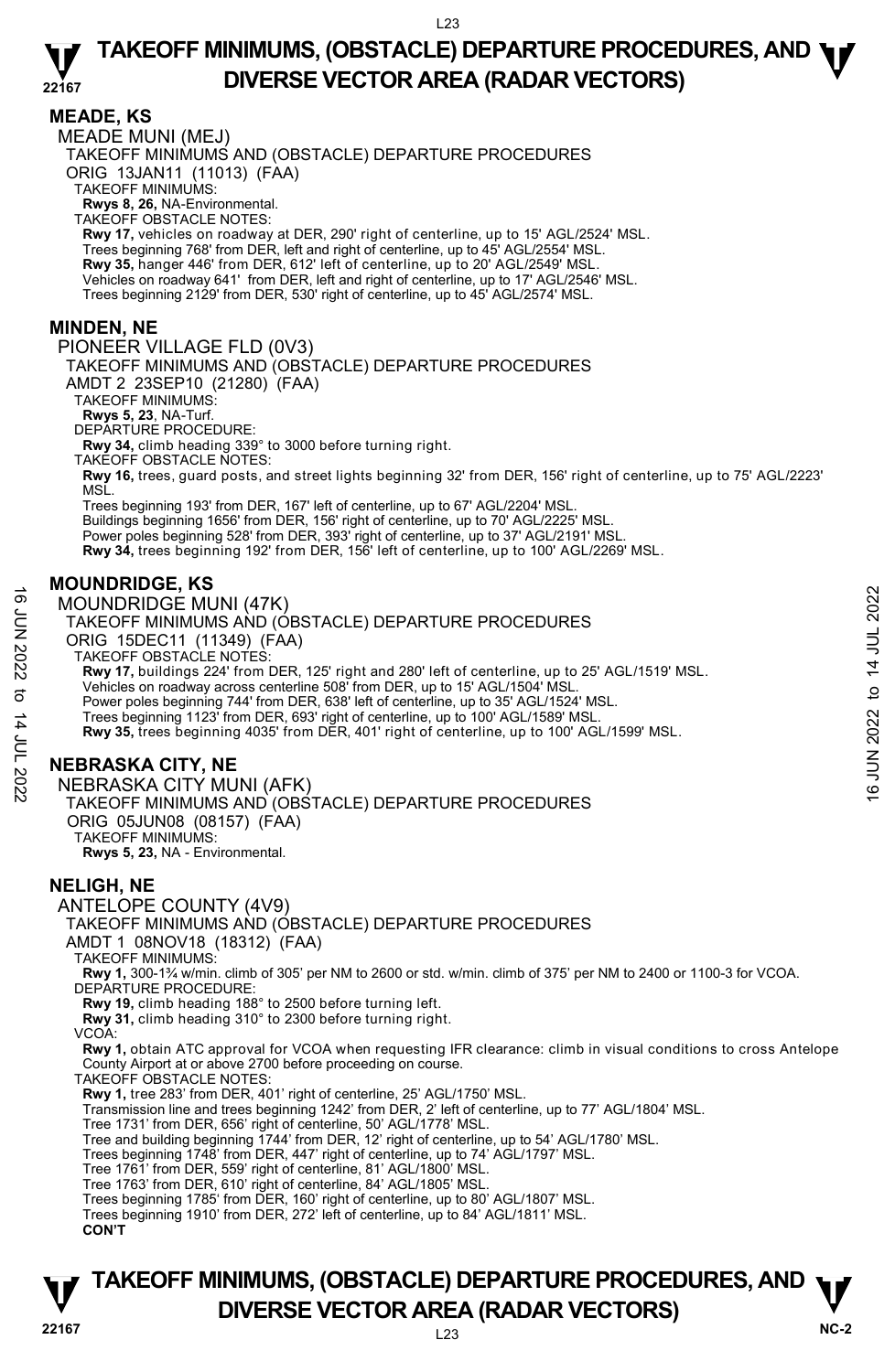$L24$ 

#### **22167 TAKEOFF MINIMUMS, (OBSTACLE) DEPARTURE PROCEDURES, AND <b>W**<br>DIVERSE VECTOR AREA (RADAR VECTORS) **DIVERSE VECTOR AREA (RADAR VECTORS)**

### **NELIGH, NE (CON'T)**

ANTELOPE COUNTY (4V9) (CON'T)

 **Rwy 1 (CON'T),** trees beginning 1928' from DER, 325' left of centerline, up to 84' AGL/1812' MSL.

Trees beginning 1968' from DER, 195' left of centerline, up to 86' AGL/1814' MSL.

Trees beginning 2007' from DER, 6' right of centerline, up to 89' AGL/1810' MSL. Tower 1.2 NM from DER, 194' left of centerline, 120' AGL/1944' MSL.

Towers beginning 1.4 NM from DER, 245' left of centerline, up to 121' AGL/2055' MSL.

Towers beginning 1.4 NM from DER, 428' left of centerline, up to 137' AGL/2065' MSL.

Towers and buildings beginning 1.4 NM from DER, 432' left of centerline, up to 119' AGL/2070' MSL.

Tower 1.4 NM from DER, 555' left of centerline, 119' AGL/2065' MSL.

**Rwy 13,** trees beginning 71' from DER, 103' right of centerline, up to 90' AGL/1819' MSL.

Vehicles on road 284' from DER, on centerline, 15' AGL/1744' MSL.

Transmission lines beginning 708' from DER, 645' left of centerline, up to 47' AGL/1766' MSL. Transmission lines beginning 855' from DER, 80' left of centerline, up to 47' AGL/1771' MSL.

Trees beginning 1322' from DER, 194' left of centerline, up to 90' AGL/1819' MSL.

Trees beginning 1129' from DER, 644' right of centerline, up to 90' AGL/1829' MSL.

Transmission lines beginning 1454' from DER, 103' right of centerline, up to 47' AGL/1775' MSL.  **Rwy 19,** terrain 76' from DER, 333' right of centerline, 1783' MSL.

Terrain and fences beginning 80' from DER, 341' right of centerline, up to 1785' MSL.

**Rwy 31,** buildings and trees beginning 138' from DER, 324' right of centerline, up to 90' AGL/1829' MSL.<br>Vehicles on road beginning 138' from DER, 43' left of centerline, up to 15' AGL/1754' MSL.

Trees beginning 568' from DER, 331' left of centerline, 90' AGL/1839' MSL.

Trees beginning 875' from DER, 118' right of centerline, up to 90' AGL/1839' MSL.

### **NEODESHA, KS**

NEODESHA MUNI (2K7)

TAKEOFF MINIMUMS AND (OBSTACLE) DEPARTURE PROCEDURES ORIG-A 07OCT21 (21280) (FAA)

TAKEOFF MINIMUMS:

**Rwy 15, 33,** NA-Environmental. TAKEOFF OBSTACLE NOTES:

**Rwy 2,** trees beginning 87' from DER, 1' right of centerline, up to 60' AGL/907' MSL.

Trees beginning 120' from DER, 210' left of centerline, up to 60' AGL/904' MSL. Trees beginning 619' from DER, 10' left of centerline, up to 60' AGL/910' MSL.

Trees beginning 735' from DER, 55' right of centerline, up to 60' AGL/910' MSL.

Trees beginning 2115' from DER, 122' right of centerline, up to 60' AGL/914' MSL. Trees beginning 2231' from DER, 188' right of centerline, up to 60' AGL/917' MSL.

Trees beginning 2298' from DER, 23' left of centerline, up to 60' AGL/914' MSL.

Trees beginning 2831' from DER, 314' left of centerline, up to 60' AGL/917' MSL.

Tree 3097' from DER, 672' left of centerline, 60' AGL/920' MSL.

**Rwy 20,** trees beginning 7' from DER, 52' left of centerline, up to 60' AGL/881' MSL. Trees beginning 123' from DER, 14' right of centerline, up to 60' AGL/884' MSL. 16 HAEOH-OBSI ACLE NOTES: 17 right of centerline, up to 60' AGL/904' MSL.<br>
Trees beginning 120' from DER, 210' left of centerline, up to 60' AGL/904' MSL.<br>
Trees beginning 120' from DER, 12' right of centerline, up to 60'

Trees beginning 1237' from DER, 80' right of centerline, up to 60' AGL/891' MSL. Transmission line 1402' from DER, 213' right of centerline, 60' AGL/890' MSL.

Trees beginning 1686' from DER, 65' left of centerline, up to 60' AGL/884' MSL. Trees beginning 2001' from DER, 1' right of centerline, up to 60' AGL/897' MSL.

Trees beginning 2384' from DER, 67' right of centerline, up to 60' AGL/907' MSL.

#### **NEWTON, KS**

NEWTON-CITY-COUNTY (EWK) TAKEOFF MINIMUMS AND (OBSTACLE) DEPARTURE PROCEDURES

ORIG 17NOV11 (11321) (FAA)

TAKEOFF OBSTACLE NOTES:

**Rwy 8,** silo 503' from DER, 552' right of centerline, 61' AGL/1591' MSL.

Elevator 535' from DER, 523' right of centerline, 61' AGL/1591' MSL.

Pole 837' from DER, 364' left of centerline, 42' AGL/1568' MSL.

Pole 844' from DER, 209' right of centerline, 42' AGL/1568' MSL.

**Rwy 26,** pole 737' from DER, 229' right of centerline, 37' AGL/1560' MSL.

Pole 723' from DER, 407' left of centerline, 27' AGL/1553' MSL.

**Rwy 35,** tree 586' from DER, 577' left of centerline, 22' AGL/1545' MSL.

Sign at DER, 410' right of centerline, 5' AGL/1533' MSL.

Rising terrain, 40' from DER, 399' right of centerline, up to 1532' MSL.

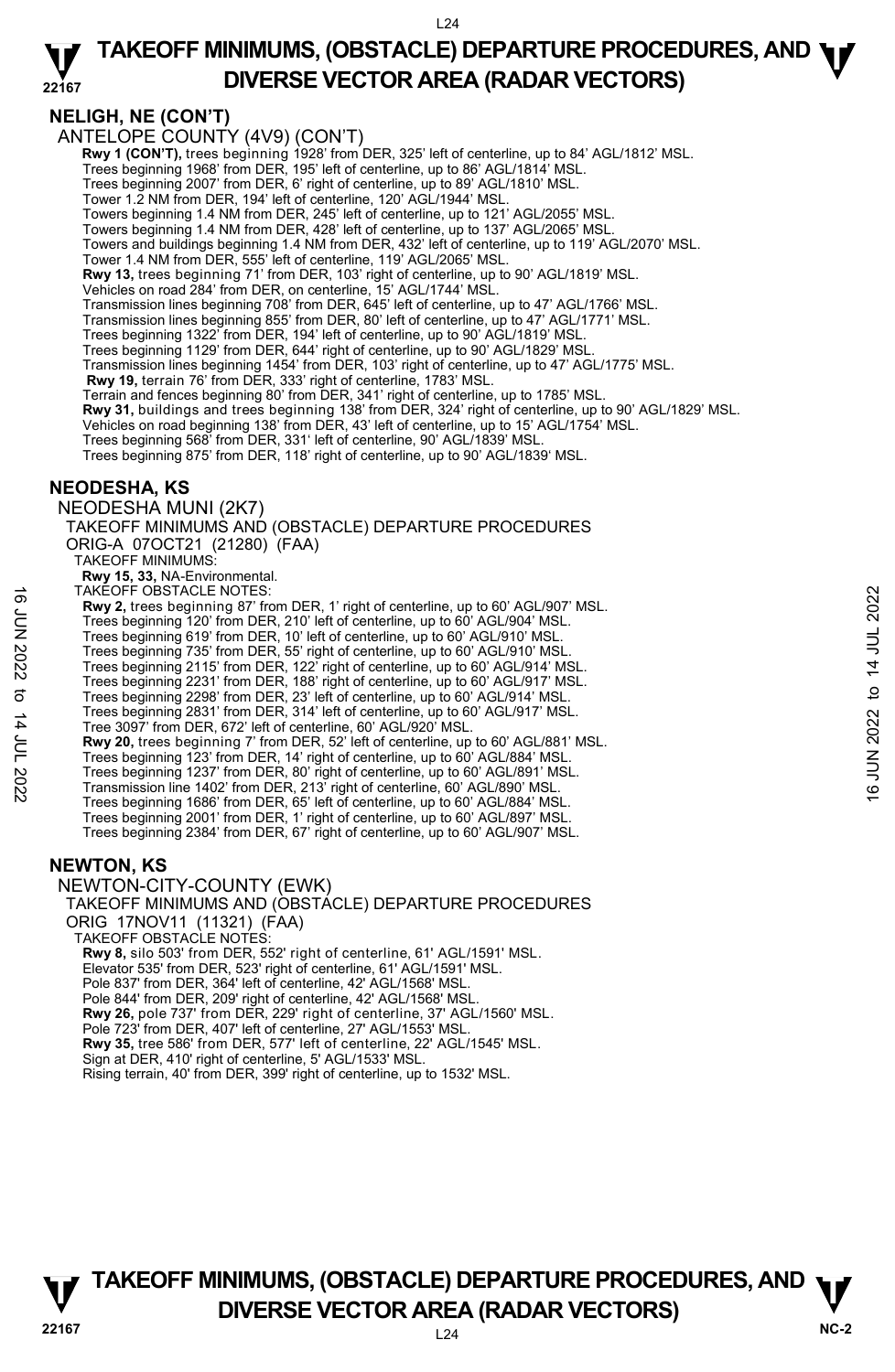**NORFOLK, NE**  NORFOLK RGNL/KARL STEFAN MEML FLD (OFK) TAKEOFF MINIMUMS AND (OBSTACLE) DEPARTURE PROCEDURES AMDT 1 10SEP20 (21112) (FAA) TAKEOFF OBSTACLE NOTES: **Rwy 2**, lighting, terrain beginning 10' from DER, 30' right of centerline, up to 1' AGL/1532' MSL.<br>Fence 153' from DER, 520' left of centerline, 6' AGL/1536' MSL. Trees beginning 1354' from DER, 363' left of centerline, up to 78' AGL/1600' MSL. Pole 1364' from DER, 851' right of centerline, 50' AGL/1572' MSL. Trees beginning 1419' from DER, 244' left of centerline, up to 67' AGL/1608' MSL. Trees beginning 3377' from DER, 539' left of centerline, up to 82' AGL/1622' MSL. **Rwy 14,** electrical system 18' from DER, 498' left of centerline, 3' AGL/1565' MSL. Terrain 56' from DER, 337' right of centerline, 1566' MSL. Terrain 58' from DER, 476' right of centerline, 1567' MSL. Terrain beginning 182' from DER, 454' right of centerline, up to 1571' MSL. Tree, building beginning 764' from DER, 534' left of centerline, up to 46' AGL/1610' MSL. Trees beginning 929' from DER, 334' left of centerline, up to 53' AGL/1615' MSL. Tree, building beginning 1079' from DER, 318' left of centerline, up to 1628' MSL. Trees beginning 1267' from DER, 48' left of centerline, up to 76' AGL/1641' MSL. Tree 1754' from DER, 187' right of centerline, 1619' MSL. Tree 1938' from DER, 579' right of centerline, 46' AGL/1624' MSL. Tree 2071' from DER, 695' right of centerline, 50' AGL/1630' MSL. Trees beginning 2217' from DER, 300' right of centerline, up to 1639' MSL. Trees beginning 2357' from DER, 627' right of centerline, up to 48' AGL/1641' MSL. Trees beginning 2399' from DER, 654' right of centerline, up to 51' AGL/1644' MSL. Tree 4385' from DER, 1618' right of centerline, 95' AGL/1684' MSL. Trees beginning 4453' from DER, 1433' right of centerline, up to 102' AGL/1691' MSL.<br>**Rwy 20,** terrain 40' from DER, 486' left of centerline, 1575' MSL. Terrain 116' from DER, 510' left of centerline, 1576' MSL. Terrain 303' from DER, 566' left of centerline, 1581' MSL. Fence 905' from DER, 665' left of centerline, 5' AGL/1596' MSL. Tree 2365' from DER, 958' right of centerline, 1661' MSL. Trees beginning 2384' from DER, 1033' right of centerline, up to 62' AGL/1677' MSL. Tree 2703' from DER, 883' left of centerline, 23' AGL/1645' MSL. Tree 2759' from DER, 712' left of centerline, 29' AGL/1650' MSL. Trees beginning 2819' from DER, 335' left of centerline, up to 33' AGL/1656' MSL. Trees beginning 3024' from DER, 509' left of centerline, up to 1691' MSL. Trees beginning 3101' from DER, 632' right of centerline, up to 1698' MSL. Trees beginning 3397' from DER, 231' right of centerline, up to 87' AGL/1700' MSL. Trees beginning 5191' from DER, 428' right of centerline, up to 84' AGL/1705' MSL. Tree 5209' from DER, 522' right of centerline, 85' AGL/1709' MSL. **Rwy 32,** fence 46' from DER, 489' left of centerline, 6' AGL/1549' MSL. Fence 151' from DER, 489' left of centerline, 5' AGL/1550' MSL. Traverse way 643' from DER, 556' left of centerline, 1561' MSL. Traverse way 756' from DER, 586' left of centerline, 1570' MSL. Tree, traverse way beginning 809' from DER, 359' left of centerline, up to 27' AGL/1576' MSL. Tree 1820' from DER, 572' right of centerline, 66' AGL/1596' MSL. Tree 1921' from DER, 704' right of centerline, 77' AGL/1605' MSL. Tree 2054' from DER, 973' left of centerline, 58' AGL/1604' MSL. Trees beginning 2163' from DER, 43' left of centerline, up to 66' AGL/1617' MSL. Tree 2625' from DER, 70' right of centerline, 74' AGL/1609' MSL. Tree 3090' from DER, 1251' right of centerline, 57' AGL/1626' MSL. Tree 2365' from DER, 958' right of centerline, 1661' MSL.<br>
Tree beginning 2384' from DER, 1033' right of centerline, 29' AGL/1645' MSL.<br>
Tree 2759' from DER, 8732' left of centerline, 29' AGL/1645' MSL.<br>
Tree beginning 20

### **NORTH PLATTE, NE**

NORTH PLATTE RGNL/LEE BIRD FLD (LBF) TAKEOFF MINIMUMS AND (OBSTACLE) DEPARTURE PROCEDURES AMDT 5 19SEP13 (21112) (FAA) DEPARTURE PROCEDURE: **Rwy 30,** climb heading 301° to 4000 before turning right. **Rwy 35,** climb heading 355° to 4000 before turning left. TAKEOFF OBSTACLE NOTES: **Rwy 12,** road 23' from DER, 14' left of centerline, 20' AGL/2784' MSL. Road and tree beginning 62' from DER, 18' right of centerline, up to 84' AGL/2844' MSL **Rwy 17,** obstruction light on fence, bush, road, and numerous trees beginning 88' from DER, 1' left of centerline, up to 96' AGL/2866' MSL. Terrain, road, and numerous trees beginning 26' from DER, 2' right of centerline, up to 102' AGL/2872' MSL. **Rwy 30,** terrain, pole, and road beginning 74' from DER, 111' left of centerline, up to 48' AGL/2818' MSL.<br>Trees beginning 1128' from DER, 767' right of centerline, up to 73' AGL/2843' MSL. **Rwy 35,** terrain, antenna, and trees beginning 100' from DER, 6' left of centerline, up to 73' AGL/2843' MSL. Road and trees beginning 25' from DER, 8' right of centerline, up to 118' AGL/2818' MSL.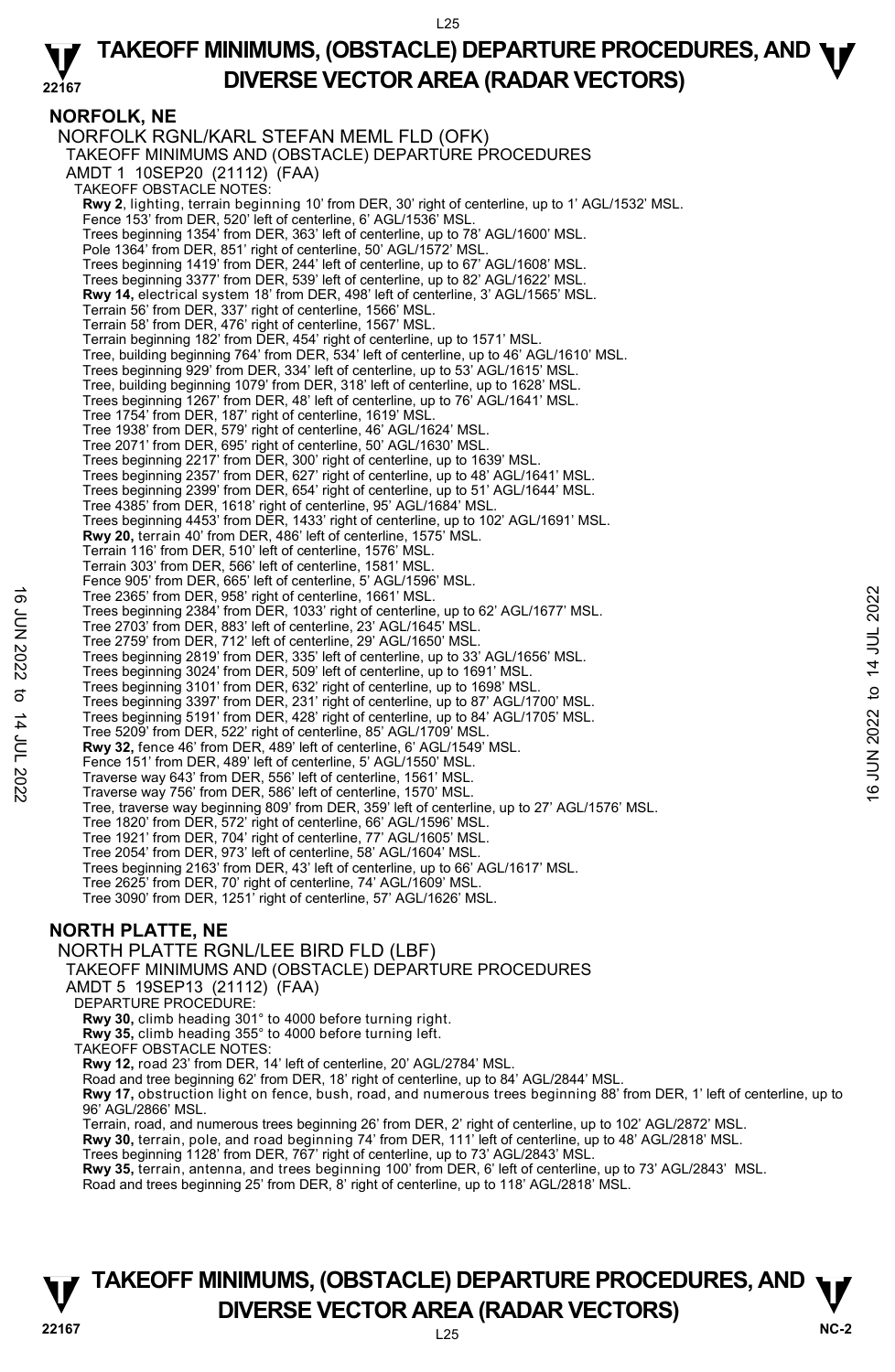#### **NORTON, KS**

NORTON MUNI (NRN) TAKEOFF MINIMUMS AND (OBSTACLE) DEPARTURE PROCEDURES AMDT 1 14FEB08 (08045) (FAA) TAKEOFF MINIMUMS: **Rwys 8, 26,** NA-Environmental. **Rwy 16,** 400-3. TAKEOFF OBSTACLE NOTES: **Rwy 16,** Tower 2241' from DER, 642' left of centerline, 198' AGL/2528' MSL. Tower 2.42 NM from DER, 3467' right of centerline, 358' AGL/2758' MSL. **Rwy 34,** Tree 630' from DER, 203 left of centerline, 100' AGL/2489' MSL.

### **OAKLEY, KS**

OAKLEY MUNI (OEL) TAKEOFF MINIMUMS AND (OBSTACLE) DEPARTURE PROCEDURES ORIG-A 20JUN19 (19171) (FAA) DEPARTURE PROCEDURE: **Rwys 8, 26,** NA-Environmental. TAKEOFF OBSTACLE NOTES: **Rwy 16,** bush 145' from DER, 496' left of centerline, 14' AGL/3034' MSL. Road 208' from DER, 368' right of centerline, 15' AGL/3031' MSL.

**Rwy 34,** tree 855' from DER, 416' right of centerline, 50' AGL/3099' MSL.

#### **OBERLIN, KS**

OBERLIN MUNI (OIN)

TAKEOFF MINIMUMS AND (OBSTACLE) DEPARTURE PROCEDURES AMDT 2 12AUG21 (21224) (FAA) TAKEOFF MINIMUMS:

**Rwys 12, 30,** NA-Environmental.

DEPARTURE PROCEDURE:

**Rwy 17,** climb on heading 174° to 3100 before turning east.

TAKEOFF OBSTACLE NOTES:

 **Rwy 17,** lighting 9' from DER, 40' right of centerline, 2' AGL/2668' MSL.

Pole and trees beginning 444' from DER, 82' left of centerline, up to 2687' MSL.

- 
- Pole 569' from DER, 348' left of centerline, 2689' MSL. Pole 709' from DER, 98' left of centerline, 27' AGL/2691' MSL.

Tree 1188' from DER, 224' right of centerline, 63' AGL/2701' MSL.

**Rwy 35,** tree and pole beginning 507' from DER, 213' left of centerline, up to 2725' MSL. Pole 537' from DER, 464' right of centerline, 2727' MSL. DEPARTURE PROCEDURE:<br> **EVALUATION** on heading 174° to 3100 before turning east.<br>
TAKEOFF OBSTACLE NOTES:<br>
TAKEOFF OBSTACLE NOTES:<br> **RW 17**, lighting 9' from DER, 40' right of centerline, 2' AGL/2668' MSL.<br>
Pole and trees

### **OFFUTT AFB (KOFF)**

#### OMAHA, NE

TAKEOFF MINIMUMS AND (OBSTACLE) DEPARTURE PROCEDURES

AMDT 3 19JUL18 (18200) TAKEOFF OBSTACLE NOTES:

**Rwy 12,** antenna 275' from DER, on cntrln, 7' AGL/968' MSL.

Possible vehicle 170' from DER, 159' left of cntrln and 190' from DER, 165' right of cntrln, 15' AGL/983' MSL.

Possible railroad 385' from DER, 355' left of cntrln and 420' from DER, 400' right of cntrln, up to 23' AGL/995' MSL. Multiple trees beginning 3185' from DER, 69' left of cntrln, up to 110' AGL/ 1076' MSL.

Terrain 0' from DER, 156' right of cntrln, 972' MSL.

Multiple trees beginning 482' to 1149' from DER, 174' to 471' right of cntrln, up to 26' AGL/990' MSL.<br>Irrigation equipment 545' from DER, 186' right of cntrln, 20' AGL/985' MSL.

**Rwy 30,** antenna 201' from DER, on cntrln, 7' AGL/ 1053' MSL.

Multiple trees beginning 296' from DER, 535' left of cntrln, up to 110' AGL/1090' MSL.

Multiple trees beginning 1267' from DER, 552' right of cntrln, up to 110' AGL/1098' MSL.

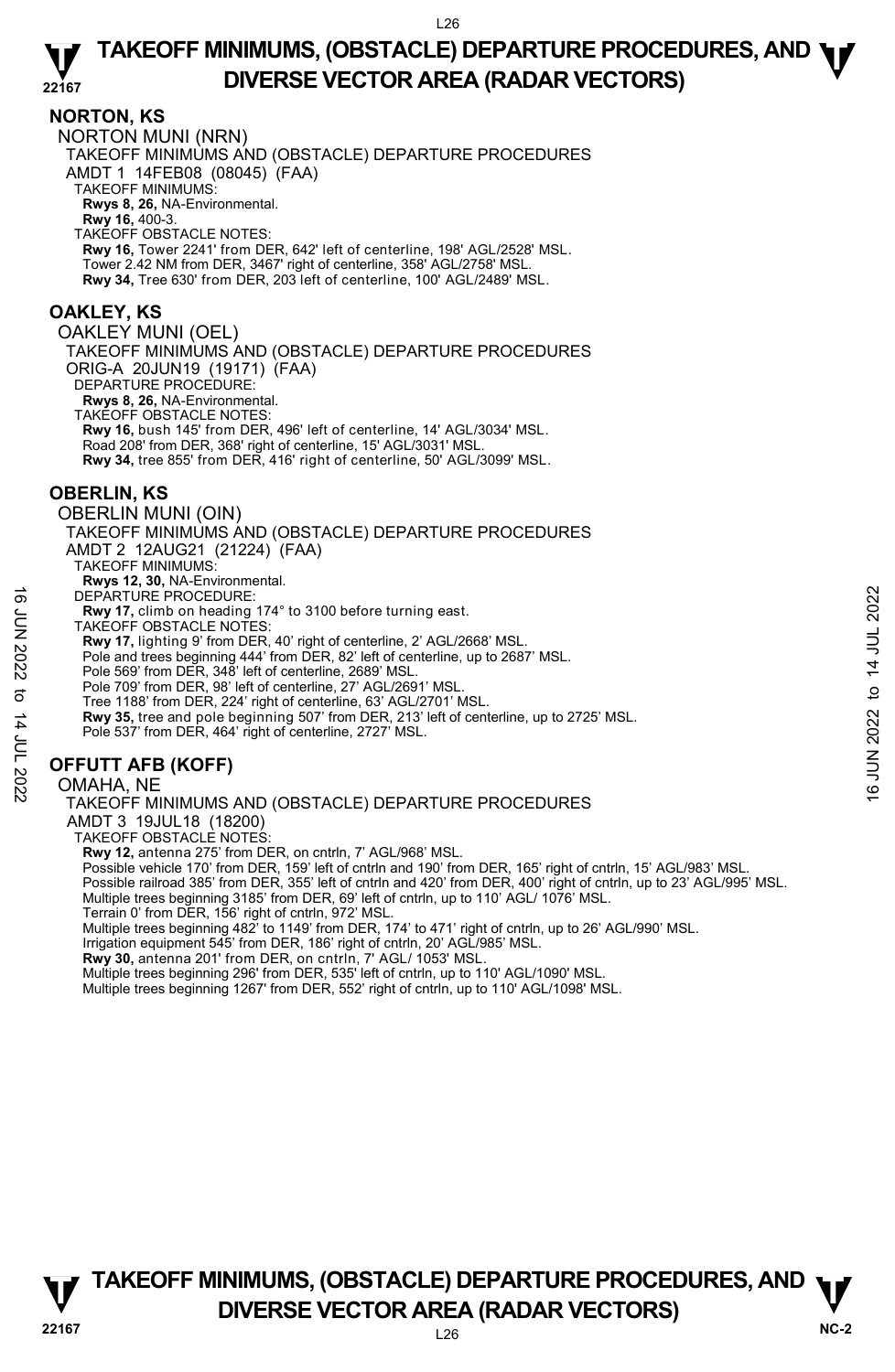### **OGALLALA, NE**

SEARLE FLD (OGA)

TAKEOFF MINIMUMS AND (OBSTACLE) DEPARTURE PROCEDURES

AMDT 5 10JAN13 (21168) (FAA)

TAKEOFF MINIMUMS:

**Rwy 26,** std. w/min. climb of 215' per NM to 4000'.<br>**Rwy 31,** std. w/min. climb of 320' per NM to 4400 or 1200-3 for climb in visual conditions. When executing VCOA, notify ATC prior to departure.

DEPARTURE PROCEDURE:

**Rwy 8**, climb heading 083°to 3900 before turning left.

**Rwy 26,** climb heading 263° to 4000 before turning right.

**Rwy 31,** for climb in visual conditions: cross Searle Fld at or above 4400' MSL before proceeding on course. TAKEOFF OBSTACLE NOTES:

**Rwy 8,** rising terrain 224' from DER, left and right of centerline, up to 3261' MSL.

Light on windsock 235' from DER, 417' left of centerline, 16' AGL/3265' MSL.

Vehicles on road beginning 294' from DER, 555' right of centerline, up to 15' AGL/3257' MSL.

Train on tracks beginning 469' from DER, 615' right of centerline, up to 23' AGL/3264' MSL.

Wood poles beginning 566' from DER, 461' right of centerline, up to 24' AGL/3263' MSL.

**Rwy 13,** trees beginning 504' from DER, 247' right of centerline, up to 30' AGL/3269' MSL.

Trees and poles beginning 627' from DER, 168' right of centerline, up to 51' AGL/3290' MSL.<br>**Rwy 26,** fence 76' from DER, 252' right of centerline, 4' AGL/3265' MSL.

Terrain 143' from DER, 499' right of centerline, up to 3269' MSL. Trees 2581' from DER, 964' left of centerline, up to 70' AGL/3339' MSL.

**Rwy 31,** tree 383' from DER, 290' left of centerline, up to 100' AGL/3379' MSL.

Trees beginning 877' from DER, 314' left of centerline, up to 100' AGL/3399' MSL.

Rising terrain beginning 379' from DER, left and right of centerline, up to 3586' MSL.

### **OLATHE, KS**

JOHNSON COUNTY EXEC (OJC)

TAKEOFF MINIMUMS AND (OBSTACLE) DEPARTURE PROCEDURES

ORIG 27OCT05 (21112) (FAA)

TAKEOFF OBSTACLE NOTES:

**Rwy 18,** multiple trees 622' from DER, 192' right of centerline, up to 73' AGL/1084' MSL. G ORIG 27OCT05 (21112) (FAA)<br>
TAKEOFF OBSTACLE NOTES:<br>
TRAY 18, multiple trees 622' from DER, 192' right of centerline, up to 73' AGL/1084' MSL.<br>
Rwy 36, antenna 335' from DER, 263' left of centerline, 20' AGL/1110' MSL

**Rwy 36,** antenna 335' from DER, 263' left of centerline, 20' AGL/1110' MSL.

Tree 1008' from DER, 612' right of centerline, 57' AGL/1130' MSL.

Tree 1544' from DER, 810' left of centerline, 71' AGL/1144' MSL.

#### NEW CENTURY AIRCENTER (IXD)

TAKEOFF MINIMUMS AND (OBSTACLE) DEPARTURE PROCEDURES

AMDT 1 15NOV12 (12320) (FAA)

TAKEOFF OBSTACLE NOTES:

**Rwy 4,** fence 204' from DER, 256' right of centerline, 11' AGL/1096' MSL.<br>Obstruction light on fence, 295' from DER, 163' right of centerline, 13' AGL/1098' MSL.

Trees beginning 1554' from DER, left and right of centerline, up to 100' AGL/1179' MSL.

**Rwy 18,** tree 1845' from DER, 133' left of centerline, 100' AGL/1159' MSL.<br>**Rwy 22,** trees beginning 260' from DER, left and right of centerline, up to 100' AGL/1159' MSL.

**Rwy 36,** ground beginning 17' from DER, 407' right of centerline, 1091' MSL.

Vehicle on roadway beginning 24' from DER, left and right of centerline, up to 15' AGL/1101' MSL.

### **OMAHA, NE**

EPPLEY AIRFIELD (OMA) TAKEOFF MINIMUMS AND (OBSTACLE) DEPARTURE PROCEDURES

AMDT 6A 24MAY18 (18144) (FAA) TAKEOFF MINIMUMS: **Rwy 14L,** 300-2½ or std. w/ min. climb of 275' per NM to 1400. **Rwy 14R,** 300-2½ or std. w/ min. climb of 210' per NM to 1400. DEPARTURE PROCEDURE: **Rwys 14L, 14R,** climb heading 142° to 1700 before proceeding on course. **Rwy 18,** climb heading 178° to 1900 before turning right. **Rwys 32L, 32R,** climb heading 322° to 2400 before turning left. **Rwy 36,** climb heading 358° to 1900 before turning left. TAKEOFF OBSTACLE NOTES: **Rwy 14L,** utility point 22' from DER, 481' right of centerline, 8' AGL/986' MSL. Tree 3665' from DER, 1377' left of centerline, 1082' MSL. Tree 3955' from DER, 1152' left of centerline, 1084' MSL. Tree 3975' from DER, 116' left of centerline, 1088' MSL. Tree 4325' from DER, 1630' left of centerline, 1090' MSL. Tree 4345' from DER, 1621' left of centerline, 1096' MSL. Tree 1.2 NM from DER, 2449' left of centerline, 1176' MSL. Trees beginning 1.3 NM from DER, 2276' left of centerline, up to 1198' MSL. Trees beginning 1.3 NM from DER, 2426' left of centerline, up to 1203' MSL. Building 1.3 NM from DER, 2644' left of centerline, 22' AGL/1216' MSL. **CON'T**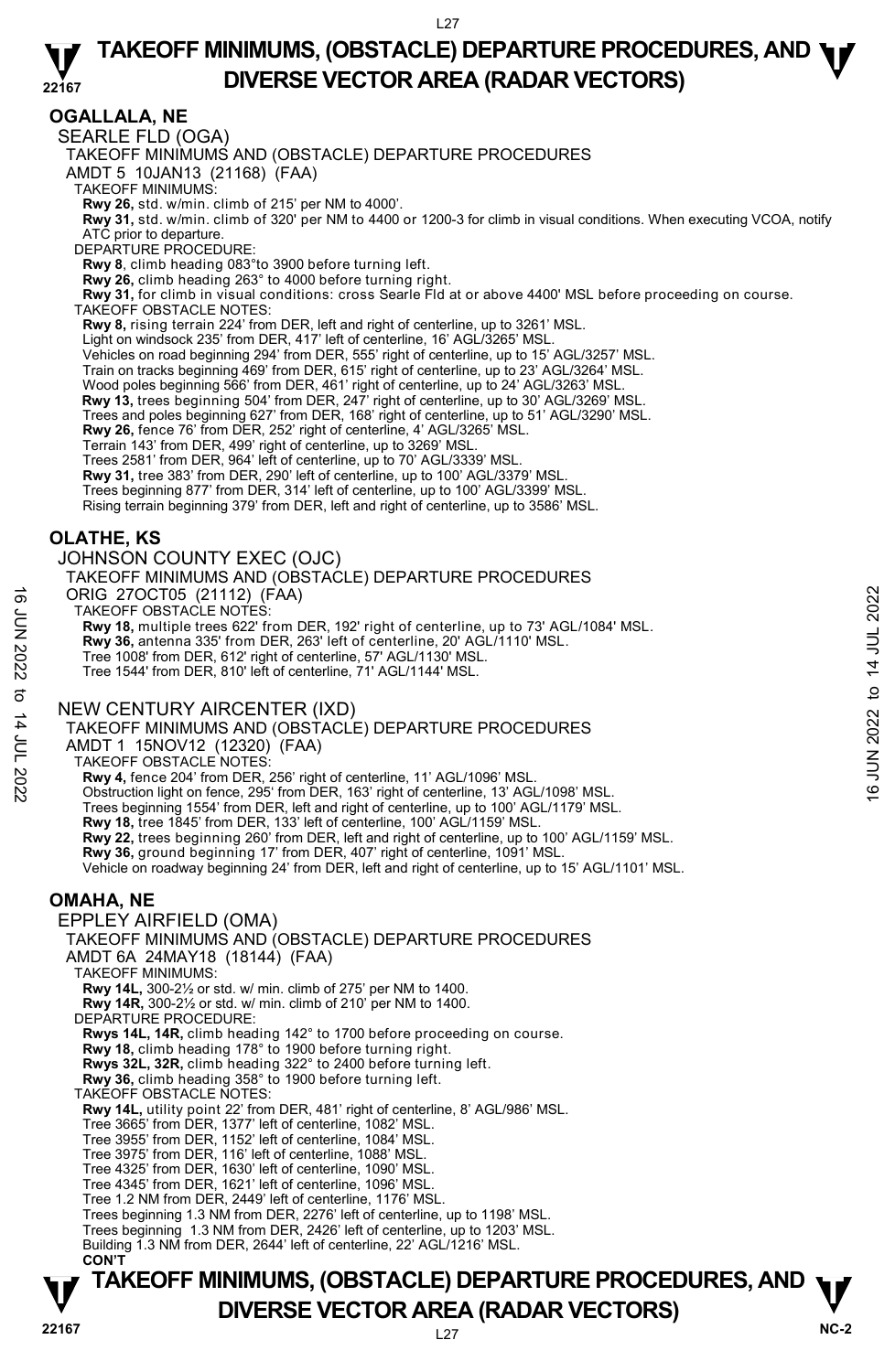L28

#### **22167 TAKEOFF MINIMUMS, (OBSTACLE) DEPARTURE PROCEDURES, AND <b>W**<br>DIVERSE VECTOR AREA (RADAR VECTORS) **DIVERSE VECTOR AREA (RADAR VECTORS)**

### **OMAHA, NE (CON'T)**

EPPLEY AIRFIELD (OMA) (CON'T) **Rwy 14L (CON't),** trees beginning 1.3 NM from DER, 2402' left of centerline, up to 1245' MSL. Tree 1.3 nm from DER, 2591' left of centerline, 1250' MSL. Tree, building beginning 1.3 NM from DER, 2368' left of centerline, up to 47' AGL/1268' MSL. Tree, building beginning 1.6 NM from DER, 2435' left of centerline, up to 1277' MSL. Tree 1.8 NM from DER, 2750' left of centerline, 1279' MSL. Tree 1.8 NM from DER, 2410' left of centerline, 1280' MSL. Tree 1.9 NM from DER, 2392' left of centerline, 1281' MSL. Tree 1.9 NM from DER, 2522' left of centerline, 1284' MSL. **Rwy 14R,** tree 3972' from DER, 1316' left of centerline, 1088' MSL. Tree 1.9 NM from DER, 3593' left of centerline, 1281' MSL. **Rwy 18,** sign 38' from DER, 270' right of centerline, 4' AGL/980' MSL. Pole 887' from DER, 702' right of centerline, 1002' MSL. Tree 3953' from DER, 1124' left of centerline, 1085' MSL. Tree 4247' from DER, 120' left of centerline, 102' AGL/1087' MSL. Tree 4461' from DER, 140' right of centerline, 1090' MSL. Bridge 4549' from DER, 852' left of centerline, 150' AGL/1112' MSL. Bridge and poles beginning 4968' from DER, 1177' left of centerline, up to 149' AGL/1114' MSL. **Rwy 32L,** pole and traverse way beginning 969' from DER, 659' right of centerline, up to 38' AGL/1018' MSL.<br>Pole 1387' from DER, 795' left of centerline, 39' AGL/1019' MSL. Tree 2417' from DER, 1104' left of centerline, 83' AGL/1064' MSL. Tree 2706' from DER, 1098' right of centerline, 1054' MSL. **Rwy 32R,** approach light 1' from DER, on centerline, 984' MSL. Approach light 10' from DER, 55' left of centerline, 5' AGL/985' MSL. Utility 169' from DER, 456' left of centerline, 10' AGL/990' MSL. Pole 1145' from DER, 790' right of centerline, 1017' MSL. Trees beginning 2216' from DER, 767' right of centerline, up to 1065' MSL. Trees beginning 3022' from DER, 956' right of centerline, up to 109' AGL/1091' MSL. **Rwy 36,** approach light 456' from DER, 1' left of centerline, 11' AGL/993' MSL. Light pole beginning 939' from DER, 673' right of centerline, up to 32' AGL/1012' MSL. Traverse way 1121' from DER, 744' right of centerline, 1014' MSL. Traverse way beginning 1160' from DER, 317' right of centerline, up to 1015' MSL. Pole beginning 1339' from DER, 756' left of centerline, up to 38' AGL/1018' MSL Trees beginning 2730' from DER, 1014' right of centerline, up to 101' AGL/1082' MSL. Trees beginning 3288' from DER, 1196' left of centerline,up to 1068' MSL. MILLARD (MLE) TAKEOFF MINIMUMS AND (OBSTACLE) DEPARTURE PROCEDURES AMDT 3 15MAR07 (07074) (FAA) TAKEOFF MINIMUMS: **Rwy 30,** 300-1¼ or std. w/ min. climb of 370' per NM to 3000. DEPARTURE PROCEDURE: **Rwy 12,** climb via heading 123° to 3200 before proceeding on course. **Rwy 30,** climb via heading 303° to 3000 before proceeding on course. TAKEOFF OBSTACLE NOTES: Traverse way 19121 from DER, 317 right of centerline, up to 1015' MSL.<br>
Traverse way beginning 1160' from DER, 317 right of centerline, up to 1015' MSL.<br>
These beginning 2730' from DER, 1014' right of centerline, up to 10

**Rwy 12,** multiple trees, power poles and highway signs beginning 250' from DER, 152' left of centerline, up to 35' AGL/1101' MSL.

Multiple trees and fences beginning 3' from DER, 381' right of centerline, up to 63' AGL/1104' MSL.

Multiple street lights beginning 1506' from DER, 678' left of centerline to 568' right of centerline, up to 46' AGL/1115' MSL. **Rwy 30,** multiple towers, trees, power poles, buildings, street lights, fences, and road beginning 13' from DER, 264' left of centerline, up to 100' AGL/1270' MSL.

Multiple trees and power poles beginning 516' from DER, 343' right of centerline, up to 88' AGL/1137' MSL.

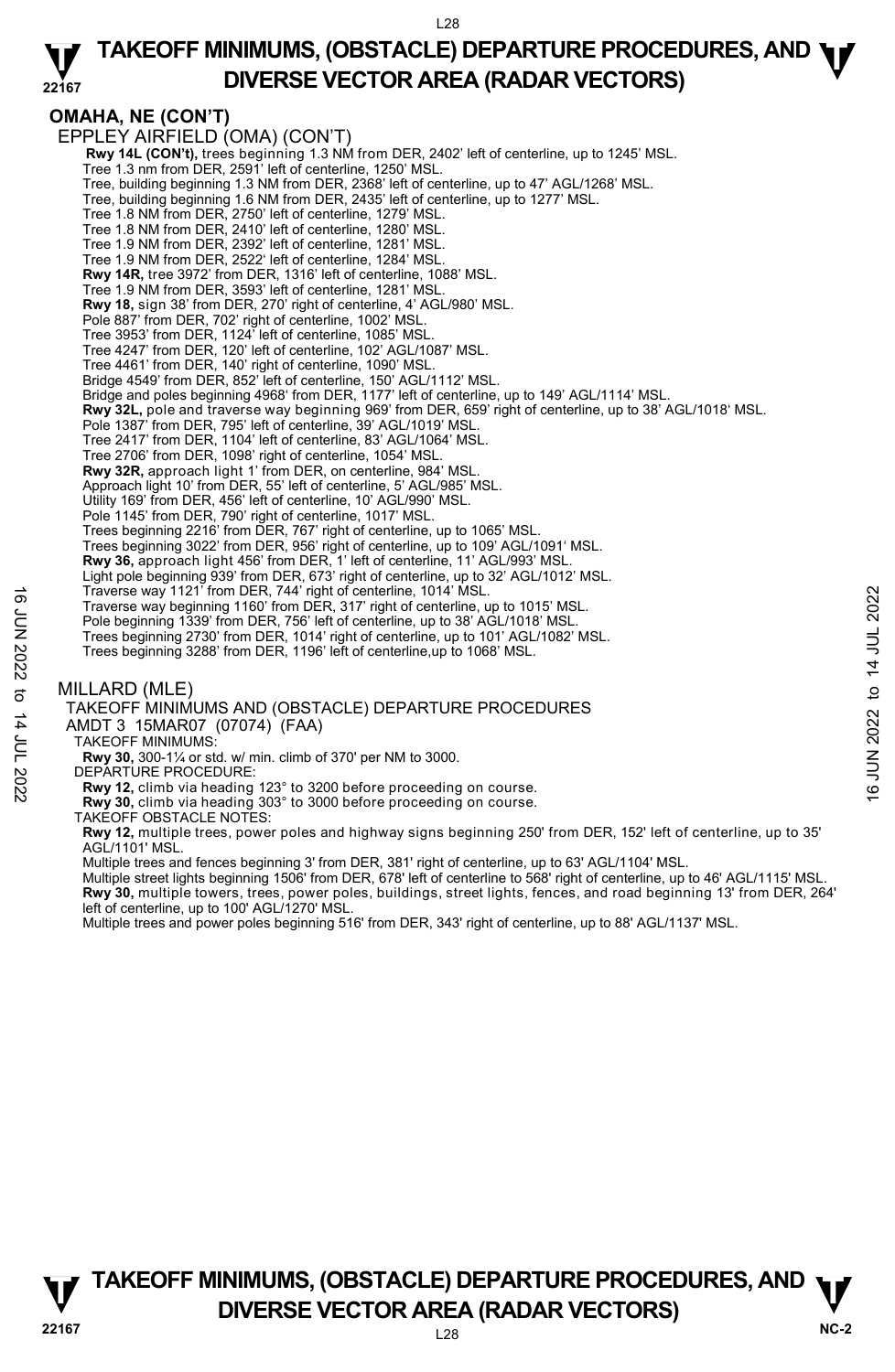### **O'NEILL, NE**

THE O'NEILL MUNI-JOHN L BAKER FLD (ONL) TAKEOFF MINIMUMS AND (OBSTACLE) DEPARTURE PROCEDURES AMDT 1 08NOV12 (21224) (FAA) DEPARTURE PROCEDURE: **Rwy 4,** climb heading 039° to 2600 before turning. **Rwy 13,** climb heading 130° to 2600 before turning. **Rwy 22,** climb heading 219° to 2600 before turning TAKEOFF OBSTACLE NOTES: **Rwy 4,** tree, fence beginning 63' from DER, 491' left of centerline, up to 18' AGL/2048' MSL.<br>Tree 650' from DER, 379' right of centerline, 2054' MSL. Trees beginning 763' from DER, 348' right of centerline, up to 2070' MSL. Trees beginning 918' from DER, 325' right of centerline, up to 58' AGL/2078' MSL. Trees beginning 2338' from DER, 309' left of centerline, up to 2091' MSL. Tree 2795' from DER, 770' left of centerline, 87' AGL/2102' MSL. **Rwy 22,** fence 16' from DER, 494' left of centerline, 3' AGL/2034' MSL. Terrain 163' from DER, 468' left of centerline, 2041' MSL. Terrain 297' from DER, 460' left of centerline, 2051' MSL. Trees beginning 1019' from DER, 507' left of centerline, up to 54' AGL/2070' MSL. Tree 1123' from DER, 499' right of centerline, 2064' MSL. Tree 1168' from DER, 592' right of centerline, 71' AGL/2073' MSL. **Rwy 31,** electrical system 11' from DER, 112' right of centerline, 5' AGL/2034' MSL. Electrical system 11' from DER, 112' left of centerline, 5' AGL/2034' MSL. Tree 697' from DER, 500' right of centerline, 23' AGL/2055' MSL. Trees beginning 1066' from DER, 522' left of centerline, up to 38' AGL/2069' MSL. Tree 1790' from DER, 712' left of centerline, 64' AGL/2089' MSL. Trees beginning 1889' from DER, 655' left of centerline, up to 81' AGL/2109' MSL. **ORD, NE**  EVELYN SHARP FLD (ODX) TAKEOFF MINIMUMS AND (OBSTACLE) DEPARTURE PROCEDURES AMDT 3 07MAY09 (21224) (FAA) TAKEOFF MINIMUMS: **Rwys 17, 35,** NA-Environmental. DEPARTURE PROCEDURE: **Rwy 13,** climb heading 131° to 3000 before turning right. TAKEOFF OBSTACLE NOTES: **Rwy 13,** pole 860' from DER, 498' left of centerline, 39' AGL/2098' MSL. Trees beginning 705' from DER, 505' left of centerline, up to 37' AGL/2096' MSL. Trees beginning 43' from DER, 443' right of centerline, up to 45' AGL/2104' MSL. **Rwy 31,** trees beginning 2590' from DER, 276' left of centerline, up to 84' AGL/2183' MSL. Poles beginning 1234' from DER, 1' left of centerline, up to 60' AGL/2130' MSL. Tank 2615' from DER, 256' left of centerline, 69' AGL/2139' MSL. Fence 199' from DER, 241' left of centerline, 5' AGL/2075' MSL. Tree 55' from DER, 348' right of centerline, 2' AGL/2072' MSL. TAKEOFF MINIMUMS AND (OBSTACLE) DEPARTURE PROCEDURES<br>
AMDT 3 07MAY09 (21224) (FAA)<br>
TAKEOFF MINIMUMS:<br>
RWY 17, 35, NA-Environmental.<br>
DEPARTURE PROCEDURE:<br>
NEWS 17, 35, NA-Environmental.<br>
NEWS 17, S. (imp. because in 31° t

## **OSHKOSH, NE**

#### GARDEN COUNTY/KING RHILEY FLD (OKS)

### TAKEOFF MINIMUMS AND (OBSTACLE) DEPARTURE PROCEDURES

ORIG-A 20JUN19 (21168) (FAA)

```
DEPARTURE PROCEDURE:
```
**Rwy 12,** climb heading 125° to 4000 before turning right. **Rwy 30,** climb heading 305° to 3900 before turning right.

TAKEOFF OBSTACLE NOTES:

**Rwy 12,** multiple trees beginning 1378' from DER, 352' right of centerline, up to 57' AGL/3433' MSL.<br>Trees beginning 644' from DER, 429' left of centerline, up to 32' AGL/3410' MSL. Vehicles on road, 388' from DER, right and left of centerline, up to 17' AGL/3396' MSL. **Rwy 30,** wood beginning 1031' from DER, 506' right of centerline, 29' AGL/3424' MSL. Multiple trees beginning 328' from DER, 305' left of centerline, up to 58' AGL/3453' MSL. Wood 1072' from DER, 569' left of centerline, 29' AGL/3421' MSL.

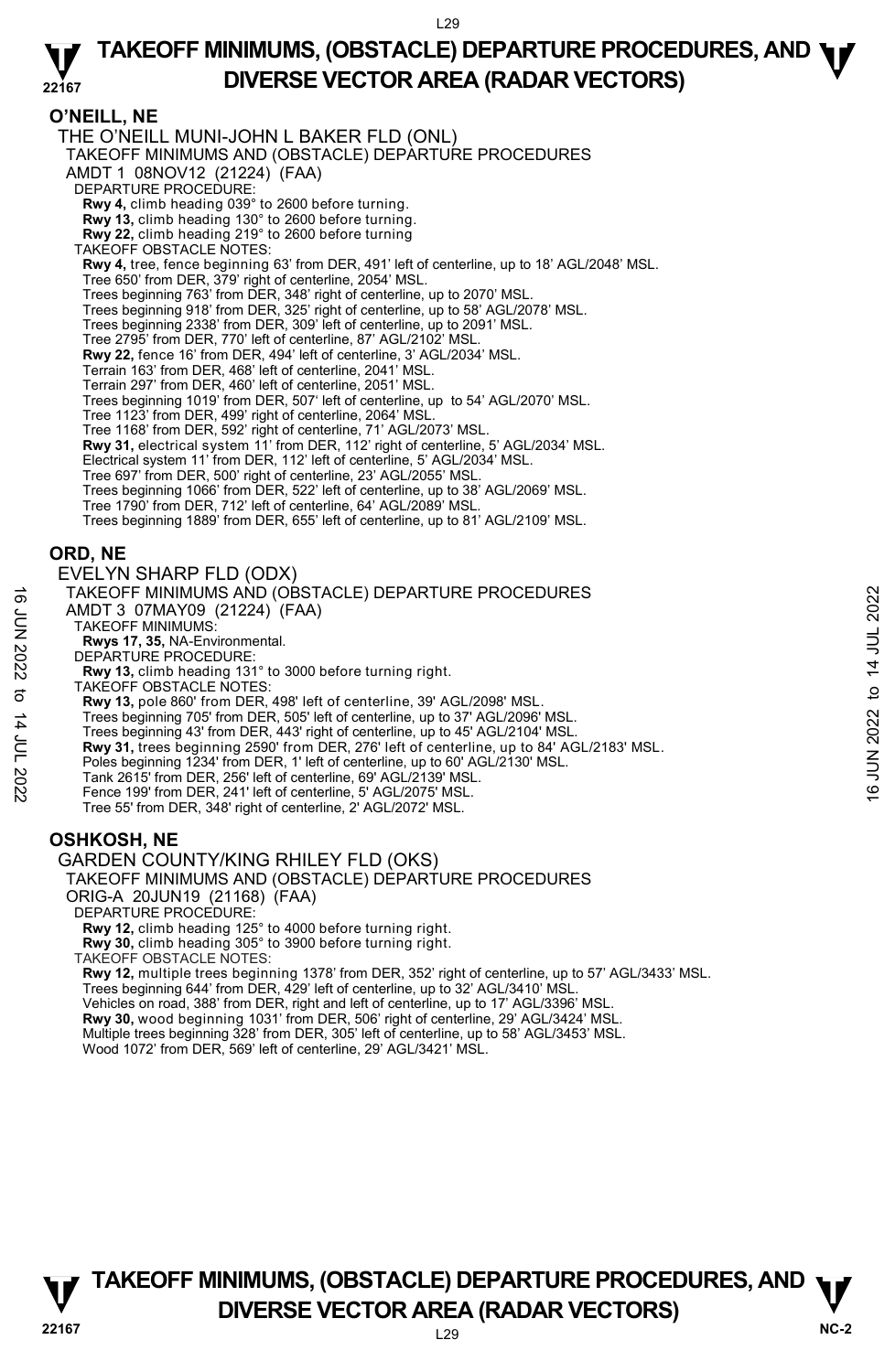### **OTTAWA, KS**

OTTAWA MUNI (OWI)

TAKEOFF MINIMUMS AND (OBSTACLE) DEPARTURE PROCEDURES

AMDT 3 27JAN22 (22027) (FAA)

TAKEOFF MINIMUMS:

**Rwys 13, 31,** NA-Environmental.

 **Rwy 35,** 400-3 or std. w/min. climb of 220' per NM to 1500, or alternatively, with std. takeoff minimums and a normal 200' per NM climb gradient, takeoff must occur no later than 1500' prior to DER.

DEPARTURE PROCEDURE:

**Rwy 35,** climb on heading 356° to 1600 before turning right. TAKEOFF OBSTACLE NOTES:

**Rwy 17,** signs beginning 11' from DER, 76' left of centerline, up to 2' AGL/965' MSL.

Signs beginning 12' from DER, 37' left of centerline, up to 2' AGL/966' MSL.<br>**Rwy 35,** tree, pole beginning 1531' from DER, 117' left of centerline, up to 61' AGL/1030' MSL.

Poles beginning 1649' from DER, 116' right of centerline, up to 44' AGL/1011' MSL.

Pole 1707' from DER, 248' right of centerline, 47' AGL/1013' MSL.

Trees beginning 1756' from DER, 298' right of centerline, up to 56' AGL/1022' MSL.

Tree 2013' from DER, 838' right of centerline, 70' AGL/1029' MSL.

Tower 2.3 NM from DER, 3810' left of centerline, 402' AGL/1331' MSL.

### **PAOLA, KS**

MIAMI COUNTY (K81)

TAKEOFF MINIMUMS AND (OBSTACLE) DEPARTURE PROCEDURES ORIG 15DEC11 (11349) (FAA) TAKEOFF OBSTACLE NOTES: **Rwy 3,** trees beginning 288' from DER, 317' right of centerline, up to 100' AGL/1034' MSL.<br>Trees beginning 1340' from DER, 93' left of centerline, up to 100' AGL/1034' MSL.

**Rwy 21,** vehicles on roadway across centerline 891' from DER, up to 15' AGL/964' MSL.

Trees beginning 1162' from DER, 54' right of centerline, up to 100' AGL/1049' MSL.

Power lines beginning 3190' from DER, left and right of centerline, up to 120' AGL/1059' MSL.

### **PARSONS, KS**

TRI-CITY (PPF)

TAKEOFF MINIMUMS AND (OBSTACLE) DEPARTURE PROCEDURES ORIG 25SEP08 (08269) (FAA)

TAKEOFF OBSTACLE NOTES:

**Rwy 17,** trees beginning 23' from DER, 253' right of centerline, up to 66' AGL/917' MSL. Trees and power poles beginning 8' from DER, 243' left of centerline, up to 56' AGL/916' MSL. **Rwy 35,** trees beginning 12' from DER, 138' right of centerline, up to 40' AGL/956' MSL. Vehicle on road 720' from DER, 7' left and right of centerline, 17' AGL/941' MSL. Trees beginning 728' from DER, 66' left of centerline, up to 20' AGL/935' MSL. **PARSONS, KS**<br>  $\frac{1}{2}$ <br> **PARSONS, KS**<br>
TRI-CITY (PPF)<br>
TAKEOFF MINIMUMS AND (OBSTACLE) DEPARTURE PROCEDURES<br>
ORIG 25SEP08 (08269) (FAA)<br>
TAKEOFF MINIMUMS AND (OBSTACLE) DEPARTURE PROCEDURES<br>
TRIVENTER DISTACLE NOTES, 2

### **PENDER, NE**

PENDER MUNI (0C4) TAKEOFF MINIMUMS AND (OBSTACLE) DEPARTURE PROCEDURES ORIG-A 24MAY18 (18144) (FAA) TAKEOFF MINIMUMS:

**Rwy 15,** 300-1½ or std. w/ min. climb of 219 feet per NM to 1700.

TAKEOFF OBSTACLE NOTES:

**Rwy 15,** trees beginning 240' from DER, 422' right of centerline, up to 80' AGL/1539' MSL. Tree 169' from DER, 425' left of centerline, 38' AGL/1367' MSL.

**Rwy 33,** terrain beginning 8' from DER, 429' left of centerline, 1355' MSL.

Fence beginning 139' from DER, 424' left of centerline, up to 3' AGL/1355' MSL.

Power poles beginning 263' from DER, crossing right and left of centerline, up to 29' AGL/1380' MSL.<br>Poles beginning 1530' from DER, 397' left of centerline, up to 34' AGL/1403' MSL.

Trees beginning 1971' from DER, 571' left of centerline, up to 72' AGL/1450' MSL.

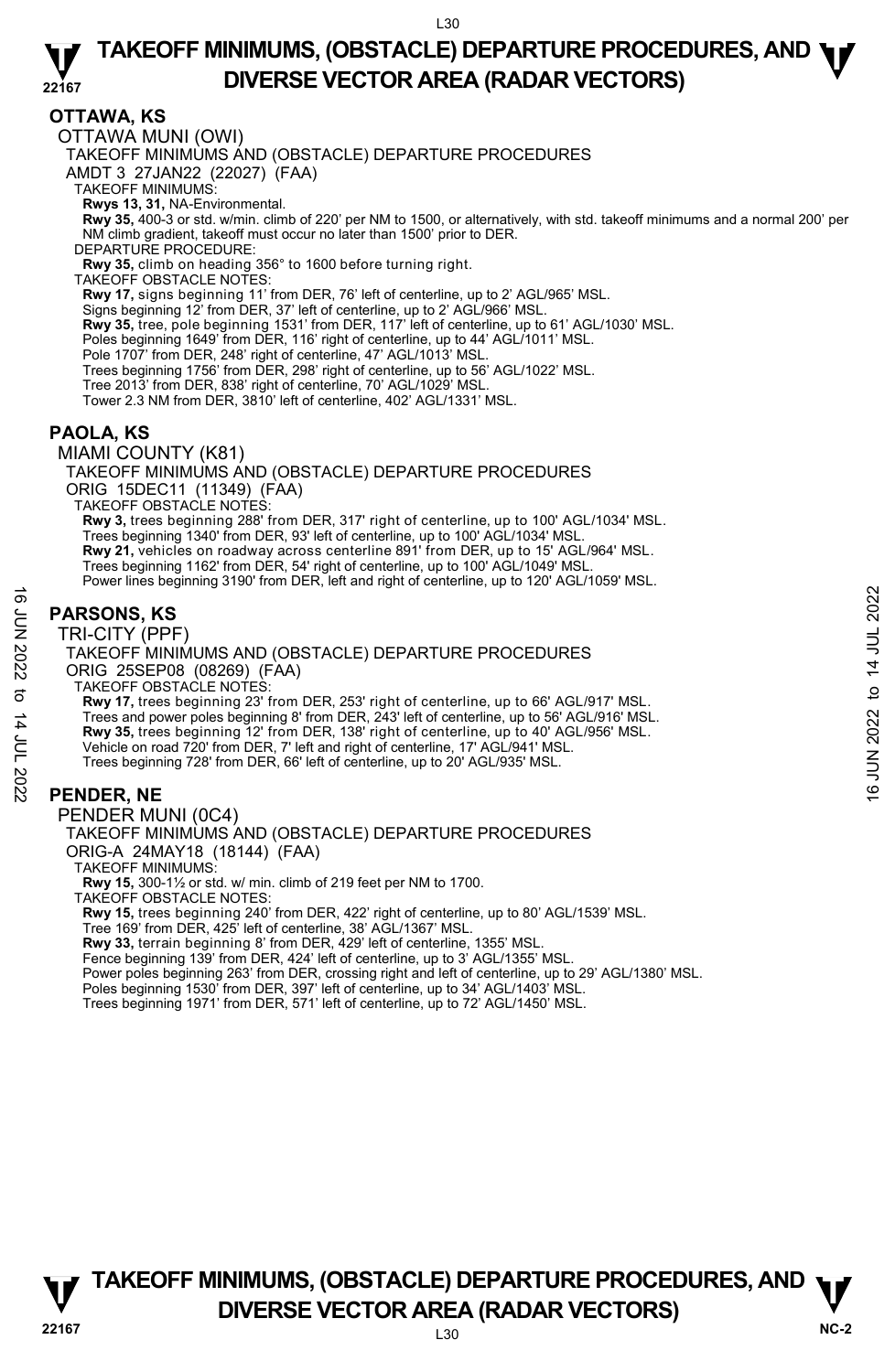#### **PHILLIPSBURG, KS**

PHILLIPSBURG MUNI (PHG) TAKEOFF MINIMUMS AND (OBSTACLE) DEPARTURE PROCEDURES AMDT1 31MAR16 (16091) (FAA) TAKEOFF MINIMUMS: **Rwys 3, 21,** NA-Environmental. TAKEOFF OBSTACLE NOTES: **Rwy 13,** electrical system 4' from DER, 105' right of centerline, 4' AGL/1886' MSL. Electrical system 5' from DER, 105' left of centerline, 3' AGL/1886' MSL. Tower, trees, and road beginning 2' from DER, 305' left of centerline, up to 43' AGL/1927' MSL.<br>Poles beginning 329' from DER, 26' left of centerline, up to 40' AGL/1921' MSL. Trees beginning 1230' from DER, 76' left of centerline, up to 43' AGL/1923' MSL. **Rwy 31,** electrical system 4' from DER, 106' left of centerline, 2' AGL/1907' MSL. Fence 33' from DER, 480 right of centerline, 4' AGL/1911' MSL. Poles beginning 71' from DER, 516' right of centerline, up to 52' AGL/1959' MSL. Trees and road beginning 323' from DER, 184' right of centerline, up to 40' AGL/1934' MSL. Road 439' from DER, 528' left of centerline, up to 15' AGL/1919' MSL. Trees and pole beginning 629' from DER, 468' left of centerline, up to 40' AGL/1944' MSL. Trees beginning 1933' from DER, 936' right of centerline, up to 40' AGL/1965' MSL. Tree 2394' from DER, 1063' left of centerline, up to 40' AGL/1974' MSL. **PITTSBURG, KS**  ATKINSON MUNI (PTS) TAKEOFF MINIMUMS AND (OBSTACLE) DEPARTURE PROCEDURES AMDT 2 01FEB18 (18032) (FAA) TAKEOFF MINIMUMS: **Rwy 4,** 200-1 or std. w/ min. climb of 370' per NM to 1200. TAKEOFF OBSTACLE NOTES: **Rwy 4,** tree 53' from DER, 399' right of centerline, 976' MSL. Trees, beginning 181' from DER, 255' left of centerline, up to 1008' MSL. Tree 196' from DER, 356' right of centerline, 987' MSL. Trees, transmission line and pole, beginning 215' from DER, 74' right of centerline, up to 997' MSL. Tree 559' from DER, 456' left of centerline, 1001' MSL. Elevator 2327' from DER, 218' left of centerline, 96' AGL/1028' MSL. Tank 3418' from DER, 1113' left of centerline, 148' AGL/1079' MSL. Water tower 3429' from DER, 1120' left of centerline, 143' AGL/1076' MSL. **Rwy 17,** lighting 7' from DER, 27' right of centerline, 929' MSL. Lighting 7' from DER, 26' left of centerline, 928' MSL. Terrain 12' from DER, 295' right of centerline, 930' MSL. Building beginning 93' from DER, 387' right of centerline, up to 22' AGL/953' MSL. Pole 802' from DER, 671' right of centerline, 28' AGL/962' MSL. Trees beginning 1086' from DER, 353' left of centerline, up to 990' MSL. Tree 1406' from DER, 665' right of centerline, 992' MSL. Trees beginning 1477' from DER, 35' right of centerline, up to 1000' MSL. **Rwy 35,** fence 59' from DER, 465' left of centerline, 12' AGL/946' MSL. Tree 73' from DER, 471' right of centerline, 962' MSL. Tree 194' from DER, 505' left of centerline, 962' MSL. Trees beginning 372' from DER, 488' right of centerline, up to 980' MSL. Tree 753' from DER, 543' right of centerline, 985' MSL. Trees beginning 759' from DER, 533' right of centerline, up to 990' MSL. Trees beginning 930' from DER, 594' right of centerline, up to 992' MSL. Tree 1012' from DER, 642' left of centerline, 994' MSL. Trees beginning 1365' from DER, 543' right of centerline, up to 997' MSL. Tree 1753' from DER, 629' left of centerline, 1002' MSL. Trees beginning 1839' from DER, 600' left of centerline, up to 1005' MSL. Trees beginning 1948' from DER, 36' right of centerline, up to 1000' MSL. Trees beginning 1990' from DER, 38' left of centerline, up to 1013' MSL. Tree 2388' from DER, 324' right of centerline, 1003' MSL. Trees beginning 2471' from DER, 163' right of centerline, up to 1010' MSL. Tree 2921' from DER, 487' right of centerline, 1022' MSL. Trees beginning 3230' from DER, 54' left of centerline, up to 1020' MSL. Tree 196" from DER, 356" right of centerline, 987" MSL.<br>
Tree 559" from DER, 456" left of centerline, 1001' MSL.<br>
Tree 559" from DER, 456" left of centerline, 1001' MSL.<br>
Elevator 2327" from DER, 218' left of centerline, 9

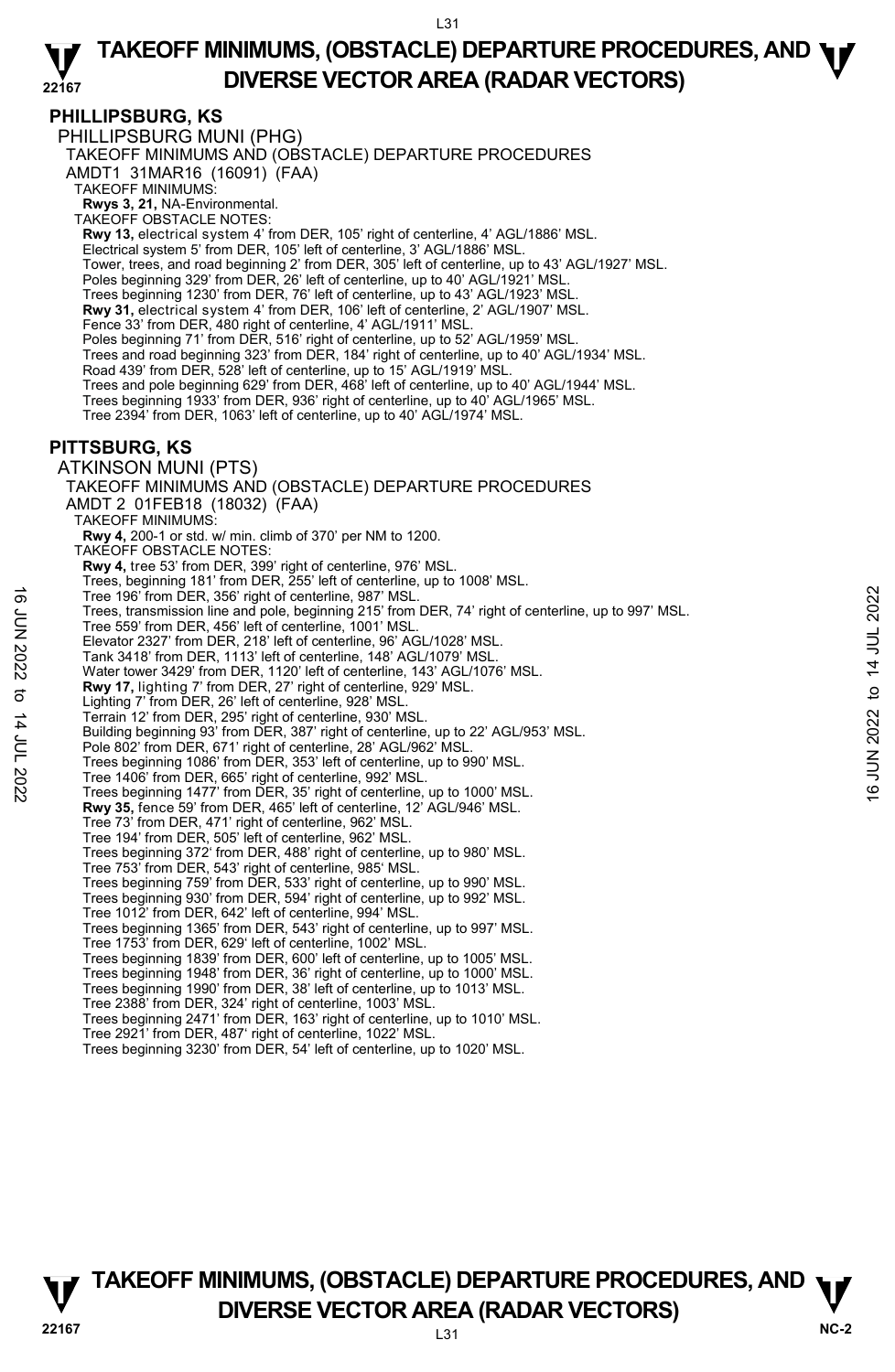### **QUINTER, KS**

GOVE COUNTY (1QK) TAKEOFF MINIMUMS AND (OBSTACLE) DEPARTURE PROCEDURES ORIG 24MAR22 (22083) (FAA) TAKEOFF MINIMUMS: **Rwy 35,** 400-2¼ or std. w/min. climb of 300' per NM to 3000. TAKEOFF OBSTACLE NOTES: Rwy 17, lighting 10' from DER, 40' right of centerline, 1' AGL/2614' MSL. Trees beginning 1311' from DER, 124'right of centerline, up to 80' AGL/2657' MSL. Tree 1347' from DER, 414' left of centerline, 93' AGL/2670' MSL. Tree 1361' from DER, 400' left of centerline, 96' AGL/2673' MSL. Trees beginning 1813' from DER, 242' left of centerline, up to 101' AGL/2680' MSL. **Rwy 35,** building 24' from DER, 473' left of centerline, 21' AGL/2659' MSL.<br>Building, traverse way beginning 141' from DER, 487' left of centerline, up to 31' AGL/2670' MSL. Electrical system 568' from DER, 485' right of centerline, 28' AGL/2668' MSL. Pole 4652' from DER, 1335' left of centerline, 102' AGL/2760' MSL. Tower 1.2 NM from DER, 729' right of centerline, 200' AGL/2862' MSL. Tower 1.8 NM from DER, 1662' right of centerline, 311' AGL/2962' MSL. **RED CLOUD, NE**  RED CLOUD MUNI (7V7) TAKEOFF MINIMUMS AND (OBSTACLE) DEPARTURE PROCEDURES ORIG 26JUL12 (12208) (FAA) TAKEOFF OBSTACLE NOTES:

**Rwy 16,** Trees and poles beginning 10' from DER, 213' left of centerline, up to 86' AGL/1771' MSL. Rising terrain, trees, and vehicles on roads beginning 41' from DER, 39' night of centerline, up to 68' AGL/1763' MSL.<br>**Rwy 34,** Structure, poles, vehicles on roads, and trees beginning 119' from DER, 103' left of centerl AGL/1838' MSL.

Agriculture equipment, pole, vehicles on roads, and trees beginning 498' from DER, 168' right of centerline, up to 69' AGL/1889' MSL.

### **RUSHVILLE, NE**

MODISETT (9V5)

TAKEOFF MINIMUMS AND (OBSTACLE) DEPARTURE PROCEDURES ORIG 27AUG09 (09239) (FAA) TAKEOFF OBSTACLE NOTES: **Rwy 14,** trees 21' from DER, 210' right of centerline, up to 47' AGL/3792' MSL. Multiple trees beginning 251' from DER, 302' left of centerline, up to 50' AGL/3805' MSL. Multiple power poles beginning 427' from DER, 31' left of centerline, up to 47' AGL/3834' MSL. Multiple power poles beginning 1179' from DER, 235' right of centerline, up to 67' AGL/3816' MSL. Multiple buildings beginning 415' from DER, 409' left of centerline, up to 25' AGL/3778' MSL. Fence, 203' from DER, 318' left of centerline, 4' AGL/3757' MSL. **Rwy 32,** terrain 964' from DER, 355' left of centerline, 0' AGL/3778' MSL. Fence, 51' from DER, 282' left of centerline, 4' AGL/3751' MSL. **RUSSELL, KS**  RUSSELL MUNI (RSL) TAKEOFF MINIMUMS AND (OBSTACLE) DEPARTURE PROCEDURES **EXECT AND EXECT (9V5)**<br> **EXECT (9V5)**<br>
TAKEOFF MINIMUMS AND (OBSTACLE) DEPARTURE PROCEDURES<br>
ORIG 27AUG09 (09239) (FAA)<br>
TAKEOFF MINIMUMS AND (OBSTACLE) DEPARTURE PROCEDURES<br>
ORIG 27AUG09 (09239) (FAA)<br>
TAKEOFF OBSTACLE

AMDT 1 25OCT07 (07298) (FAA) DEPARTURE PROCEDURE: **Rwy 17**, climb via heading 167° to 3400 before turning east. TAKEOFF OBSTACLE NOTES: **Rwy 17,** post 167' from DER, 324' left of centerline, 6' AGL/1868' MSL. **Rwy 35,** multiple poles beginning 417' from DER, 142' right of centerline, up to 30' AGL/1890' MSL.

#### **ST. FRANCIS, KS**

CHEYENNE COUNTY MUNI (SYF)

TAKEOFF MINIMUMS AND (OBSTACLE) DEPARTURE PROCEDURES

ORIG-A 28FEB19 (19059) (FAA)

TAKEOFF MINIMUMS:

**Rwys 18, 36**, NA - Environmental

TAKEOFF OBSTACLE NOTES:

**Rwy 14,** rising terrain 61' from DER, 366' right of centerline, 3437' MSL.

Poles beginning 2862' from DER, on centerline, up to 39' AGL/3511' MSL. **Rwy 32,** building 10' from DER, 426' right of centerline, 24' AGL/3418' MSL.

Poles and trees beginning 334' from DER, 93' right of centerline, up to 35' AGL/3422' MSL.

Trees beginning 568' from DER, 75' left of centerline, up to 39' AGL/3414' MSL.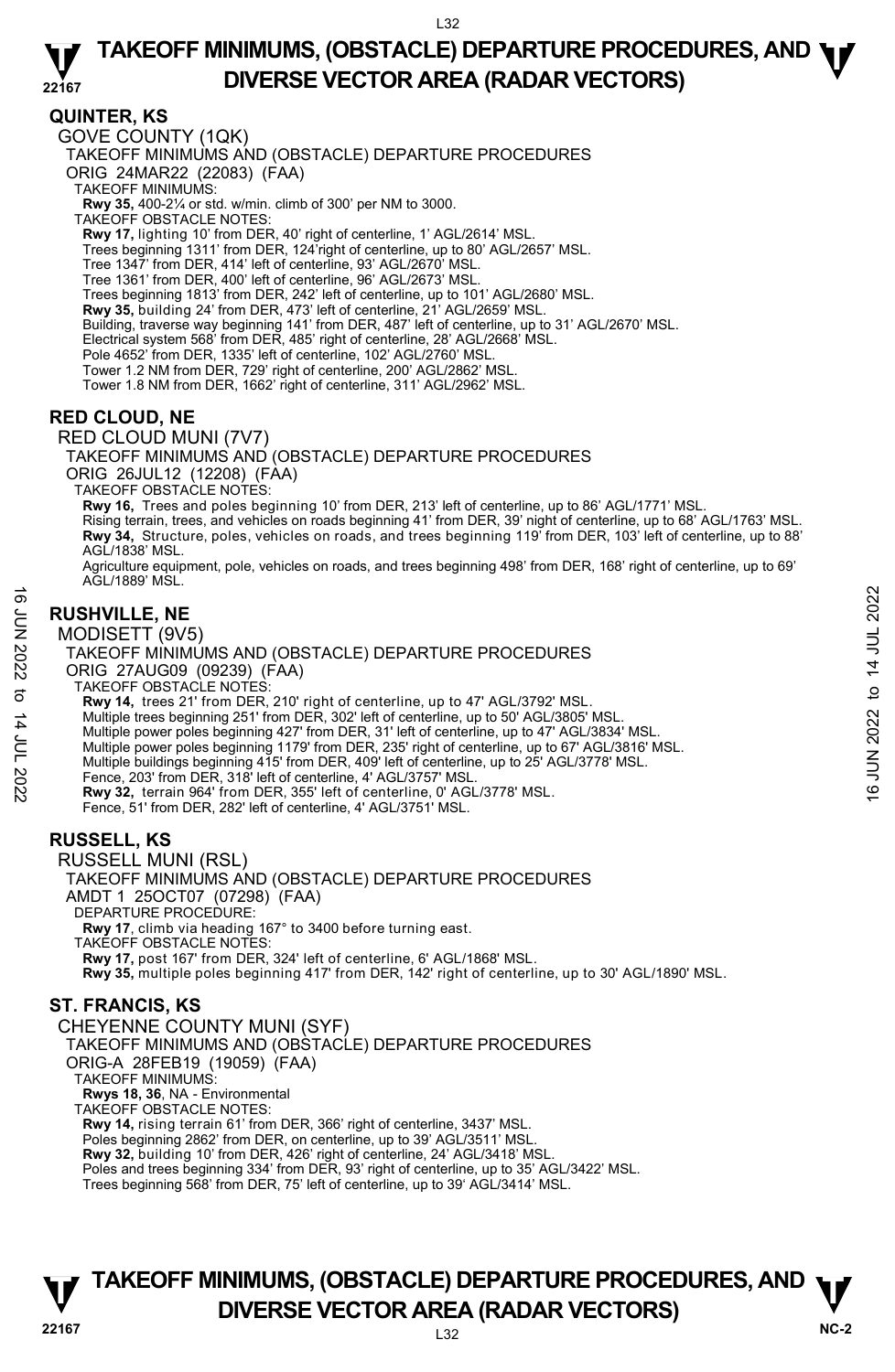L33

#### **22167 TAKEOFF MINIMUMS, (OBSTACLE) DEPARTURE PROCEDURES, AND <b>W**<br>DIVERSE VECTOR AREA (RADAR VECTORS) **DIVERSE VECTOR AREA (RADAR VECTORS)**

### **SALINA, KS**

SALINA RGNL (SLN)

TAKEOFF MINIMUMS AND (OBSTACLE) DEPARTURE PROCEDURES ORIG 20NOV08 (08325) (FAA)

TAKEOFF OBSTACLE NOTES:

**Rwy 4,** light on hangar 1560' from DER, 196' right of centerline, 52' AGL/1302' MSL.

**Rwy 12,** rod on obstruction light GS 1608' from DER, 617' left of centerline, 44' AGL/1315' MSL.

Trees beginning 4018' from DER, 421' left of centerline, up to 100' AGL/1379' MSL.

Trees beginning 5330' from DER, 1917' right of centerline, up to 100' AGL/1419' MSL.

**Rwy 17,** road with vehicles 1458' from DER, from left to right of centerline, up to 15' AGL/1314' MSL. Pole 1505' from DER, 782' right of centerline, 12' AGL/1312' MSL.

**Rwy 18,** rising terrain beginning 537' from DER, 338' right of centerline, up to 1309' MSL.

Road with vehicles beginning 891' from DER, 586' left of centerline, up to 15' AGL/1314' MSL. Road with vehicles beginning 1095' from DER, 762' right of centerline, up to 15' AGL/1324' MSL.

Trees beginning 2065' from DER, from left to right of centerline, up to 100' AGL/1409' MSL.

**Rwy 22,** trees beginning 4195' from DER, 65' right of centerline, up to 100' AGL/1399' MSL. **Rwy 30,** trees beginning 1227' from DER, 785' left of centerline, up to 100' AGL/1349' MSL.

Trees beginning 2400' from DER, from left to right of centerline, up to 100' AGL/1359' MSL.

**Rwy 36,** trees beginning 367' from DER, 305' left of centerline, up to 100' AGL/1349' MSL.

Trees beginning 1663' from DER, from left to right of centerline, up to 100' AGL/1349' MSL.

### **SCOTT CITY, KS**

SCOTT CITY MUNI (TQK)

TAKEOFF MINIMUMS AND (OBSTACLE) DEPARTURE PROCEDURES AMDT 1 25FEB21 (21056) (FAA) TAKEOFF MINIMUMS: **Rwys 8, 26,** NA - Environmental. DEPARTURE PROCEDURE: **Rwy 35,** climb on heading 351° to 3500 before turning left.

TAKEOFF OBSTACLE NOTES:

**Rwy 17,** vehicles on road abeam DER, 348' left of centerline, up to 15' AGL/2964' MSL.

- Vehicles on road abeam DER, 359' right of centerline, up to 15' AGL/2964' MSL.
- Vehicles on road beginning 450' from DER, crossing extended runway centerline, up to 15' AGL/2964' MSL. **EVALUATE:**<br>
Let the teles on road abeam DER, 348' left of centerline, up to 15' AGL/2964' MSL.<br>
Vehicles on road abeam DER, 359' right of centerline, up to 15' AGL/2964' MSL.<br>
The 294' from DER 534' left of centerline,

**Rwy 35,** electrical system 7' from DER, 27' right of centerline, 1' AGL/2960' MSL.

- Tree 294' from DER, 534' left of centerline, 26' AGL/2977' MSL.
- Tree 469' from DER, 570' left of centerline, 35' AGL/2986' MSL.
- Vehicles on road 576' from DER, crossing extended runway centerline, up to 15' AGL/2975' MSL.

### **SCOTTSBLUFF, NE**

WESTERN NEBRASKA RGNL/WILLIAM B HEILIG FLD (BFF)

TAKEOFF MINIMUMS AND (OBSTACLE) DEPARTURE PROCEDURES

AMDT 4 24JUN93 (21112) (FAA)

DEPARTURE PROCEDURE:

**Rwy 23**, climbing right turn to 5500 via heading 300° before proceeding on course. **Rwy 30**, climb runway heading to 5500 before proceeding on course.

### **SCRIBNER, NE**

SCRIBNER STATE (SCB) TAKEOFF MINIMUMS AND (OBSTACLE) DEPARTURE PROCEDURES ORIG 13JAN11 (11013) (FAA) TAKEOFF OBSTACLE NOTES: **Rwy 12,** trees beginning 644' from DER, 225' left of centerline up to 100' AGL/1440' MSL. **Rwy 17,** aircraft on taxiway 958' from DER, 188' left of centerline 29' AGL/1353' MSL. Trees beginning 1391' from DER, 171' right of centerline up to 100' AGL/1420' MSL.<br>**Rwy 30,** trees beginning 1492' from DER, 461' left of centerline up to 100' AGL/1420' MSL.

**Rwy 35,** trees beginning 1362' from DER, 273' right of centerline up to 100' AGL/1414' MSL.

### **SEWARD, NE**

SEWARD MUNI (SWT)

TAKEOFF MINIMUMS AND (OBSTACLE) DEPARTURE PROCEDURES ORIG-B 25APR19 (19115) (FAA)

TAKEOFF MINIMUMS:

**Rwys 4, 22,** NA - Environmental.

DEPARTURE PROCEDURE:

**Rwy 16,** climb heading 168° to 3500 before turning right. **Rwy 34,** climb heading 348° to 3000 before turning left.

TAKEOFF OBSTACLE NOTES:

**Rwy 16,** sign 10' from DER, 482' right of centerline, 10' AGL/1513' MSL. Fence, sign beginning 22' from DER, 342' right of centerline, up to 11' AGL/1514' MSL. **Rwy 34,** fence beginning 58' from DER, 449' left of centerline, up to 4' AGL/1506' MSL. Trees beginning 474' from DER, 395' left of centerline, up to 33' AGL/1526' MSL. Pole 1281' from DER, 676' left of centerline, 29' AGL/1530' MSL.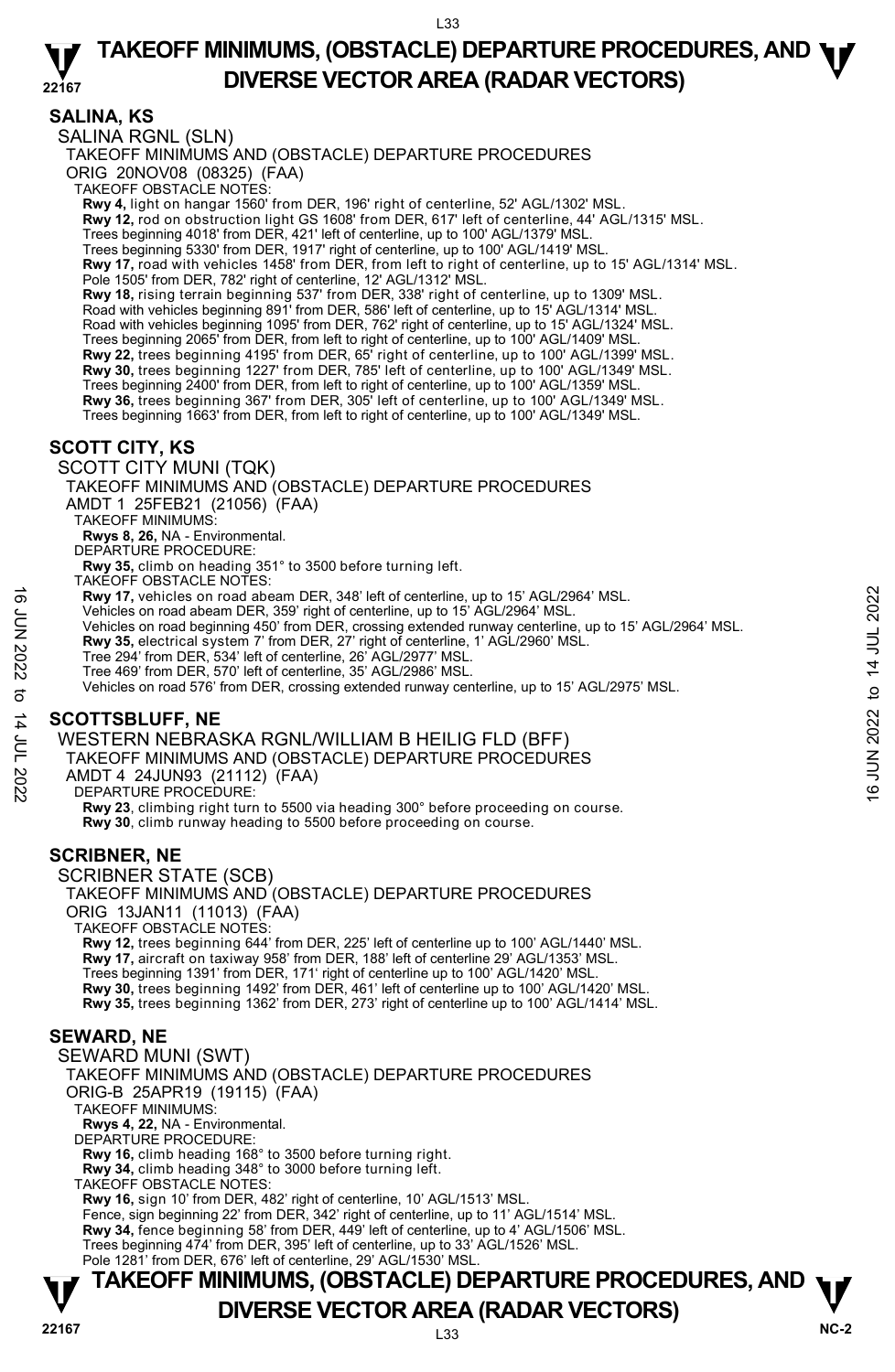### **SIDNEY, NE**

SIDNEY MUNI/LLOYD W CARR FLD (SNY) TAKEOFF MINIMUMS AND (OBSTACLE) DEPARTURE PROCEDURES AMDT 1 31JUL08 (21280) (FAA) TAKEOFF MINIMUMS: **Rwys 3, 21,** NA-Environmental.

### **STOCKTON, KS**

ROOKS COUNTY (RCP) TAKEOFF MINIMUMS AND (OBSTACLE) DEPARTURE PROCEDURES ORIG 12DEC13 (13346) (FAA) TAKEOFF MINIMUMS: **Rwys 14, 32,** NA-Environmental.

#### **SUPERIOR, NE**

SUPERIOR MUNI (12K) TAKEOFF MINIMUMS AND (OBSTACLE) DEPARTURE PROCEDURES AMDT 1 31MAY12 (12152) (FAA) TAKEOFF MINIMUMS: **Rwys 18, 36,** NA-Environmental. TAKEOFF OBSTACLE NOTES: **Rwy 14,** trees 1037' from DER, left and right of centerline, up to 55' AGL/1674' MSL. **Rwy 32,** rising terrain beginning 100' from DER, 492' left of centerline, up to 1713' MSL.

#### **SYRACUSE, KS**

#### SYRACUSE-HAMILTON COUNTY MUNI (3K3)

#### TAKEOFF MINIMUMS AND (OBSTACLE) DEPARTURE PROCEDURES

AMDT 1 27JAN22 (22027) (FAA)

TAKEOFF MINIMUMS:

**Rwy 13,** 300-1¾ or std. w/min. climb of 265' per NM to 3700, or alternatively, with std. takeoff minimums and a normal 200' per NM climb gradient, takeoff must occur no later than 1200' prior to DER. AMDT 1 27JAN22 (22027) (FAA)<br>
TAKEOFF MINIMUMS:<br>
TAWY 13, 300-1<sup>3</sup>/ or std. w/min. climb of 265' per NM to 3700, or alternatively, with std. takeoff minimums and a normal 200'<br>
per NM climb gradient, takeoff must occur

DEPARTURE PROCEDURE:

**Rwy 31,** climb on heading 293° to 4000 before turning right.

TAKEOFF OBSTACLE NOTES:

**Rwy 13,** trees, houses beginning 210' from DER, 191' right of centerline, up to 40' AGL/3343' MSL. Vehicles on road beginning 256' from DER, left and right of centerline, up to 15' AGL/3315' MSL. Tower 1.4 NM from DER, 668' left of centerline, 303' AGL/3533' MSL.

**Rwy 18,** grain bin elevator 465' from DER, 506' right of centerline, 21' AGL/3331' MSL.

Water tank tower 1898' from DER, 393' left of centerline, 99' AGL/3399' MSL.

**Rwy 31,** bldg 130' from DER, 310' left of centerline, 40' AGL/3352' MSL.

Vehicles on road beginning 282' from DER, left and right of centerline, up to 15' AGL/3327' MSL. **Rwy 36,** vertical structure, transmission line beginning 1596' from DER, 127' left of centerline, up to 52' AGL/3367' MSL.

### **TECUMSEH, NE**

TECUMSEH MUNI (0G3) TAKEOFF MINIMUMS AND (OBSTACLE) DEPARTURE PROCEDURES ORIG 27JUN13 (13178) (FAA) TAKEOFF OBSTACLE NOTES: **Rwy 15,** trees beginning 372' from DER, 535' left of centerline, up to 50' AGL/1322' MSL.<br>**Rwy 33,** trees beginning 386' from DER, 149' right of centerline, up to 50' AGL/1336' MSL. Trees beginning 390' from DER, 406' left of centerline, up to 50' AGL/1345' MSL. Vehicle on road beginning 373' from DER, 476' right of centerline, up to 15' AGL/1326' MSL. **TEKAMAH, NE** 

TEKAMAH MUNI (TQE) TAKEOFF MINIMUMS AND (OBSTACLE) DEPARTURE PROCEDURES AMDT 3 30MAR17 (17089) (FAA) DEPARTURE PROCEDURE: **Rwy 33,** climb heading 331° to 1500 before turning left. TAKEOFF OBSTACLE NOTES: **Rwy33,** building peak 98' from DER, 421' right of centerline, 1044' MSL.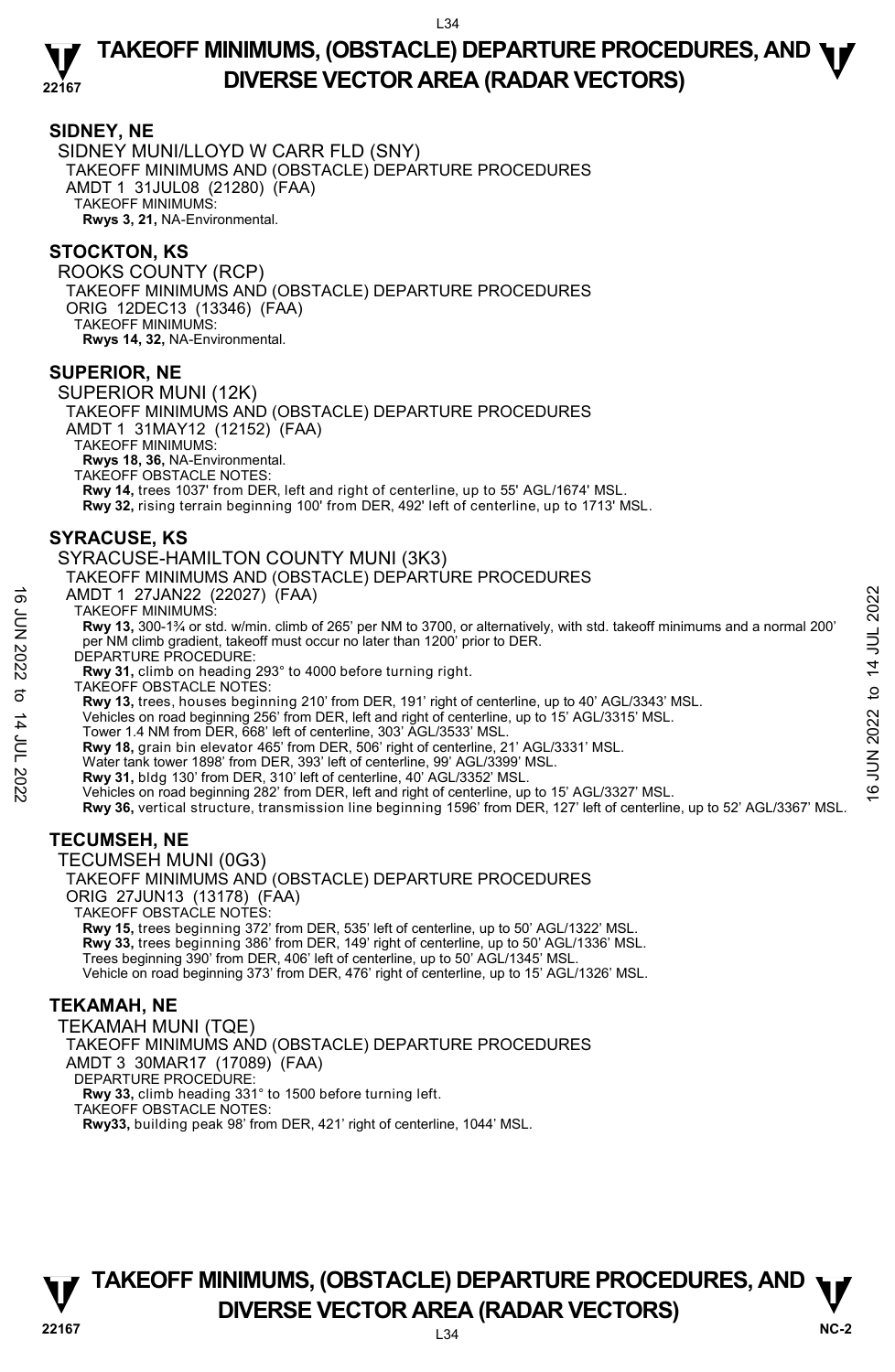### **THEDFORD, NE**

THOMAS COUNTY (TIF) TAKEOFF MINIMUMS AND (OBSTACLE) DEPARTURE PROCEDURES AMDT 1 25SEP08 (08269) (FAA) TAKEOFF OBSTACLE NOTES: **Rwy 11,** trees and rising terrain beginning 36' from DER, 458' right of centerline, up to 75' AGL/3054' MSL.<br>Vehicles on road beginning 749' from DER, 351' left of centerline, up to 17' AGL/2936' MSL. **Rwy 29,** trees and rising terrain beginning 15' from DER, 223' left of centerline, up to 75' AGL/3034' MSL. **TOPEKA, KS**  PHILIP BILLARD MUNI (TOP) TAKEOFF MINIMUMS AND (OBSTACLE) DEPARTURE PROCEDURES AMDT 1A 01FEB18 (18032) (FAA) DEPARTURE PROCEDURE: **Rwy 31,** climb on heading 309° to 1800 before turning left. TAKEOFF OBSTACLE NOTES: **Rwy 13,** pole 54' from DER, 459' left of centerline, 3' AGL/879' MSL. Vehicle on road 80' from DER, 499' left of centerline, 889' MSL. Tree, vehicle on road beginning 96' from DER, 373' left of centerline, up to 38' AGL/919' MSL. Trees beginning 1519' from DER, 668' right of centerline, up to 64' AGL/931' MSL. **Rwy 18,** tree 13' from DER, 490' right of centerline, 43' AGL/919' MSL. Trees, pole beginning 695' from DER, 583' right of centerline, up to 73' AGL/950' MSL. Pole 1017' from DER, 614' left of centerline, 46' AGL/920' MSL. Pole, tree beginning 1018' from DER, 331' left of centerline, up to 47' AGL/922' MSL. Tree 1108' from DER, 756' right of centerline, 961' MSL. Trees, pole beginning 1130' from DER, 352' right of centerline, up to 85' AGL/963' MSL. Trees beginning 1751' from DER, 43' left of centerline, up to 83' AGL/958' MSL. Tree 3800' from DER, 222' right of centerline, 83' AGL/988' MSL. Tree 3884' from DER, 198' right of centerline, 993' MSL. Trees beginning 4098' from DER, 444' left of centerline, up to 999' MSL. Tree 4690' from DER, 504' left of centerline, 68' AGL/1000' MSL. Trees beginning 4723' from DER, 265' left of centerline, up to 89' AGL/1020' MSL. **Rwy 31**, tree 1019' from DER, 703' left of centerline, 943' MSL. Trees beginning 1029' from DER, 669' left of centerline, up to 68' AGL/948' MSL. Trees beginning 2493' from DER, 931' left of centerline, up to 104' AGL/984' MSL. **Rwy 36,** tree 3027' from DER, 628' left of centerline, 966' MSL. Trees beginning 3068' from DER, 265' left of centerline, up to 975' MSL. Trees beginning 3451' from DER, 1217' right of centerline, up to 114' AGL/974' MSL. Rising terrain with trees beginning 1.1 NM from DER, on centerline, up to 100' AGL/1129' MSL. TOPEKA RGNL (FOE) TAKEOFF MINIMUMS AND (OBSTACLE) DEPARTURE PROCEDURES ORIG-A 18AUG16 (16231) (FAA) TAKEOFF OBSTACLE NOTES: **Rwy 3,** trees beginning 1424' from DER, 217' left of centerline, up to 59' AGL/1099' MSL.<br>Tree 1523' from DER, 370' right of centerline, 49' AGL/1088' MSL. **Rwy 31,** rising terrain 38' from DER, 441' right of centerline, 1064' MSL. **TRIBUNE, KS**  TRIBUNE MUNI (5K2) TAKEOFF MINIMUMS AND (OBSTACLE) DEPARTURE PROCEDURES ORIG 20AUG15 (15232) (FAA) TAKEOFF MINIMUMS: **Rwy 35,** 400-1½ or std. w/min. climb of 475' per NM to 4200. TAKEOFF OBSTACLE NOTES: **Rwy 17,** vehicle 456' from DER, 622' right of centerline, up to 17' AGL/3646' MSL. Power lines 2826' from DER, left and right of centerline, up to 80' AGL/3689' MSL. **Rwy 35,** light support structure 10' from DER, 20' right of centerline, 6' AGL/3606' MSL.<br>Terrain 37' from DER, 477' left of centerline, 3606' MSL. Vehicles and poles beginning 524' from DER, left and right of centerline, up to 26' AGL/3644' MSL. Pole 1069' from DER, 579' left of centerline, 38' AGL/3638' MSL. Tower 3233' from DER, 757' right of centerline, 120' AGL/3716' MSL. Water tower 4329' from DER, 1263' left of centerline, 123' AGL/3738' MSL. Towers beginning 1.1 NM from DER, 465' right of centerline, up to 400' AGL/3991' MSL. Tree 4690' from DER, 504' left of centerline, 68' AGL/1000' MSL.<br>
Trees beginning 4723' from DER, 265' left of centerline, 943' MSL.<br>
Trees beginning 1029' from DER, 603' left of centerline, 943' MSL.<br>
Trees beginning 249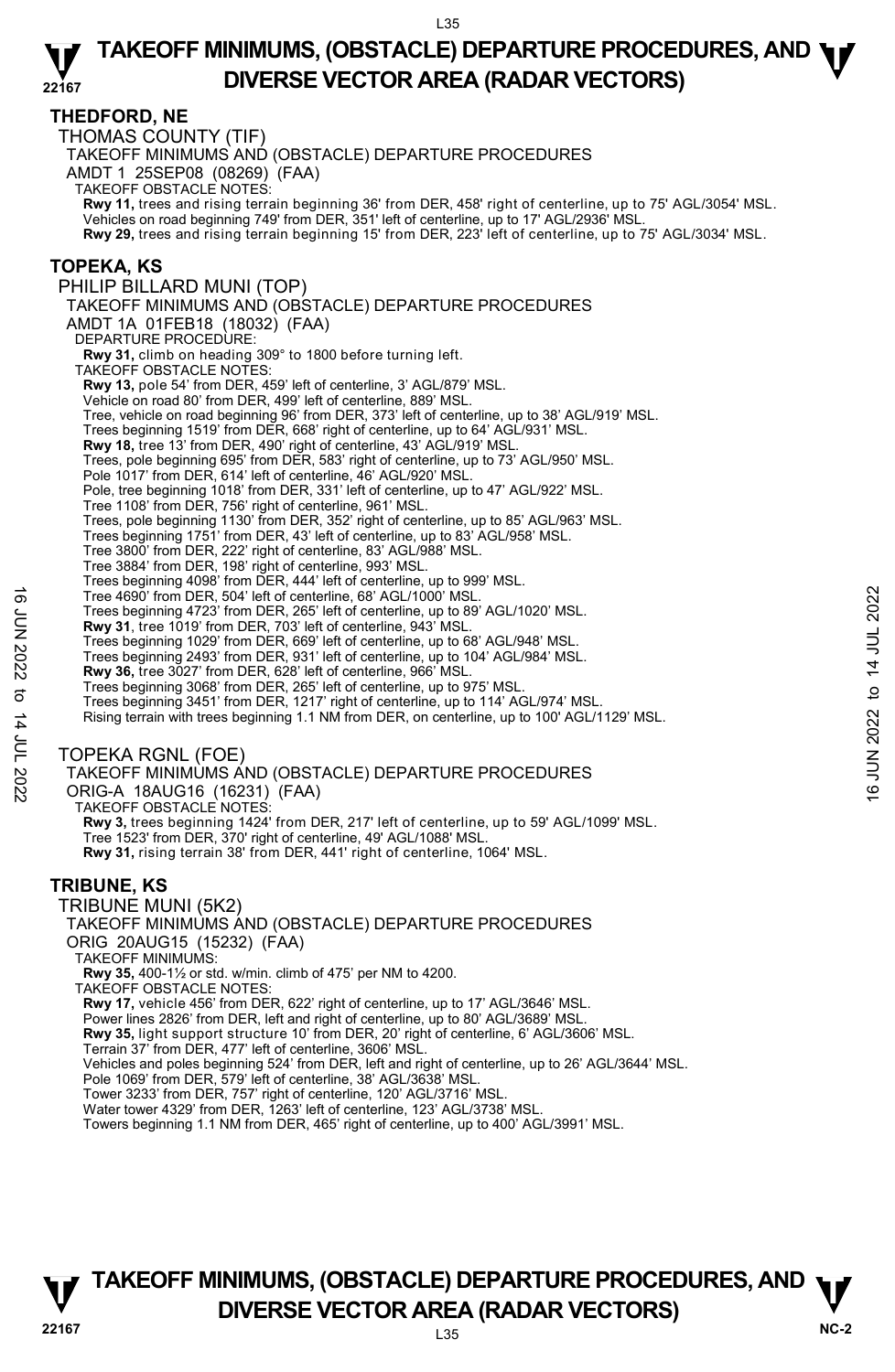|                        | 44 I O I                                                                                                                                                                                                                                                                                                                                                                                                                                                                                                                                                                                                                                                                                                                                                                                                                                                                                                                                                                                                                                                                                                                                                                                                                                                                                                                                                                                                                                                                                                                                                                                                                                                                                                                                                                                                                                                                                                |                                            |
|------------------------|---------------------------------------------------------------------------------------------------------------------------------------------------------------------------------------------------------------------------------------------------------------------------------------------------------------------------------------------------------------------------------------------------------------------------------------------------------------------------------------------------------------------------------------------------------------------------------------------------------------------------------------------------------------------------------------------------------------------------------------------------------------------------------------------------------------------------------------------------------------------------------------------------------------------------------------------------------------------------------------------------------------------------------------------------------------------------------------------------------------------------------------------------------------------------------------------------------------------------------------------------------------------------------------------------------------------------------------------------------------------------------------------------------------------------------------------------------------------------------------------------------------------------------------------------------------------------------------------------------------------------------------------------------------------------------------------------------------------------------------------------------------------------------------------------------------------------------------------------------------------------------------------------------|--------------------------------------------|
|                        | <b>ULYSSES, KS</b><br>ULYSSES (ULS)<br>TAKEOFF MINIMUMS AND (OBSTACLE) DEPARTURE PROCEDURES<br>AMDT 2B 27JUN13 (13178) (FAA)<br><b>TAKEOFF MINIMUMS:</b><br><b>Rwy 12,</b> 500-3 or std. with a min. climb of 292' per NM to 3700.<br><b>Rwy 17, 300-1%</b> or std. w/ min. climb of 281' per NM to 3500.<br>DEPARTURE PROCEDURE:<br>Rwy 17, climb to 3700 before turning on course.<br><b>TAKEOFF OBSTACLE NOTES:</b><br>Rwy 12, antenna tower 4193' from DER, 1375' right of centerline, 164' AGL/3218' MSL.<br>Rwy 17, tower 1.38 NM from DER, 124' right of centerline, 249' AGL/3305' MSL.                                                                                                                                                                                                                                                                                                                                                                                                                                                                                                                                                                                                                                                                                                                                                                                                                                                                                                                                                                                                                                                                                                                                                                                                                                                                                                         |                                            |
| <b>6 JUN 2022</b><br>ರ | VALENTINE, NE<br>MILLER FLD (VTN)<br>TAKEOFF MINIMUMS AND (OBSTACLE) DEPARTURE PROCEDURES<br>AMDT 3 28FEB19 (21280) (FAA)<br>DEPARTURE PROCEDURE:<br><b>Rwy 3,</b> climb heading 028° to 4000 before proceeding on course.<br><b>Rwy 21,</b> climb heading 208° to 3300 before turning right.<br>Rwy 32, climb heading 317° to 4000 before proceeding on course.<br>TAKEOFF OBSTACLE NOTES:<br>Rwy 3, building 156' from DER, 421' left of centerline, 11' AGL/2595' MSL.<br>Rwy 14, terrain beginning 10' from DER, 353' right of centerline, up to 3' AGL/2586' MSL.<br>Electrical system 17' from DER, 488' left of centerline, 6' AGL/2585' MSL.<br>Electrical system, terrain beginning 41' from DER, 125' right of centerline, up to 5' AGL/2587' MSL.<br>Electrical system 42' from DER, 123' left of centerline, 6' AGL/2587' MSL.<br>Terrain beginning 150' from DER, 449' right of centerline, up to 5' AGL/2588' MSL.<br>Fence 184' from DER, 494' right of centerline, 7' AGL/2592' MSL.<br>Fence beginning 394' from DER, 341' right of centerline, up to 10' AGL/2593' MSL.<br>Rwy 32, trees beginning 16' from DER, 211' right of centerline, up to 17' AGL/2604' MSL.<br>Tree 400' from DER, 192' left of centerline, 15' AGL/2603' MSL.<br>Tower 411' from DER, 387' left of centerline, 15' AGL/2605' MSL.<br>Trees beginning 416' from DER, 185' left of centerline, up to 22' AGL/2610' MSL.<br>Tree, building, pole beginning 444' from DER, 219' left of centerline, up to 31' AGL/2620' MSL.<br>Pole, building, tree beginning 646' from DER, 331' left of centerline, up to 34' AGL/2623' MSL.<br>Tree 1472' from DER, 91' right of centerline, 47' AGL/2632' MSL.<br>Tree 1813' from DER, 630' right of centerline, 50' AGL/2636' MSL.<br>Tree 1992' from DER, 42' left of centerline, 56' AGL/2642' MSL.<br>Tree 2164' from DER, 451' right of centerline, 70' AGL/2656' MSL. | 2022<br>14 JUL<br>$\mathbf{a}$<br>JUN 2022 |
| 14 JUL 2022            | <b>WAHOO, NE</b><br>WAHOO MUNI (AHQ)<br>TAKEOFF MINIMUMS AND (OBSTACLE) DEPARTURE PROCEDURES<br>ORIG 31JUL08 (08213) (FAA)<br><b>TAKEOFF MINIMUMS:</b><br>Rwys 13, 31, NA-Environmental.<br><b>TAKEOFF OBSTACLE NOTES:</b><br>Rwy 2, terrain beginning 1' from DER, 360' left of centerline, up to 1229' MSL.<br>Terrain beginning 1' from DER, 360' right of centerline, up to 1224' MSL.<br>Pole 725' from DER, 539' left of centerline, 29' AGL/1258' MSL.<br>Vehicles on road beginning 740' from DER, from left to right of centerline, up to 15' AGL/1244' MSL.<br>Rwy 20, fence, buildings, trees, power poles, and street lights beginning 244' from DER, 401' right of centerline, up<br>to 52' AGL/1277' MSL.<br>Vehicles on road, power poles, and wires beginning 500' from DER, 477' left of centerline, up to 29' AGL/1246' MSL.<br>$D$ $C$ 24! $A$ $A$<br>. 741 A                                                                                                                                                                                                                                                                                                                                                                                                                                                                                                                                                                                                                                                                                                                                                                                                                                                                                                                                                                                                                        | $\overline{6}$                             |

Trees beginning 2510' from DER, 631' left of centerline, up to 74' AGL/1291' MSL. Elevator 3446' from DER, 474' left of centerline, 114' AGL/1329' MSL.

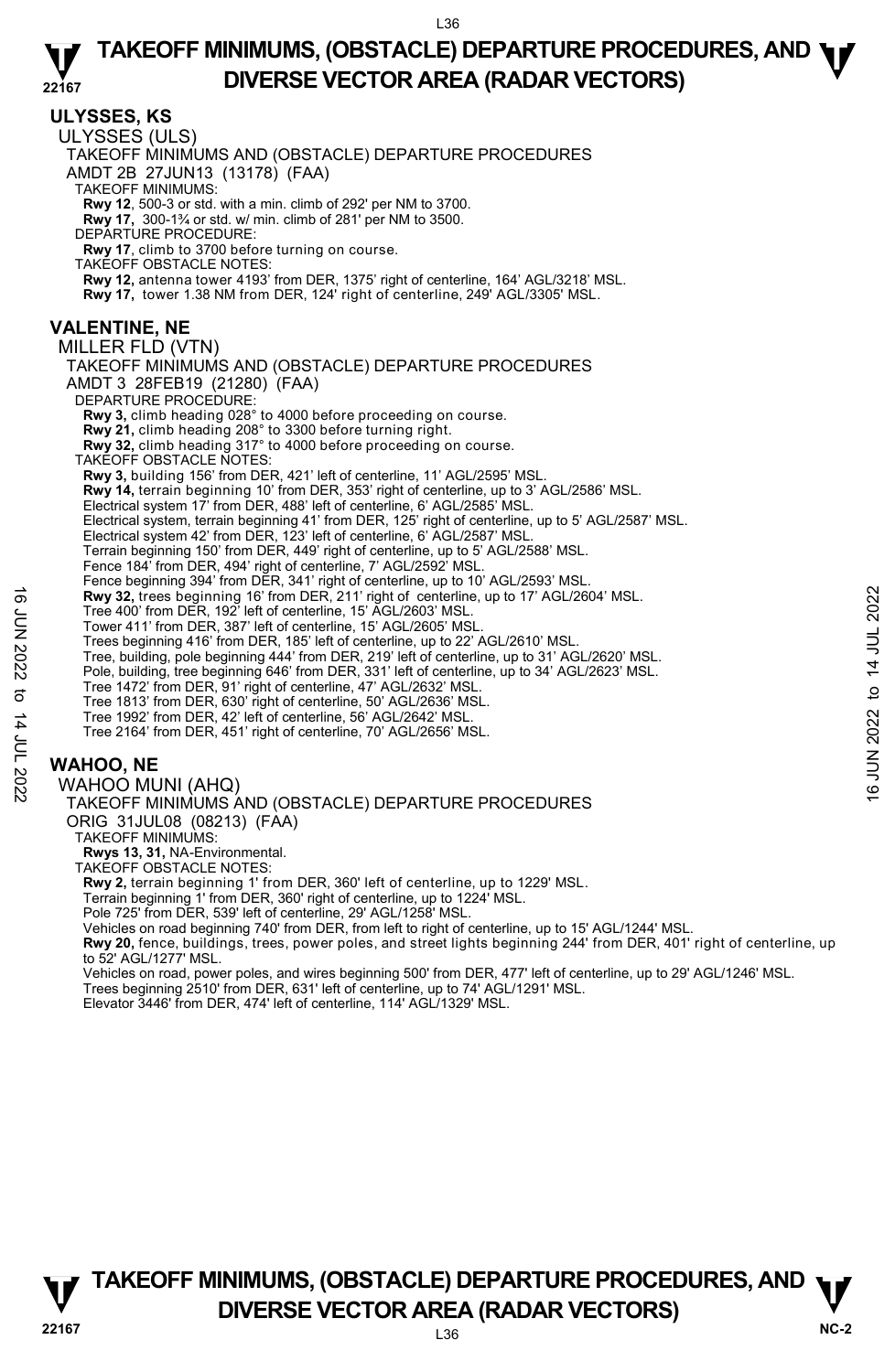L37

#### **22167 TAKEOFF MINIMUMS, (OBSTACLE) DEPARTURE PROCEDURES, AND <b>W**<br>DIVERSE VECTOR AREA (RADAR VECTORS) **DIVERSE VECTOR AREA (RADAR VECTORS)**

### **WAKEENEY, KS**

TREGO WAKEENEY (0H1) TAKEOFF MINIMUMS AND (OBSTACLE) DEPARTURE PROCEDURES ORIG 10DEC15 (15344) (FAA) TAKEOFF MINIMUMS**: Rwy 35,** 300-1½ or std. w/min. climb of 262' per NM to 2800. TAKEOFF OBSTACLE NOTES: **Rwy 17,** poles beginning 15' from DER, 302' right of centerline, up to 29' AGL/2451' MSL. Poles beginning 20' from DER, 299' left of centerline, up to 39' AGL/2450' MSL. Vehicle on road 52' from DER, 202' left of centerline, 15' AGL/2436' MSL.<br>Vehicles on road beginning 48' from DER, 2' right of centerline, up to 15' AGL/2441' MSL. Trees beginning 214' from DER, 54' right of centerline, up to 40' AGL/2460' MSL. **Rwy 35,** signs beginning 482' from DER, 332' right of centerline, up to 80' AGL/2522' MSL.<br>Poles beginning 1113' from DER, 15' left of centerline, up to 31' AGL/2480' MSL. Poles beginning 15' from DER, 159' right of centerline, up to 37' AGL/2481' MSL. Building 199' from DER, 349' right of centerline, 19' AGL/2459' MSL. Building 270' from DER, 559' right of centerline, 23' AGL/2469' MSL. Building 426' from DER, 430' right of centerline, 22' AGL/2464' MSL. Building 1621' from DER, 599' right of centerline, 59' AGL/2502' MSL. Tower 6817' from DER, 1667' left of centerline, 200' AGL/2658' MSL. Trees beginning 1' from DER, 135' left of centerline, up to 40' AGL/2444' MSL. Trees beginning 1465' from DER, 109' right of centerline, up to 40' AGL/2478' MSL. **WASHINGTON, KS**  WASHINGTON COUNTY VETERAN'S MEML (K38) TAKEOFF MINIMUMS AND (OBSTACLE) DEPARTURE PROCEDURES AMDT 1 30JAN20 (21112) (FAA) TAKEOFF MINIMUMS: **Rwy 17**, 300-1⅓ or std. w/min. climb of 469' per NM to 1900.<br>TAKEOFF OBSTACLE NOTES: **Rwy 17,** vegetation 64' from DER, 486' right of centerline, 6' AGL/1431' MSL. Pole, vehicle on road, trees beginning 80' from DER, 302' right of centerline, up to 40' AGL/1464' MSL.<br>Trees, poles beginning 523' from DER, 276' right of centerline, up to 1467' MSL. Pole 1547' from DER, 473' left of centerline, 49' AGL/1469' MSL. Pole 1634' from DER, 263' left of centerline, 49' AGL/1473' MSL. Transmission line, catenary beginning 1638' from DER, 4' left of centerline, up to 59' AGL/1482' MSL.<br>Transmission line 1811' from DER, 167' right of centerline, 54' AGL/1475' MSL.<br>Transmission lines beginning 1932' from D Transmission lines beginning 2072' from DER, 798' right of centerline, up to 75' AGL/1499' MSL.<br>Grain elevator 5630' from DER, 1360' right of centerline, 255' AGL/1691' MSL. **Rwy 35,** vegetation 8' from DER, 190' right of centerline, 1442' MSL. Vegetation 45' from DER, 191' left of centerline, 1440' MSL. Pole, vehicle on road beginning 118' from DER, 6' left of centerline, up to 33' AGL/1468' MSL.<br>Vehicle on road beginning 302' from DER, 143' right of centerline, up to 1451' MSL. Pole 342' from DER, 493' left of centerline, 34' AGL/1470' MSL. Poles beginning 588' from DER, 492' left of centerline, up to 34' AGL/1471' MSL. **WAYNE, NE**  WAYNE MUNI/STAN MORRIS FIELD (LCG) TAKEOFF MINIMUMS AND (OBSTACLE) DEPARTURE PROCEDURES AMDT 5 03JAN19 (19003) (FAA) TAKEOFF MINIMUMS: **Rwys 13, 31,** NA - Environmental. **Rwy 18,** std. w/min. climb of 260' per NM to 2000 or 900-3 for VCOA. **Rwy 23**, std. w/min. climb of 220' per NM to 2000 or 900-3 for VCOA. **Rwy 5**, 300-1½ or std. w/min. climb of 330' per NM to 1700. DEPARTURE PROCEDURE:<br>Rwy 18, climb heading 175° to 2000 before turning right. **Rwy 18,** climb heading 175° to 2000 before turning right. **Rwy 23,** climb heading 228° to 2000 before turning right. VCOA: **Rwys 18, 23,** obtain ATC approval for VCOA when requesting IFR clearance. Climb in visual conditions to cross Wayne Muni/Stan Morris Field at or above 2200 before proceeding on course. TAKEOFF OBSTACLE NOTES: **Rwy 5,** fence 39' from DER, 347' right of centerline, 7' AGL/1429' MSL. Terrain 1961' from DER, 438' right of centerline, 1494' MSL. Tree, pole beginning 2799' from DER, 441' left of centerline, up to 1507' MSL. Tree, pole, tree, building beginning 4658' from DER, 170' right of centerline, up to 50' AGL/1619' MSL. Tree 1.1 NM from DER, 2068' right of centerline, 50' AGL/1612' MSL. **Rwy 18,** tree, terrain beginning 37' from DER, 274' left of centerline, up to 1446' MSL.<br>Vehicles on road 663' from DER, crossing centerline, up to 1455' MSL. Tree beginning 5105' from DER, 1848' left of centerline, up to 50' AGL/1592' MSL. **CON'T Rwy 17,** vegetation 64' from DER, 486' right of centerline, 6' AGL/1431' MSL.<br>
Free, poles beginning 523' from DER, 2022 right of centerline, up to 40' AGL/1464' MSL.<br>
Trees, poles beginning 523' from DER, 2022 right of